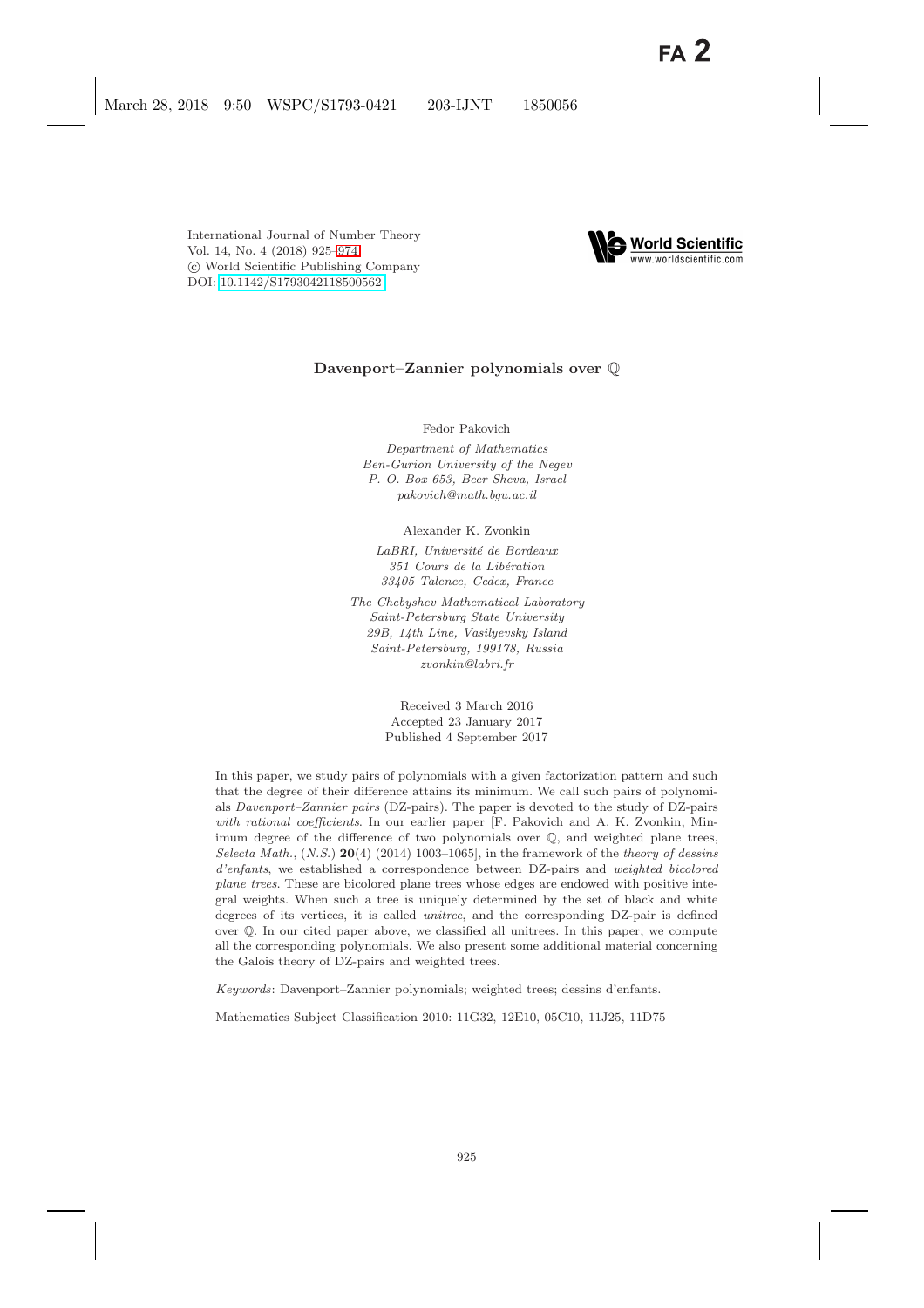### **1. Introduction**

Let  $\alpha, \beta \vdash n$  be two partitions of an integer n,

$$
\alpha = (\alpha_1, \ldots, \alpha_p), \quad \beta = (\beta_1, \ldots, \beta_q), \quad \sum_{i=1}^p \alpha_i = \sum_{j=1}^q \beta_j = n,
$$

and let P and Q be two *coprime* polynomials of degree n having the following factorization patterns:

$$
P(x) = \prod_{i=1}^{p} (x - a_i)^{\alpha_i}, \quad Q(x) = \prod_{j=1}^{q} (x - b_j)^{\beta_j}.
$$
 (1.1)

<span id="page-1-2"></span><span id="page-1-0"></span>In these expressions, we consider the multiplicities  $\alpha_i$  and  $\beta_j$ ,  $i = 1, 2, \ldots, p$ ,  $j =$  $1, 2, \ldots, q$  as being given, while the roots  $a_i$  and  $b_j$  are not fixed, though they must all be distinct. In this paper we study polynomials satisfying [\(1.1\)](#page-1-0) and such that *the degree of their difference*  $R = P - Q$  *attains its minimum.* Numerous papers, mainly in number theory, were devoted to the study of such polynomials.

<span id="page-1-1"></span>**Assumption 1.1 (Conditions on**  $\alpha$  and  $\beta$ ). Throughout the paper, we always assume that

• the greatest common divisor of the numbers  $\alpha_1, \ldots, \alpha_p, \beta_1, \ldots, \beta_q$  is 1;

 $\bullet$   $p+q \leq n+1$ .

The case of partitions  $\alpha$ ,  $\beta$  not satisfying the above conditions can easily be reduced to this case (see [\[19\]](#page-49-0)).

In 1995, Zannier [\[24\]](#page-49-1) proved that under the above conditions the following statements hold:

- (1) deg  $R > (n+1) (p+q)$ .
- <span id="page-1-3"></span>(2) This bound is always attained, whatever are  $\alpha$  and  $\beta$ .

**Definition 1.2 (DZ-pair and its passport).** A pair of polynomials  $(P,Q)$  such that P and Q are of the form [\(1.1\)](#page-1-0) and deg  $(P - Q) = (n + 1) - (p + q)$  is called *Davenport–Zannier pair* (*DZ-pair*). The pair of partitions  $(\alpha, \beta)$  is called the *passport* of the DZ-pair.

Obviously, if  $(P,Q)$  is a DZ-pair with a passport  $(\alpha, \beta)$ , and if we take  $\widetilde{P} =$  $c \cdot P(ax + b), \, \widetilde{Q} = c \cdot Q(ax + b)$  where  $ac \neq 0$ , then  $(\widetilde{P}, \widetilde{Q})$  is also a DZ-pair with the same passport. We call such DZ-pairs equivalent.

**Definition 1.3 (Defined over**  $\mathbb{Q}$ ). We say that a DZ-pair  $(P, Q)$  is *defined over*  $\mathbb{Q}$  if  $P, Q \in \mathbb{Q}[x]$ . We say that an equivalence class of DZ-pairs is defined over  $\mathbb{Q}$  if there exists a representative of this class which is defined over Q.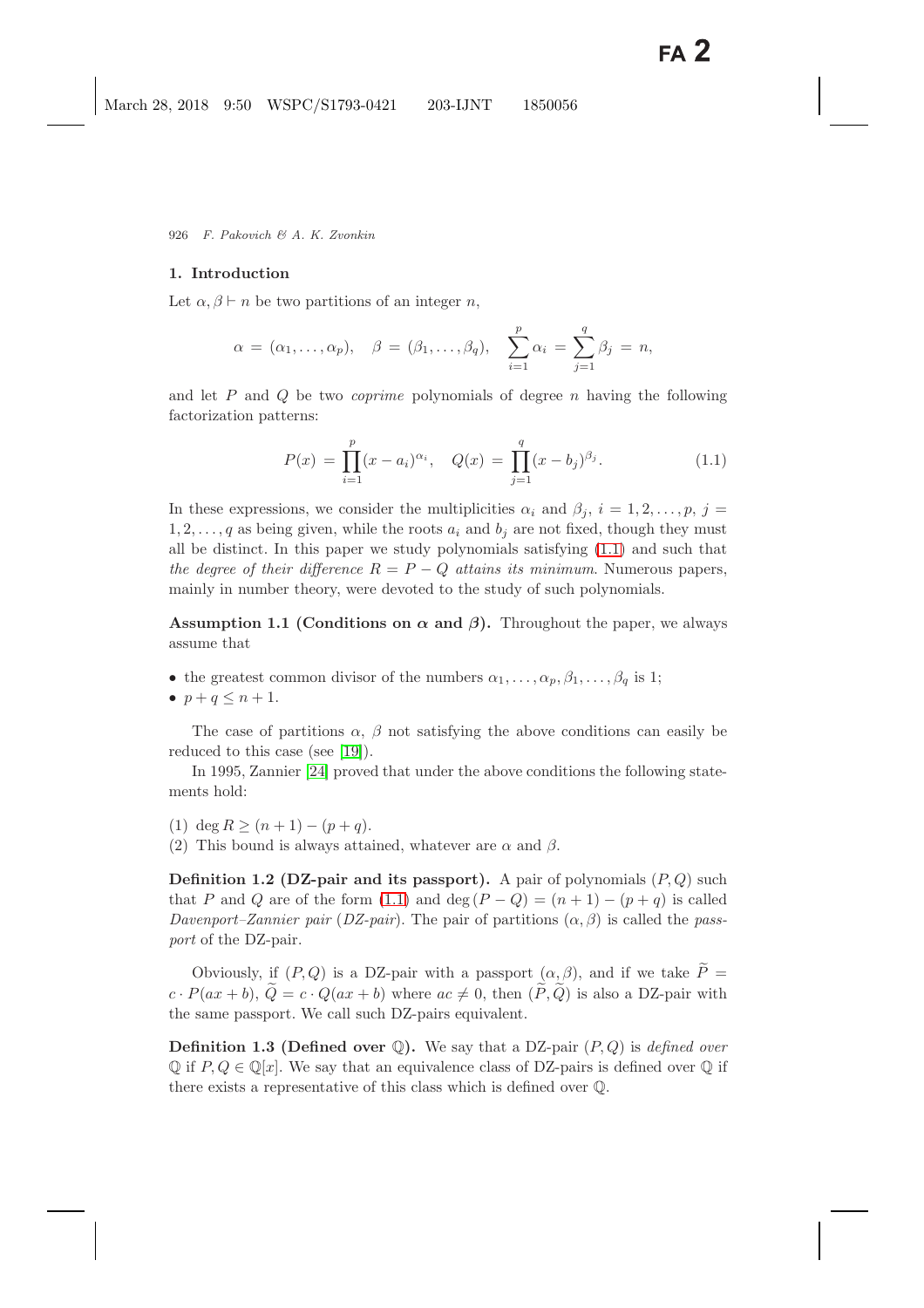By abuse of language, in what follows, we will use the shorter term "DZ-pair" to denote also an equivalence class of DZ-pairs.

In our previous paper [\[19\]](#page-49-2), using the *theory of dessins d'enfants* (see, for example, [\[13,](#page-49-3) [15,](#page-49-4) [16\]](#page-49-5)), we established a correspondence between DZ-pairs and *weighted bicolored plane trees*. These are bicolored plane trees whose edges are endowed with positive integral weights. The degree of a vertex is defined as the sum of the weights of the edges incident to this vertex. Obviously, the sum of the degrees of black vertices and the sum of the degrees of white vertices are both equal to the total weight of the tree. Let  $\alpha = (\alpha_1, \alpha_2, \dots, \alpha_p)$  and  $\beta = (\beta_1, \beta_2, \dots, \beta_q)$  be two partitions of the total weight  $n$  which represent the degrees of black and white vertices, respectively. The pair  $(\alpha, \beta)$  is called the *passport* of the tree in question.

**Proposition 1.4 (DZ-pairs and weighted trees).** *There is a bijection between*  $DZ$ -pairs with a passport  $(\alpha, \beta)$  on one hand, and weighted bicolored plane trees with *the same passport on the other hand.*

**Definition 1.5 (Unitree).** A weighted bicolored plane tree such that there is no other tree with the same passport is called *unitree*.

All DZ-pairs corresponding to unitrees are defined over Q, and basing on our experience, we claim that this class represents a vast majority of DZ-pairs defined over Q. The other examples may roughly be subdivided into two categories. The members of the first one are constructed as compositions of DZ-pairs corresponding to unitrees. The second category is, in a way, a collection of exceptions. Still, the latter category is not less interesting since it involves some subtle combinatorial and group-theoretic invariants of the Galois action on DZ-pairs and on weighted trees.

The main result of [\[19\]](#page-49-2) is the classification of all unitrees. The main result of the present paper is a complete list of the corresponding polynomials. The final part of [\[19\]](#page-49-2) is devoted to the study of Galois invariants of weighed trees. In the final part of the present paper we compute the corresponding polynomials.

The class of unitrees comprises 10 infinite series, denoted from  $A$  to  $J$ , and 10 sporadic trees, denoted from  $K$  to  $T$ . The pictures of these trees are given below in the text. DZ-pairs corresponding to the series from  $A$  to  $J$  are presented in Secs. [3–](#page-9-0)[8;](#page-31-0) those corresponding to the sporadic trees from  $K$  to  $T$ , in Sec. [9.](#page-33-0) The Galois action is treated in Secs. [10–](#page-37-0)[12.](#page-46-0)

For individual DZ-pairs, a computation may turn out to be difficult, sometimes even extremely difficult, but the verification of the result is completely trivial. As to the infinite series, the difficulties grow as a snowball. The "computational" part now consists in finding an analytic expression of the polynomials in question, depending on one or several parameters, while the "verification" part consists in a *proof*, which may be rather elaborate. See a more detailed discussion below.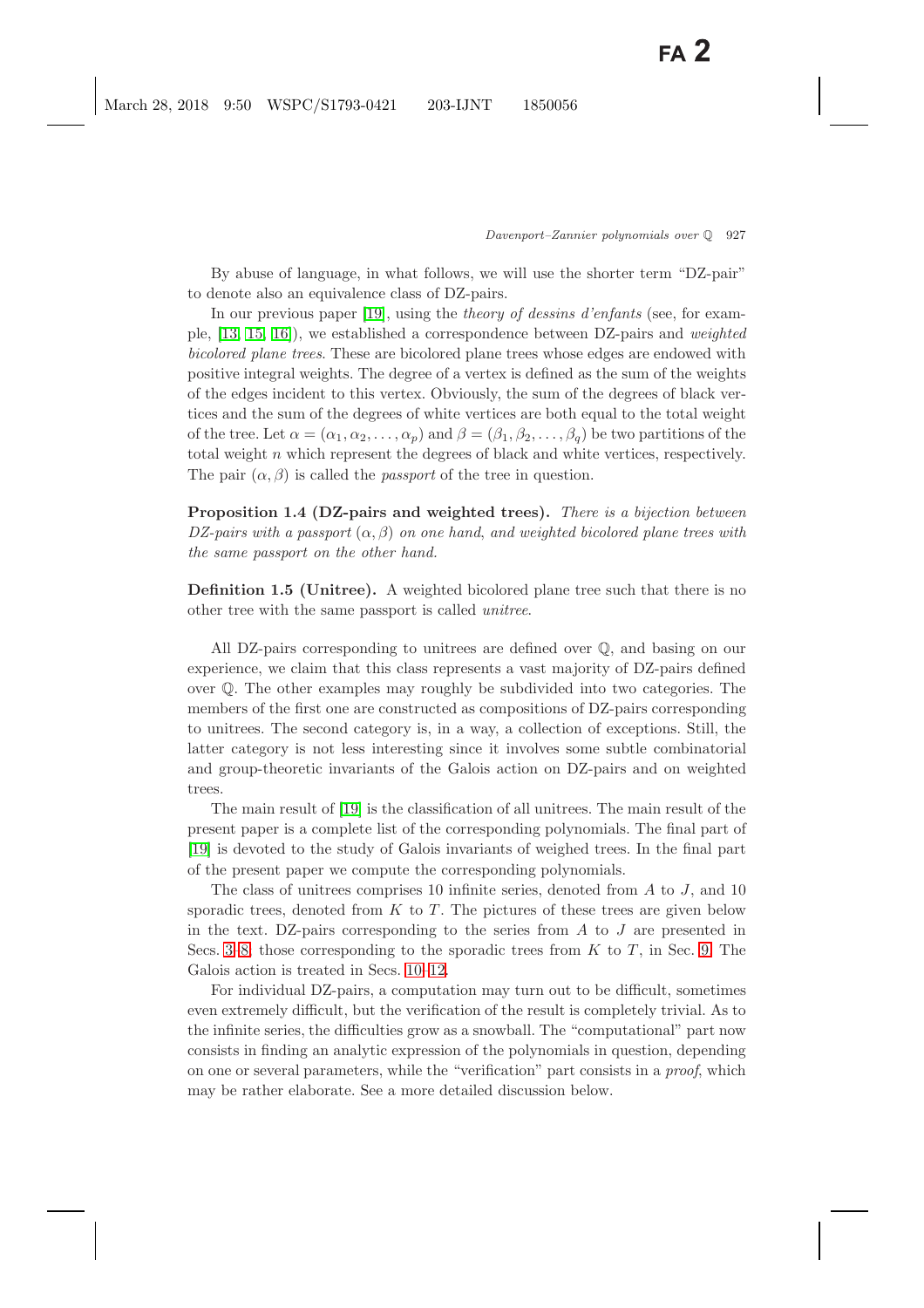### **2. Preliminaries**

## **2.1.** *A brief history of the question*

In 1965, Birch, Chowla, Hall and Schinzel [\[5\]](#page-48-1) asked a question which soon became famous:

Let  $A$  and  $B$  be two coprime polynomials with complex coefficients; what is the possible minimum degree of the difference  $R = A^3 - B^2$ ?

In order for the question to be meaningful we should take  $A<sup>3</sup>$  and  $B<sup>2</sup>$  of the same degree and with the same leading coefficient. Denote deg  $A = 2k$ , deg  $B = 3k$ , so that deg  $A^3 = \text{deg } B^2 = 6k$ . Let us start with an example.

<span id="page-3-2"></span><span id="page-3-1"></span><span id="page-3-0"></span>**Example 2.1.** In this example,  $k = 4$ , so that both polynomials P and Q are of degree  $6k = 24$ . As to their difference  $R = P - Q$ , all its coefficients of degrees from 24 down to 6 vanish, so that  $R$  becomes a polynomial of degree 5.

$$
P = (x^8 + 84x^6 + 176x^5 + 2366x^4 + 13536x^3 + 26884x^2
$$
  
+ 218864x + 268777)<sup>3</sup>, (2.1)  

$$
Q = (x^{12} + 126x^{10} + 264x^9 + 6195x^8 + 31392x^7 + 163956x^6
$$
  
+ 1260528x<sup>5</sup> + 3531639x<sup>4</sup> + 19770400x<sup>3</sup>  
+ 62912622x<sup>2</sup> + 94024776x + 291742453)<sup>2</sup>, (2.2)  

$$
R = -2^{38} \cdot 3^3 (x^5 + 62x^3 + 148x^2 + 1001x + 8852).
$$
 (2.3)

The following two conjectures were proposed in [\[5\]](#page-48-1):

- (1) For deg  $A = 2k$ , deg  $B = 3k$ , one always has deg( $A^3 B^2$ ) ≥ k + 1.
- (2) This bound is sharp: that is, it is attained for infinitely many values of  $k$ .

The first conjecture was proved the same year by Davenport [\[9\]](#page-48-2). The second one turned out to be much more difficult and remained open for 16 years: in 1981 Stothers [\[22\]](#page-49-6) showed that the bound is in fact attained not only for infinitely many values of k but for all of them.

A far-reaching generalization of the above result was proved in 1995 by Zan-nier [\[24\]](#page-49-1). Let  $\alpha = (\alpha_1, \ldots, \alpha_p)$  and  $\beta = (\beta_1, \ldots, \beta_q)$  be two partitions of an integer n satisfying the conditions of Assumption [1.1,](#page-1-1) and let  $P$  and  $Q$  be two polynomials of degree *n* having the factorization pattern  $(1.1)$ . Then

(1) deg( $P - Q$ ) ≥ ( $n + 1$ ) – ( $p + q$ ).

(2) This bound is always attained, whatever are  $\alpha$  and  $\beta$ .

For the case of cubes and squares considered above we have  $n = 6k$ ,

$$
\alpha = (\underbrace{3,3,\ldots,3}_{2k}) = 3^{2k}, \quad \beta = (\underbrace{2,2,\ldots,2}_{3k}) = 2^{3k},
$$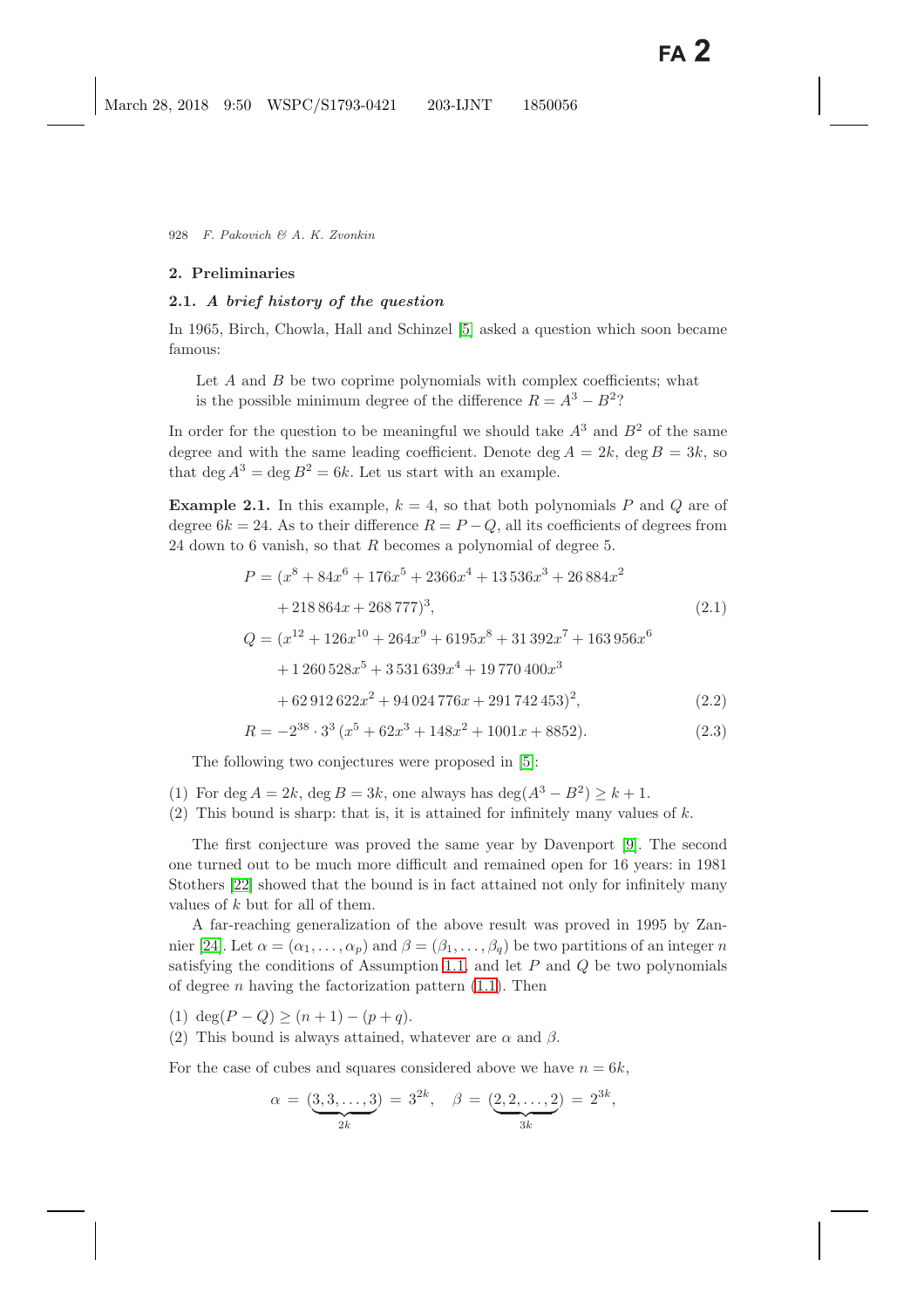so that  $p = 2k$  and  $q = 3k$ , whence

$$
(n+1) - (p+q) = (6k+1) - (2k+3k) = k+1.
$$

A result equivalent to that of Zannier was, in fact, proved, in a very implicit way, by Boccara in 1982  $[6]$  (see also  $[11, p. 775]$  $[11, p. 775]$ ). The result of  $[6]$  was purely combinatorial, and relations between combinatorics and polynomials were at the time largely overlooked.

Recall that a pair of polynomials  $(P, Q)$  satisfying  $(1.1)$  and such that the degree of  $P - Q$  is *equal* to the minimum value  $(n + 1) - (p + q)$  are called DZ-pairs (Definition [1.2\)](#page-1-3). The theory of dessins d'enfants implies that DZ-pairs are always defined over the field  $\overline{Q}$  of algebraic numbers. However, the most interesting case is, without doubt, the one of pairs defined over Q. In 2010, Beukers and Stewart [\[4\]](#page-48-4) undertook a study of DZ-pairs of the special type  $P = A^s$ ,  $Q = B^t$ , defined over Q. In our paper, we study DZ-pairs of a general form [\(1.1\)](#page-1-2) defined over Q.

## **2.2.** *Dessins d* **'***enfants*

As we have already said, the framework of our paper is the theory of dessins d'enfants (see, for example, [\[13,](#page-49-3) [15,](#page-49-4) [16\]](#page-49-5)). The main notion of this theory is that of Belyi function. For a rational function  $f : \overline{\mathbb{C}} \to \overline{\mathbb{C}} : x \mapsto y$ , where  $\overline{\mathbb{C}} = \mathbb{C} \cup {\infty}$  is the Riemann complex sphere, let us call  $y \in \overline{C}$  a *critical value* of f if the equation  $f(x) = y$  has multiple roots. The definition of a Belyi function restricted to the planar case is as follows:

**Definition 2.2 (Belyi function).** A rational function  $f : \overline{\mathbb{C}} \to \overline{\mathbb{C}}$  is a *Belyi function* if f has at most three critical values, namely, 0, 1 and  $\infty$ .

<span id="page-4-0"></span>**Theorem 2.3 (Belyi functions and maps).** *If*  $f : \overline{\mathbb{C}} \to \overline{\mathbb{C}} : x \mapsto y$  *is a Belyi function then*:

- (1) *The preimage*  $\mathcal{M} = f^{-1}([0,1])$  *is a plane map, that is, a connected graph, which is embedded into the sphere in such a way that its edges do not intersect.*
- (2) *The map* M *has a natural bipartite structure*: *its vertices may be colored in black and white in such a way that each edge would connect vertices of opposite colors. Namely, black vertices of* M *are the points*  $x \in f^{-1}(0)$ *, and white vertices of* M are the points  $x \in f^{-1}(1)$ , the vertex degrees being equal to the multiplicities *of the corresponding preimages.*
- (3) *Inside each face*, *there is a unique pole of* f *whose multiplicity is equal to the degree of the face. Here the* degree of a face *is defined as* a half *of the number of surrounding edges. We call this pole the* center of the face *in question.*

*In the opposite direction*, *if* M *is a bicolored plane map then*:

(4) *There exists a Belyi function* f *such that* M *can be realized as a preimage*  $\mathcal{M} = f^{-1}([0, 1]).$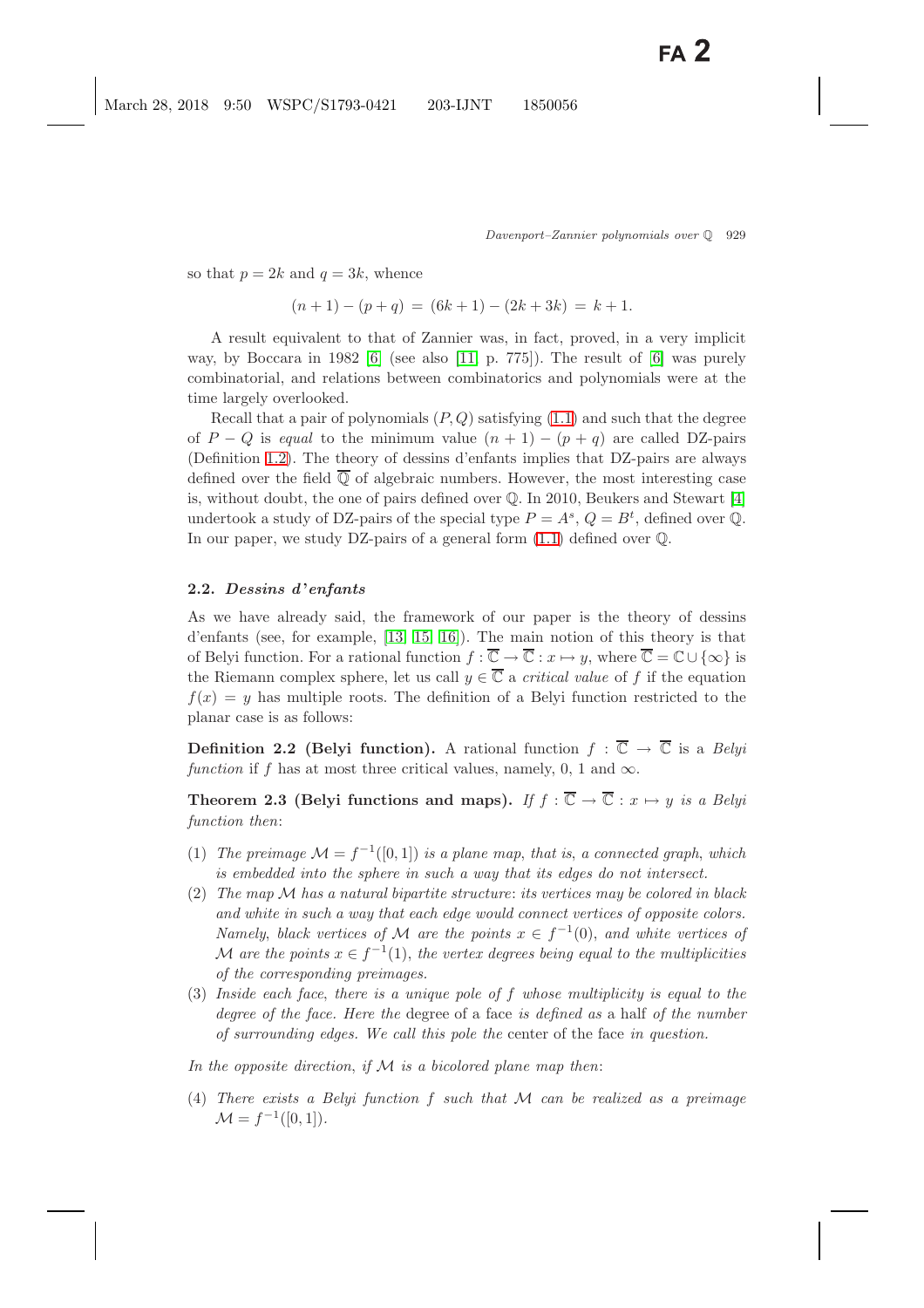- (5) *This function* f *is unique*, *up to an affine change of the variable* x*.*
- (6) *There is a uniquely defined number field* K *corresponding to* M *which is called the* field of moduli *of* M*. The function* f *can be realized over a number field*  $L \supset K$ .

Statements (4) and (5) represent a particular case of Riemann's existence theorem. Statement (6) follows from the rigidity of the ramified covering  $f : \overline{\mathbb{C}} \to \overline{\mathbb{C}}$ and from some general facts of the Galois theory.

<span id="page-5-0"></span>The above theorem, being applied to the DZ-pairs, gives the following statement (see more details in [\[19\]](#page-49-0)).

**Proposition 2.4 (DZ-pairs and Belyi functions).** *A pair of complex polynomials*  $(P,Q)$  *is a DZ-pair with a passport*  $(\alpha, \beta)$  *if and only if the rational function*  $f = P/R$ , where  $R = P - Q$ , is a Belyi function for a bicolored plane map M with *the following characteristics*:

- (1) *The map* M *has* n = deg P = deg Q *edges*, p *black vertices with the degree distribution* α, *and* q *white vertices with the degree distribution* β*. The Euler formula then implies that the number of faces is*  $(n+2) - (p+q)$ .
- (2) *All faces of* M *except the outer one are of degree* 1*.*
- (3) The number of the faces of M of degree 1 is equal to  $r = \deg R$ . In other words, *the degree distribution of the faces is equal to*  $(n-r, 1^r)$  *where*  $r = (n+1)-(p+q)$ *.*

*Furthermore, if*  $K \subset \overline{Q}$  *is the moduli field of* M, *then it is possible to find a corresponding DZ-pair such that*  $P, Q \in K[x]$ *. In other words, in this case the realization field* L (*see the last statement of* Theorem [2.3\)](#page-4-0) *coincides with the field of moduli* K*. In particular*, *an equivalence class of the pair* (P, Q) *is defined over* Q *if and only if the field of moduli of the map*  $\mathcal{M}$  *is*  $K = \mathbb{O}$ .

The characteristic which distinguishes the maps corresponding to DZ-pairs from other maps is property (2) of the above theorem.

#### **2.3.** *Weighted trees*

We will call the faces other than the outer one *inner faces*. The maps whose all inner faces are of degree 1 can be easily represented in the form of weighted trees: just merge every sheaf of parallel edges into one edge and indicate the number of edges merged together as the *weight* of the corresponding edge of the weighted tree: see Fig. [1.](#page-6-0) Weighted trees are easier to work with than maps.

<span id="page-5-1"></span>**Definition 2.5 (Weighted tree).** A *weighted bicolored plane tree*, or a *weighted tree*, or just a *tree* for short, is a bicolored plane tree whose edges are endowed with positive integral *weights*. The sum of the weights of the edges of a tree is called the *total weight* or the *degree* of the tree.

The *degree* of a vertex is the sum of the weights of the edges incident to this vertex. Obviously, the sum of the degrees of black vertices, as well as the sum of the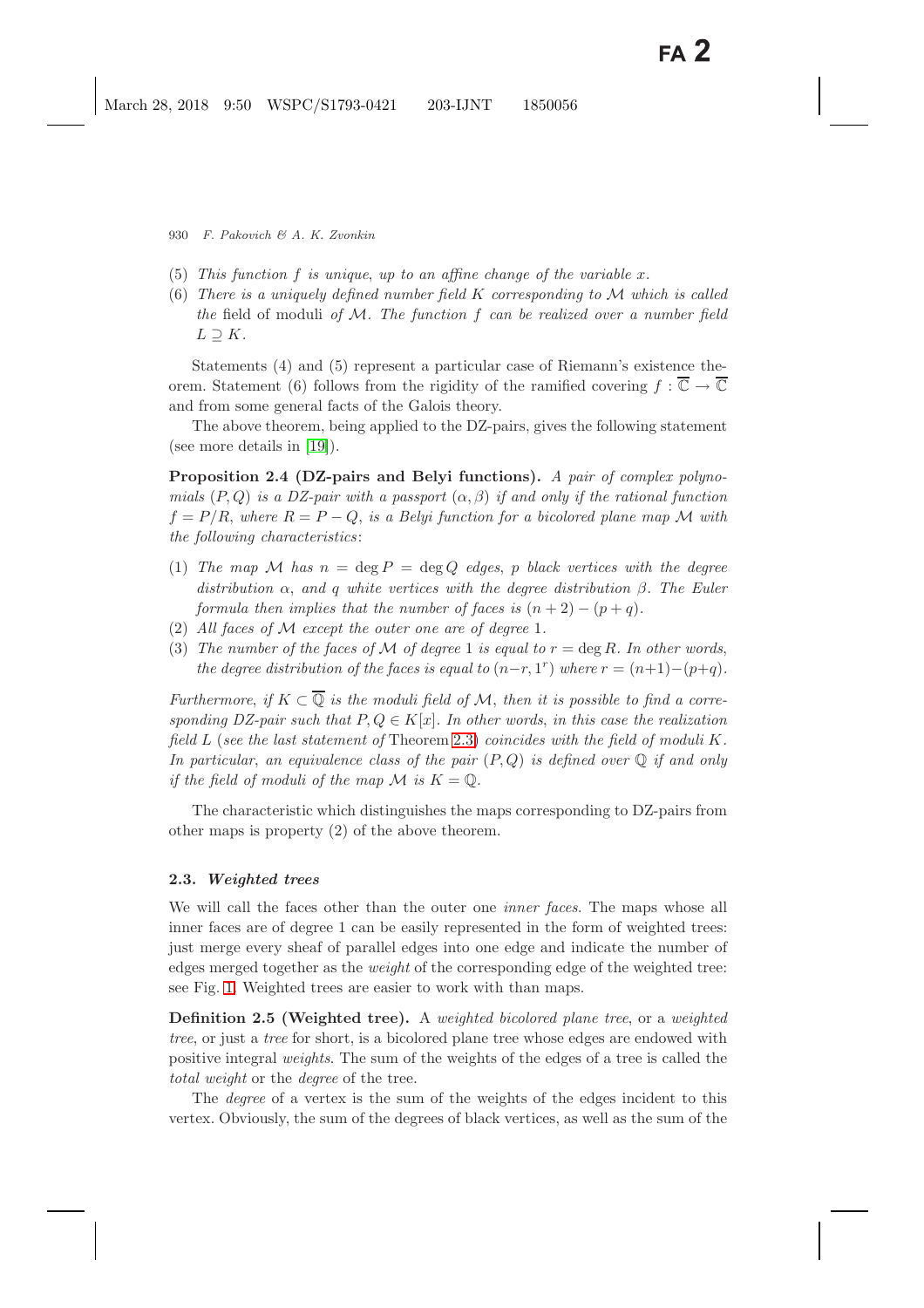

<span id="page-6-0"></span>Fig. 1. The passage from a map with all its inner faces being of degree 1, to a weighted tree. The weights which are not explicitly indicated are equal to 1; the edges of the weight greater than 1 are drawn thick.

degrees of white vertices, is equal to the total weight  $n$  of the tree. Let the tree have p black vertices, of degrees  $\alpha_1, \ldots, \alpha_p$ , and q white vertices, of degrees  $\beta_1, \ldots, \beta_q$ , respectively. Then the pair of partitions  $(\alpha, \beta)$  of the total weight n of the tree is called its *passport*.

Forgetting the weights and considering only the underlying plane tree, we speak of a *topological tree*. Weighted trees, all of whose edges are of weight 1, will be called *ordinary trees*. Belyi functions for ordinary trees are polynomials (with the only pole at infinity); they are usually called *Shabat polynomials*.

We call a *leaf* a vertex which has only one edge incident to it, whatever is the weight of this edge. By abuse of language, we will also call this edge itself a leaf.

The adjective *plane* in the above definition means that the cyclic order of branches around each vertex of the tree is fixed, and changing this order will in general produce a different plane tree (though the tree considered as a mere graph, without "planar" structure, remains the same). *All trees considered in this paper will be endowed with the planar structure*; therefore, the adjective "plane" will often be omitted.

The field of moduli of a unitree is  $\mathbb{Q}$ , see, e.g. [\[19\]](#page-49-2). Therefore, the second part of Theorem [2.4](#page-5-0) implies the following statement.

**Proposition 2.6 (Unitree implies** Q**).** *If a weighted bicolored plane tree is a unitree*, *then the corresponding equivalence class of DZ-pairs is defined over* Q*.*

<span id="page-6-1"></span>**Example 2.7 (Example [2.1](#page-3-0) revisited).** Let us consider the tree shown in Fig. [2.](#page-7-0) It has eight black vertices of degree 3 and 12 white vertices of degree 2, so that its total weight (or degree) is 24. Accordingly,  $n = 24$ , and  $\alpha$  and  $\beta$  are the following two partitions of 24:

 $\alpha = (3, 3, 3, 3, 3, 3, 3, 3) = 3^8$ ,  $\beta = (2, 2, 2, 2, 2, 2, 2, 2, 2, 2, 2, 2, 2) = 2^{12}$ .

In the corresponding  $DZ$ -pair, the polynomial  $P$  must have eight roots of multiplicity 3, the polynomial Q must have 12 roots of multiplicity 2. In other words,  $P = A<sup>3</sup>$  with deg  $A = 8$ , and  $Q = B<sup>2</sup>$  with deg  $B = 12$ . The difference  $R = P - Q$ must be of degree  $(24 + 1) - (8 + 12) = 5$ .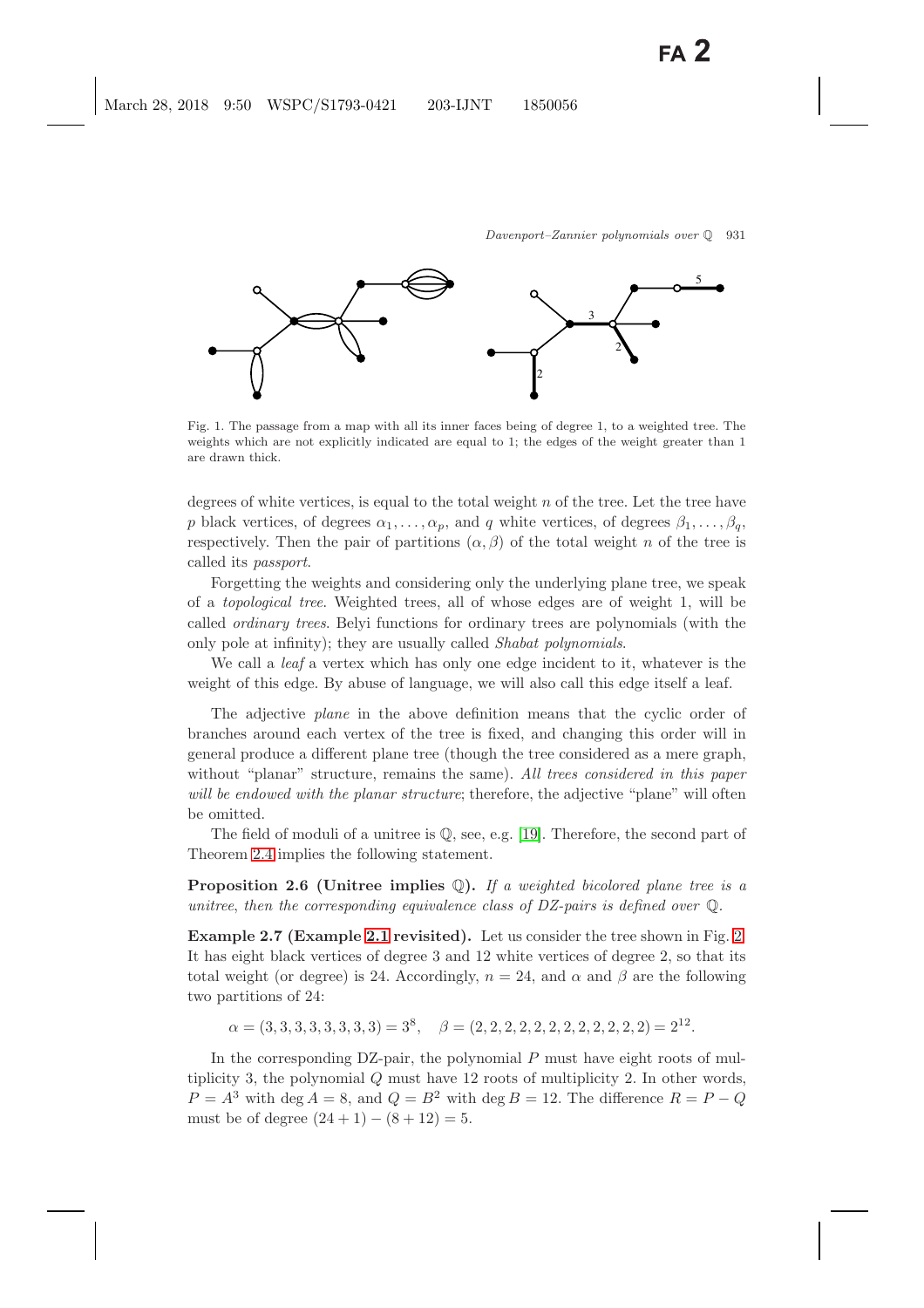

<span id="page-7-0"></span>Fig. 2. One of the sporadic trees of our classification of unitrees we will speak about further. It is denoted as tree *T*.

The general results formulated up to now, being applied to this particular tree, imply the following statements:

- The mere existence of such a tree implies the existence of polynomials with needed properties.
- The fact that there exist polynomials P and Q *with rational coefficients* is a consequence of the fact that there exists a unique tree with the passport  $(3^8, 2^{12})$ .

All this can be affirmed without any computations, just by looking at the picture. As to the polynomials themselves, they are given in Example [2.1.](#page-3-1)

### **2.4.** *Reciprocal polynomials*

It turns out that technically it is often much more convenient to work not with the polynomials appearing in DZ-pairs but with their *reciprocals*.

**Definition 2.8 (Reciprocal polynomial).** For a polynomial P of degree n, its *reciprocal* is  $P^*(x) = x^n \cdot P(1/x)$ .

In many examples, the reciprocals of polynomials forming a DZ-pair take the form of initial segments of power series of some special functions. After having observed this phenomenon we learned that it was (re)discovered many times, notably in  $[8, 2, 4]$  $[8, 2, 4]$  $[8, 2, 4]$ .

Assume that polynomials  $P$  and  $Q$  form a DZ-pair, so that

$$
deg(P - Q) = (n + 1) - (p + q) = n - (p + q - 1),
$$
\n(2.4)

<span id="page-7-3"></span><span id="page-7-2"></span><span id="page-7-1"></span>and denote by  $m$  the number of edges of the corresponding topological tree. This tree has  $p + q$  vertices, therefore it has  $m = p + q - 1$  edges. Considering P and Q as power series we may write condition [\(2.4\)](#page-7-1) as

$$
P - Q = O(x^{n-m}) \quad \text{when } x \to \infty. \tag{2.5}
$$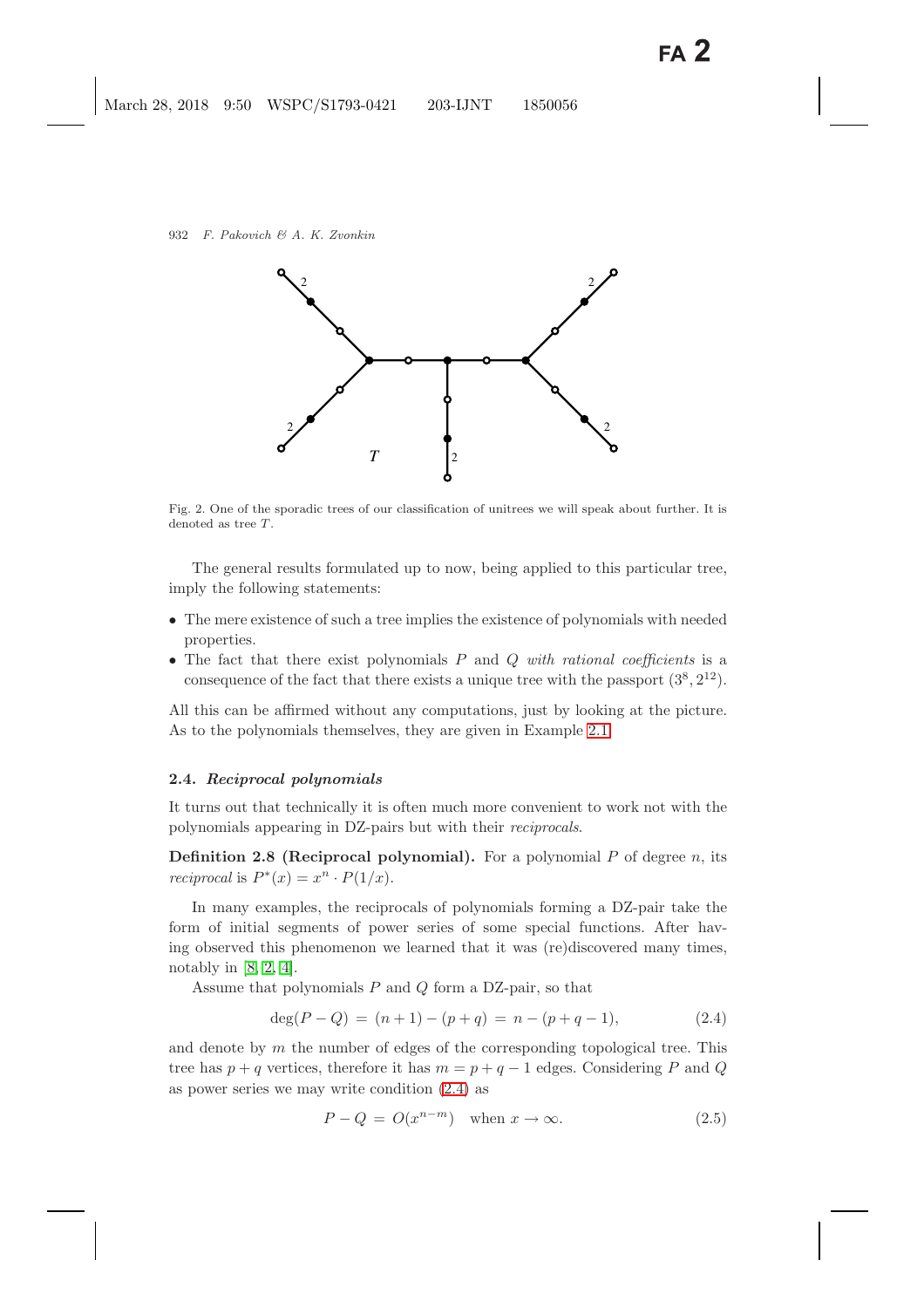For the reciprocal polynomials condition [\(2.4\)](#page-7-2) is transformed into the following one:

$$
P^* - Q^* = x^m \cdot S,
$$
\n(2.6)

<span id="page-8-0"></span>where  $S$  is a polynomial, or, equivalently, to the condition

$$
P^* - Q^* = O(x^m) \text{ when } x \to 0. \tag{2.7}
$$

For instance, in Example [2.1](#page-3-0) the polynomials reciprocal to [\(2.1\)](#page-3-2) and [\(2.2\)](#page-3-2) and to their difference look as follows:

$$
P^* = (1 + 84x^2 + 176x^3 + 2366x^4 + 13\,536x^5 + 26\,884x^6
$$
  
+ 218\,864x^7 + 268\,777x^8)^3,  

$$
Q^* = (1 + 126x^2 + 264x^3 + 6195x^4 + 31\,392x^5 + 163\,956x^6
$$
  
+ 1260\,528x^7 + 3\,531\,639x^8 + 19\,770\,400x^9  
+ 62\,912\,622x^{10} + 94\,024\,776x^{11} + 291\,742\,453x^{12})^2,  

$$
P^* - Q^* = x^{19} \times -2^{38} \cdot 3^3\,(1 + 62x^2 + 148x^3 + 1001x^4 + 8852x^5).
$$

#### <span id="page-8-2"></span><span id="page-8-1"></span>**2.5.** *Remarks about computation*

The computation of Belyi functions has recently become a vast domain of research. A remarkable overview of this activity may be found in [\[21\]](#page-49-8), a paper of 57 pp., with a bibliography of 176 titles. Beside a direct approach, involving the solution of a system of polynomial equations, the authors of [\[21\]](#page-49-8) also discuss complex analytic methods, modular forms methods, and p-adic methods.

In order to get an idea of the level of difficulty of such a computation let us return once again to Example [2.1.](#page-3-0) A naive approach would be to write down polynomials  $A = \sum_{i=0}^{8} u_i x^i$  and  $B = \sum_{j=0}^{12} v_j x^j$  with indeterminate coefficients  $u_i$  and  $v_j$ , and then equate to zero the coefficients of degrees from 6 to 24 of the difference  $R = A^{3} - B^{2}$ . In this way we get a system of  $24 - 5 = 19$  algebraic equations for  $9 + 13 = 22$  unknowns. Then we may set, for example,  $u_8 = 1$ ,  $u_7 = 0$ , and  $v_{12} = 1$ . The system thus obtained (19 equations with 19 unknowns) will be of degree 25 509 168! Obviously, this is not a clever way to proceed.

By the way, the solution we are looking for is unique; all the other solutions of this enormous system are "parasitic" ones. For example, the system does not give us any guarantee that the polynomials  $A$  and  $B$  obtained as its solution will be coprime. This condition should be added to the system, but this addition will make our situation even worse.

Notice, however, that, once the result is obtained, its verification is trivial.

Taking into account the above considerations, we would like to underline one aspect of our work: though we do compute Belyi functions for certain individual dessins, the most interesting part of the paper is the computation of Belyi functions for *infinite series* of dessins which depend on one or several parameters. For infinite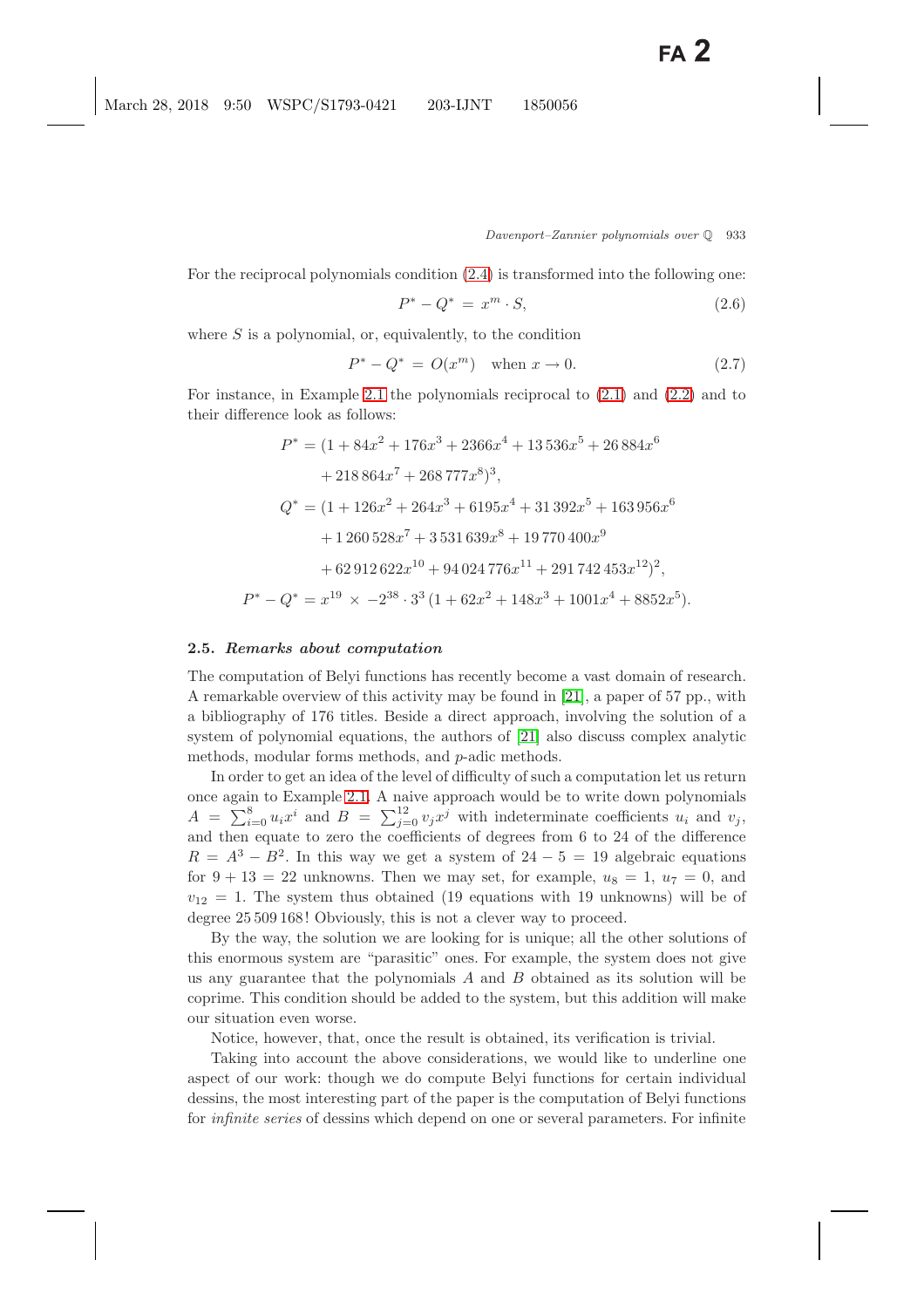series the situation is significantly more complicated than for individual dessins. Usually, the first thing to do is to compute quite a few particular cases, sometimes dozens of them (or to use other heuristics whenever possible). Then, we need to guess a general pattern of corresponding Belyi functions. And, finally, instead of a trivial verification step which was applicable to individual dessins, we should provide a *proof*, which may turn out to be rather laborious.

In the present paper, we obviously do not expose the first step of the above procedure. What we do is presenting the final results, that is, the general form of Belyi functions in question, and then we give the proofs whenever they are necessary.

∗∗∗

As it was already said, the unitrees comprise 10 infinite series, from  $A$  to  $J$ , and 10 sporadic trees, from  $K$  to  $T$ . In the subsequent sections we do not strictly follow the "alphabetic" order of trees since we prefer to underline the structural properties of Belyi functions in question. Certain Belyi functions are expressed in terms of Jacobi polynomials; there are others which lead to interesting differential relations; we will also encounter compositions, Padé approximants, an application to the Hall conjecture, etc.

### <span id="page-9-3"></span><span id="page-9-0"></span>**3. Stars and Binomial Series**

Our first series, called "series A" in [\[19\]](#page-49-0), is composed of stars-trees, see Fig. [3.](#page-9-1) All edges except maybe one are of the same weight. This is a three-parametric series.

Denote the number of leaves of weight s by k; then the total weight of the tree is  $n = ks+t$ . Clearly, we may put the only black vertex at  $x = 0$ , put the white vertex of degree t at  $x = 1$ , and assume that both P and Q are monic. Then  $P(x) = x^n$ and

$$
Q(x) = (x - 1)^t \cdot A(x)^s,
$$
\n(3.1)

where  $A$  is a monic polynomial of degree  $k$  whose roots are the white vertices of degree s. Now, condition [\(2.5\)](#page-7-3) takes the form

$$
x^{n} - (x - 1)^{t} \cdot A^{s} = O(x^{n - (k+1)}).
$$
 (3.2)

<span id="page-9-2"></span>The only thing we need to know is the polynomial A.



<span id="page-9-1"></span>Fig. 3. Star-trees. There are *k* edges of weight *s* and one edge of weight *t*, and  $gcd(s, t) = 1$ .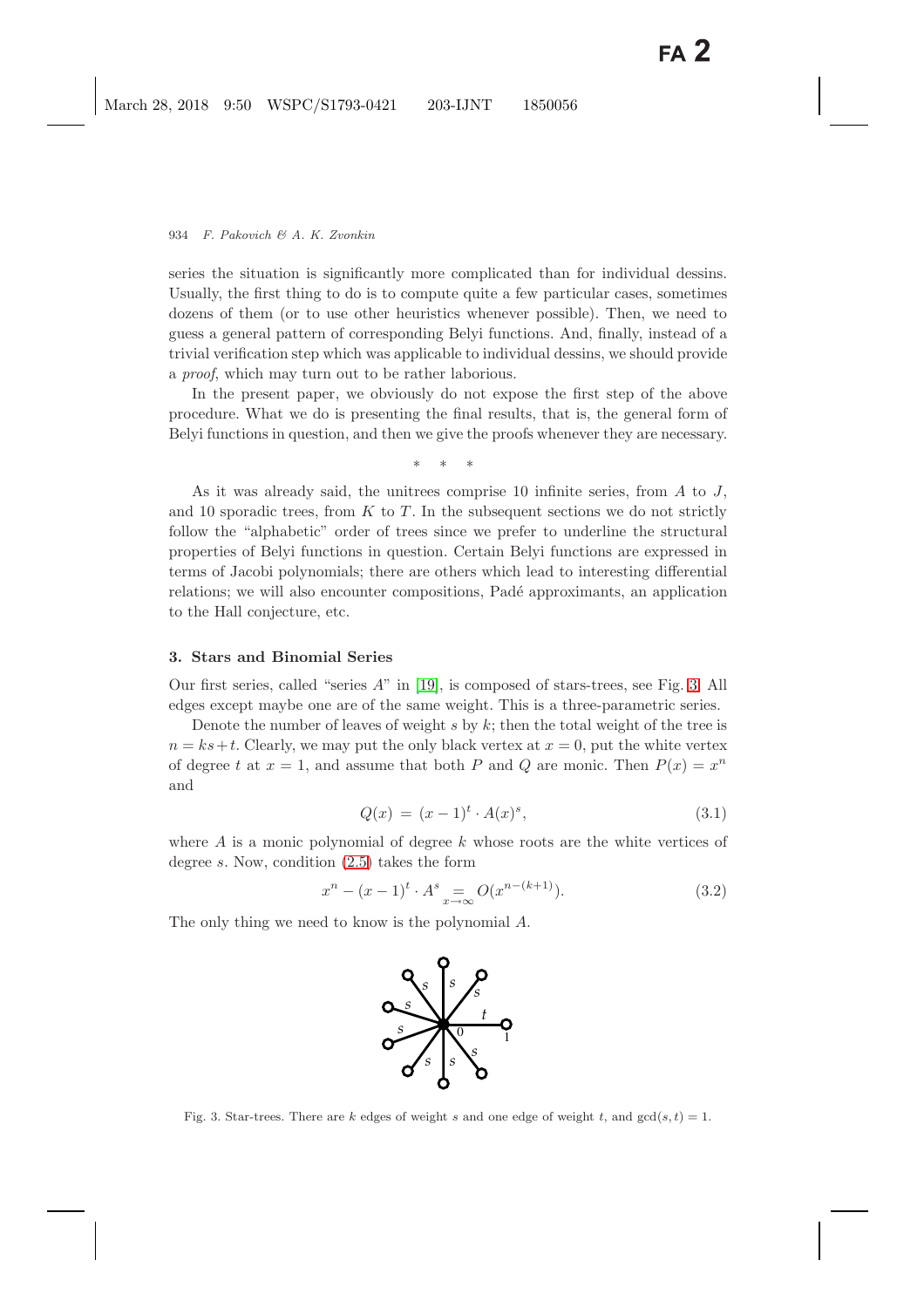$\Box$ 

<span id="page-10-0"></span>**Proposition 3.1.** *The polynomial* A<sup>∗</sup> *reciprocal to* A *is the initial segment of the binomial series for*  $(1-x)^{-t/s}$  *up to the degree k:* 

$$
(1-x)^{-t/s} = A^* + O(x^{k+1}).
$$
\n(3.3)

**Proof.** Let us pass to reciprocals in  $(3.2)$ : we need to obtain  $A^*$  such that

$$
1 - (1 - x)^t \cdot (A^*)^s = O(x^{k+1}).
$$

Let us verify that the polynomial  $A^*$  defined in  $(3.3)$  satisfies the latter equality. We have:

$$
A^* = (1-x)^{-t/s} + h \cdot x^{k+1}, \tag{3.4}
$$

where

$$
h \underset{x \to 0}{=} O(1).
$$

Therefore,

$$
A^*(1-x)^{t/s} = 1 + h \cdot x^{k+1} (1-x)^{t/s},
$$

and

$$
(A^*)^s (1-x)^t = [1+h \cdot x^{k+1} (1-x)^{t/s}]^s = 1 + O(x^{k+1})
$$

which concludes the proof.

Some particular cases of formula [\(3.3\)](#page-10-0) were previously found by Adrianov (unpublished).

### <span id="page-10-2"></span>**4. Forks and Hall's Conjecture**

The two-parametric series of trees shown in Fig. [4](#page-10-1) was called "series  $D$ " in [\[19\]](#page-49-2).

#### **4.1.** *Calculation of DZ-pairs*

This is the only infinite series of unitrees for which we were able to find the corresponding DZ-pairs by a direct computation. Let us introduce the following three



<span id="page-10-1"></span>Fig. 4. Fork-trees. There are exactly two leaves of weight *s* and exactly one leaf of weigh *s* + *t*. As usual,  $gcd(s, t) = 1$ .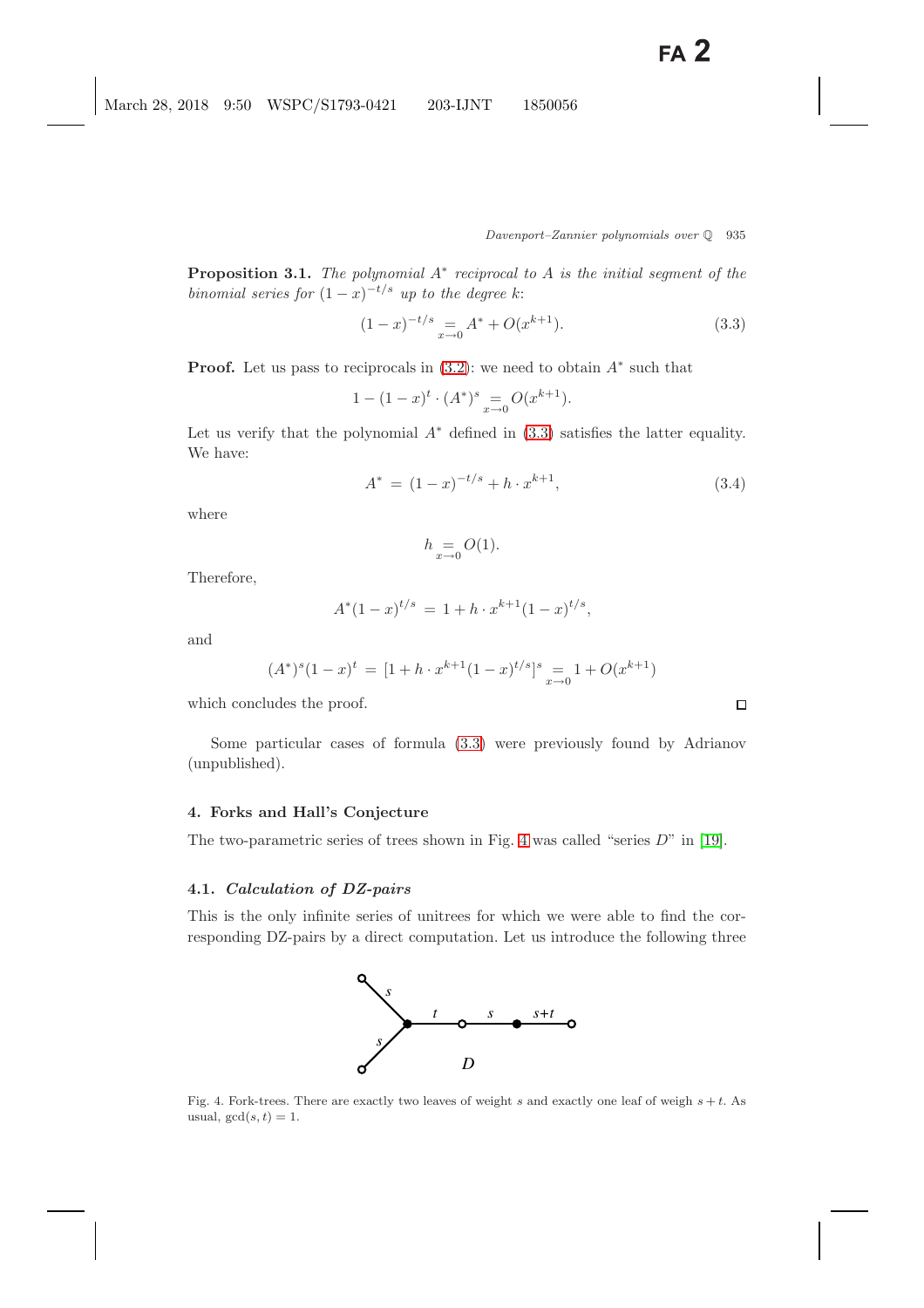*quadratic* polynomials:

- A the roots of A are two black vertices of degree  $2s + t$ ;
- $B$  the roots of B are two white vertices of degree  $s + t$ ;
- $C$  the roots of C are two white vertices of degree s.

<span id="page-11-2"></span><span id="page-11-1"></span>**Proposition 4.1.** We have  $P = A^{2s+t}$  and  $Q = B^{s+t} \cdot C^s$ , where

$$
A = x2 - (3s + t)(3s + 2t);
$$
\n(4.1)

$$
B = x2 - 6s \cdot x + (3s - 2t)(3s + t); \tag{4.2}
$$

$$
C = x2 + 6(s + t) \cdot x + (3s + 2t)(3s + 5t). \tag{4.3}
$$

<span id="page-11-0"></span>**Proof.** By  $(2.7)$ , we must prove that

$$
(A^*)^{2s+t} - (B^*)^{s+t} \cdot (C^*)^s = O(x^5). \tag{4.4}
$$

Clearly, we may assume that the sum of the roots of A equals zero. Write

$$
A^* = 1 - ax^2, \quad B^* = 1 - bx + cx^2, \quad C^* = 1 + dx + ex^2,
$$

and calculate, with the help of Maple, the first five coefficients of the Taylor series in the left-hand side of [\(4.4\)](#page-11-0). Equate now the expressions thus obtained to zero and solve the corresponding system in the unknowns  $a, b, c, d, e$ . Maple returns two solutions:

$$
a = -e
$$
,  $b = 0$ ,  $c = e$ ,  $d = 0$ ,  $e = e$ ,

and

$$
a = \frac{b^2(9s^2 + 9ts + 2t^2)}{36s^2}, \quad b = b, \quad c = \frac{b^2(9s^2 - 3ts - 2t^2)}{36s^2},
$$

$$
d = \frac{(t+s)b}{s}, \quad e = \frac{b^2(9s^2 + 10t^2 + 21ts)}{36s^2}.
$$

Rejecting the first solution, for which the roots of  $A, B$  and  $C$  coincide, and making an additional normalization by setting the  $b = 6s$ , we obtain formulas [\(4.1\)](#page-11-1), [\(4.2\)](#page-11-1) and [\(4.3\)](#page-11-1).  $\Box$ 

### **4.2.** *An application***:** *Danilov* **'***s theorem*

In 1971, Hall, Jr. [\[14\]](#page-49-9) suggested the following two conjectures.

(1) There exists a constant c such that for all positive integers  $a, b, a^3 \neq b^2$ , the following inequality holds:

$$
|a^3 - b^2| > c \cdot a^{1/2}.
$$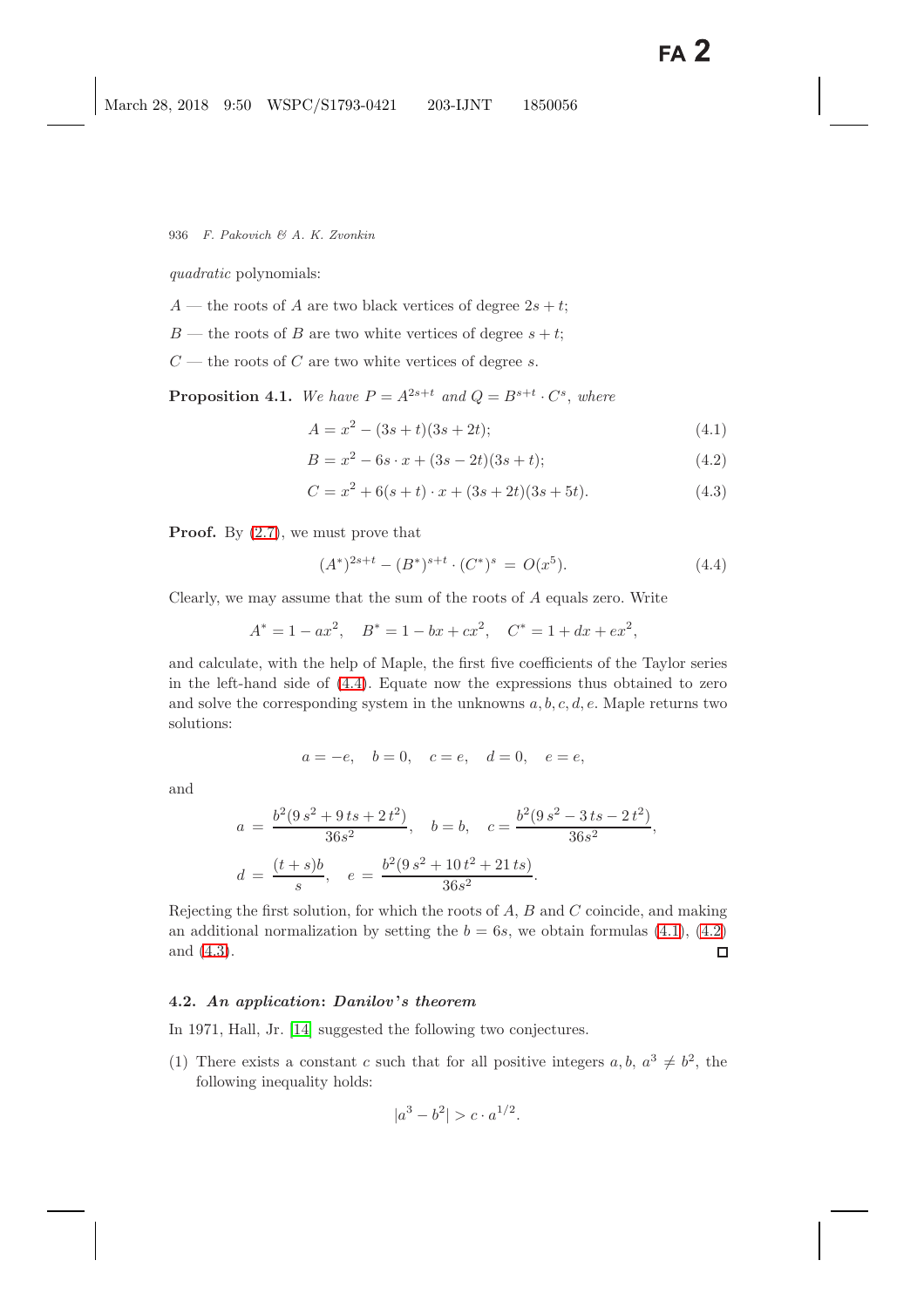(2) The exponent 1/2 in the above inequality cannot be improved. Namely, for every  $\varepsilon > 0$  there exists a constant  $C(\varepsilon)$  such that there are infinitely many pairs of integers  $(a, b)$  satisfying the inequality

$$
|a^3 - b^2| \le C(\varepsilon) \cdot a^{1/2 + \varepsilon}.
$$

The first conjecture is neither proved nor disproved. However, a general belief is that in order to be true it should be modified as follows: for each  $\varepsilon > 0$  there exists a constant  $c(\varepsilon)$  such that for all positive integers  $a, b, a^3 \neq b^2$ , the inequality

$$
|a^3 - b^2| > c(\varepsilon) \cdot a^{1/2 - \varepsilon}
$$

holds. In this form the conjecture is a corollary of the famous *abc*-conjecture (see, e. g., [\[17,](#page-49-10) [4\]](#page-48-4) for further details).

As to the second conjecture, in 1982 Danilov [\[7\]](#page-48-8) proved its stronger version. His result is interesting for us since in his proof he used, in a slightly different normalization, the above polynomials  $A, B, C$ , see [\(4.1\)](#page-11-2)–[\(4.3\)](#page-11-2), with the parameters  $s=t=1$ .

<span id="page-12-4"></span>**Proposition 4.2 (Danilov's theorem).** *There exists a constant* C *such that there are infinitely many pairs of integers* (a, b) *satisfying the inequality*

<span id="page-12-3"></span>
$$
|a^3 - b^2| \le C \cdot a^{1/2}.\tag{4.5}
$$

**Proof.** Specializing  $(4.1)$ – $(4.3)$  for  $s = t = 1$  and computing the difference  $P - Q$ we get

$$
(x2 - 20)3 - (x2 - 6x + 4)2(x2 + 12x + 40) = 1728x - 8640.
$$

<span id="page-12-2"></span><span id="page-12-0"></span>Substituting  $x = 2z$  and dividing both parts by 8, we get

$$
(2z2 - 10)3 - (2z2 - 6z + 2)2(2z2 - 12z + 20) = 432z - 1080.
$$
 (4.6)

Let us now consider the factor  $2z^2 - 12z + 20 = 2(z - 3)^2 + 2$  and try to make it a perfect square; then [\(4.6\)](#page-12-0) will give us a relatively "small" difference between a cube and a square. To do that we have to solve the diophantine equation

<span id="page-12-1"></span>
$$
u^2 - 2v^2 = 2,\t\t(4.7)
$$

where  $v = z - 3$ .

The last equation is a Pell-like equation, that is an equation of the form

$$
u^2 - Dv^2 = m,
$$

where  $D > 0$  is a square-free integer and  $m \in \mathbb{Z}$ . For  $m = 1$  this equation is a usual Pell equation, and it is well known that any Pell equation has infinitely many integer solutions. Pell-*like* equations not necessarily have integer solutions. However, if at least one such solution  $(u_0, v_0)$  exists, then we can obtain infinitely many solutions  $(u_n, v_n)$  using the following recursion:

$$
u_n + v_n \sqrt{D} = (u_{n-1} + v_{n-1} \sqrt{D})(k + l\sqrt{D}),
$$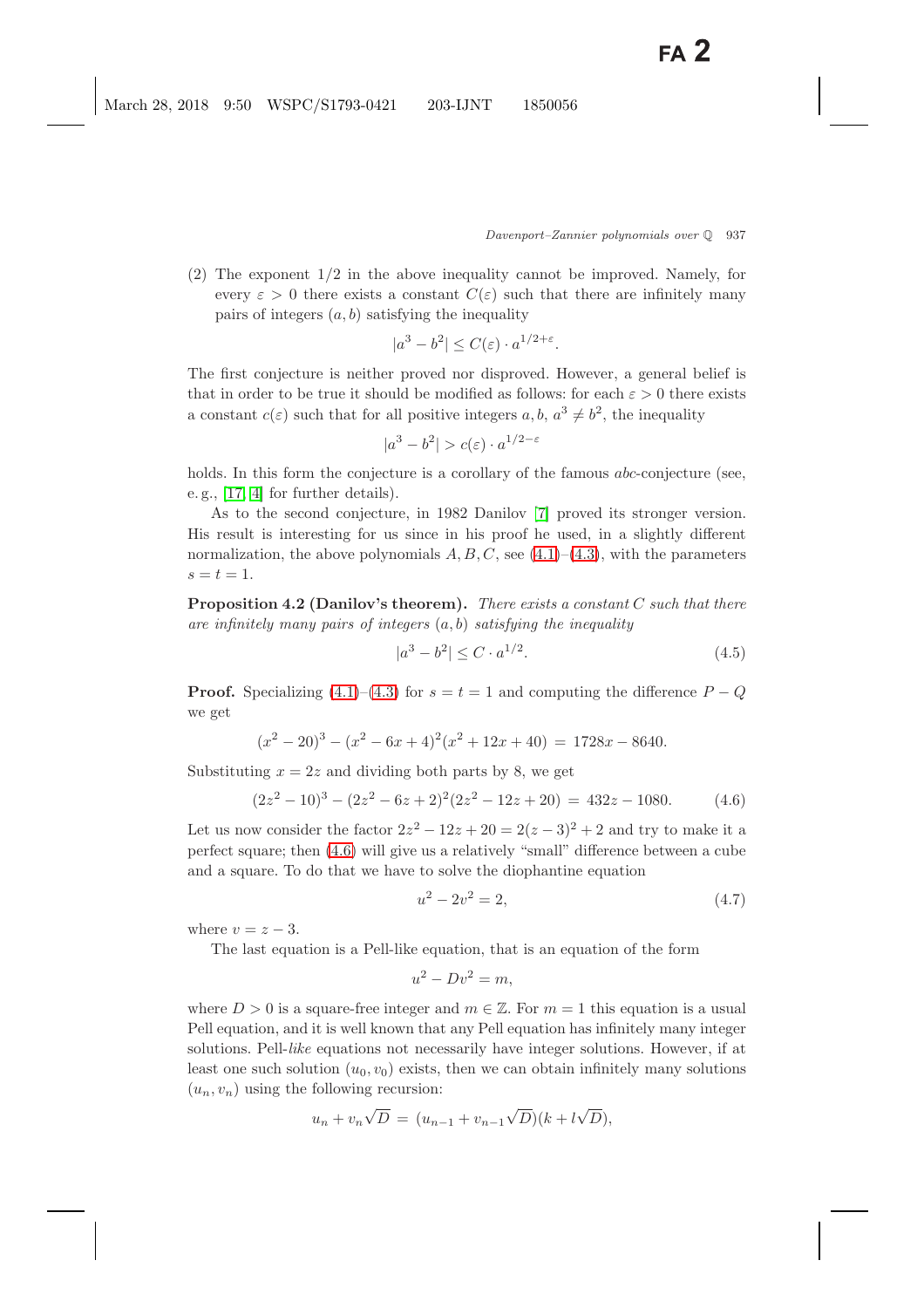where  $(k, l)$  is the minimum solution of the equation  $k^2 - Dl^2 = 1$ . In our case,  $(k, l) = (3, 2).$ 

Equation [\(4.7\)](#page-12-1) does have an integer solution  $(u_0, v_0) = (2, 1)$ . Returning to [\(4.6\)](#page-12-2), it is easy to verify that for all  $z \geq 3$  one has

$$
432z - 1080 < 216\sqrt{2} \cdot (2z^2 - 10)^{1/2},
$$

which proves the theorem: there are infinitely many pairs of integers  $(a, b)$  satisfying which proves the theorem. there are  $(4.5)$ , with the constant  $C = 216\sqrt{2}$ .  $\Box$ 

The same polynomials A, B with the parameters  $s = t = 1$  were used by Dujella  $[10]$  for constructing an infinite series of pairs of polynomials  $P, Q$  with the following properties: (a)  $\deg P = 2k$ ,  $\deg Q = 3k$ ; (b) P and Q are *not* coprime; (c) deg( $P^3 - Q^2$ ) = k + 5, so that the minimum degree k + 1 is not attained, though the discrepancy remains bounded; (d) in return,  $P$  and  $Q$  are defined over  $\mathbb{Q}$ .

Using other DZ-pairs, Danilov [\[8\]](#page-48-5) and Beukers and Stewart [\[4\]](#page-48-7) obtained results similar to Proposition [4.2](#page-12-4) for the differences between integer powers  $a^n$  and  $b^m$ .

#### **5. Jacobi Polynomials**

#### **5.1.** *Trees of this section*

DZ pairs for the series of trees considered in this section are expressed in terms of Jacobi polynomials. The trees in question are constructed as follows. First, we take chain-trees with alternating edge weights  $s, t, s, t, \ldots$ , see Fig. [5.](#page-13-0) We must distinguish chains of odd and even length since in one case both ends are of the same color while in the other case they are of different colors.

Then, we have a right to attach to the end-points an arbitrary number of leaves of the weight  $s + t$ . In this way we obtain "odd" series  $E_1, E_3$  and "even" series  $E_2, E_4$ , see Figs. [6](#page-14-0) and [7.](#page-14-1) We call these series "double brushes". Note that any of the parameters  $k, l$ , and also both of them, may be equal to zero. Thus,  $B_1$  and  $E_1$ are particular cases of  $E_3$ , and  $B_2$  and  $E_2$  are particular cases of  $E_4$ .

There are two exceptions from the above construction. The first is when the chain part consists of a single edge, so that there is no alternance of weights. We thus obtain the series  $C$ , see Fig. [8.](#page-14-2) In contrast to the general case, now the weight of leaves may be smaller than the weight of the edge between the leaves.

The second exception is when the chain part consists of two edges. In this case it is possible to attach exactly one leaf of weight  $s+t$  to one of the ends and exactly



<span id="page-13-1"></span><span id="page-13-0"></span>Fig. 5. Series  $B_1$  and  $B_2$ : Chain-trees.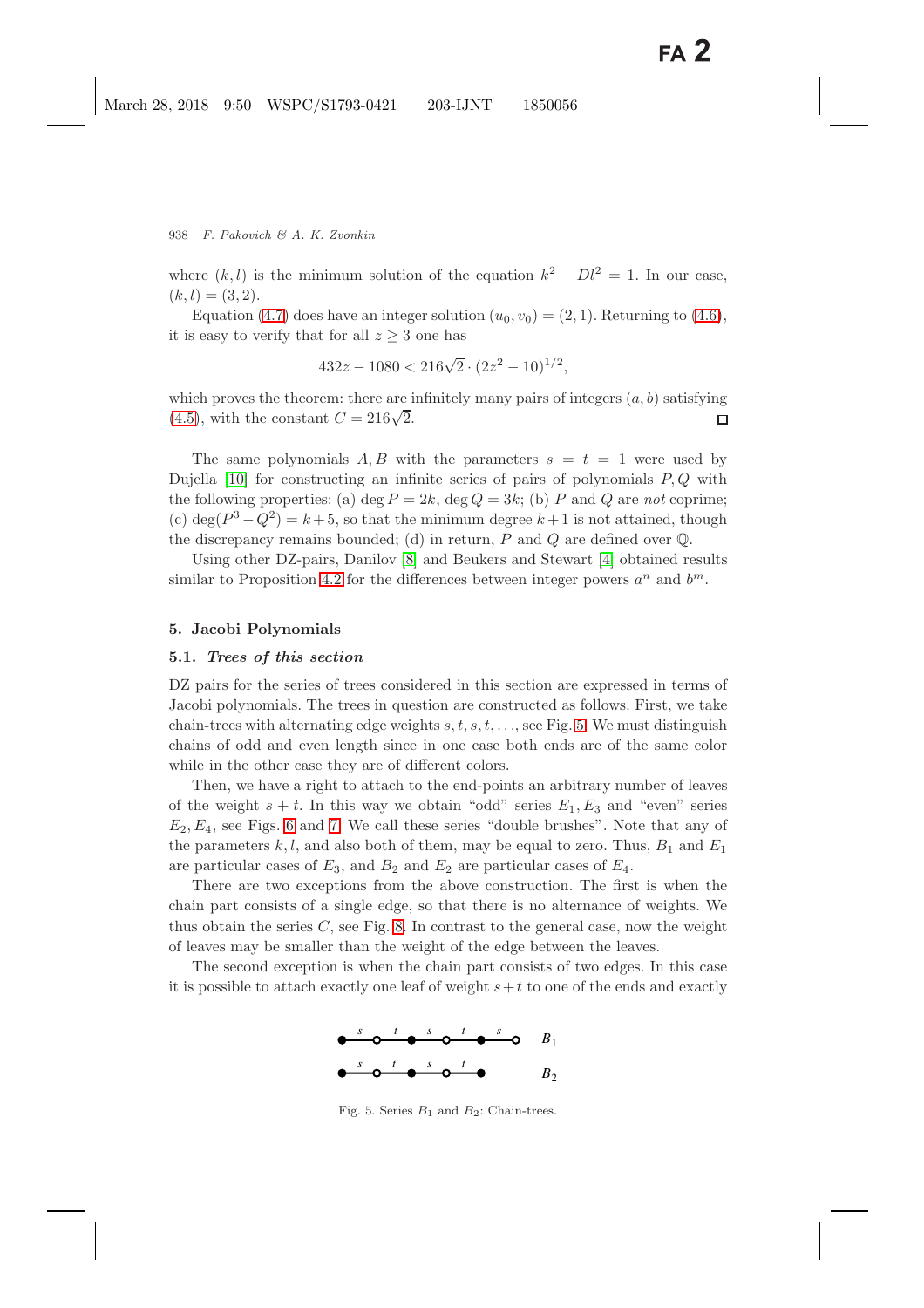

<span id="page-14-0"></span>Fig. 6. Series *E*<sup>1</sup> and *E*3: Odd double brushes.

<span id="page-14-3"></span>

<span id="page-14-1"></span>Fig. 7. Series *E*<sup>2</sup> and *E*4: Even double brushes.



<span id="page-14-2"></span>Fig. 8. Series *C*: Trees of diameter 3.

two leaves of weight  $s$  (or  $t$ , to ensure the weight alternance) to the other end. In this way, we get the series of forks D already studied in Sec. [4.](#page-10-2)

#### **5.2.** *Jacobi polynomials***:** *Preliminaries*

Let us recall some general facts concerning Jacobi polynomials; for more advanced and detailed treatment see, for example, [\[23\]](#page-49-12) or [\[1\]](#page-48-9).

The classical Jacobi polynomials  $J_n(a, b, x)$ , deg  $J_n = n$ , are defined for the parameters  $a, b \in \mathbb{R}$ ,  $a, b > -1$ , as orthogonal polynomials with respect to the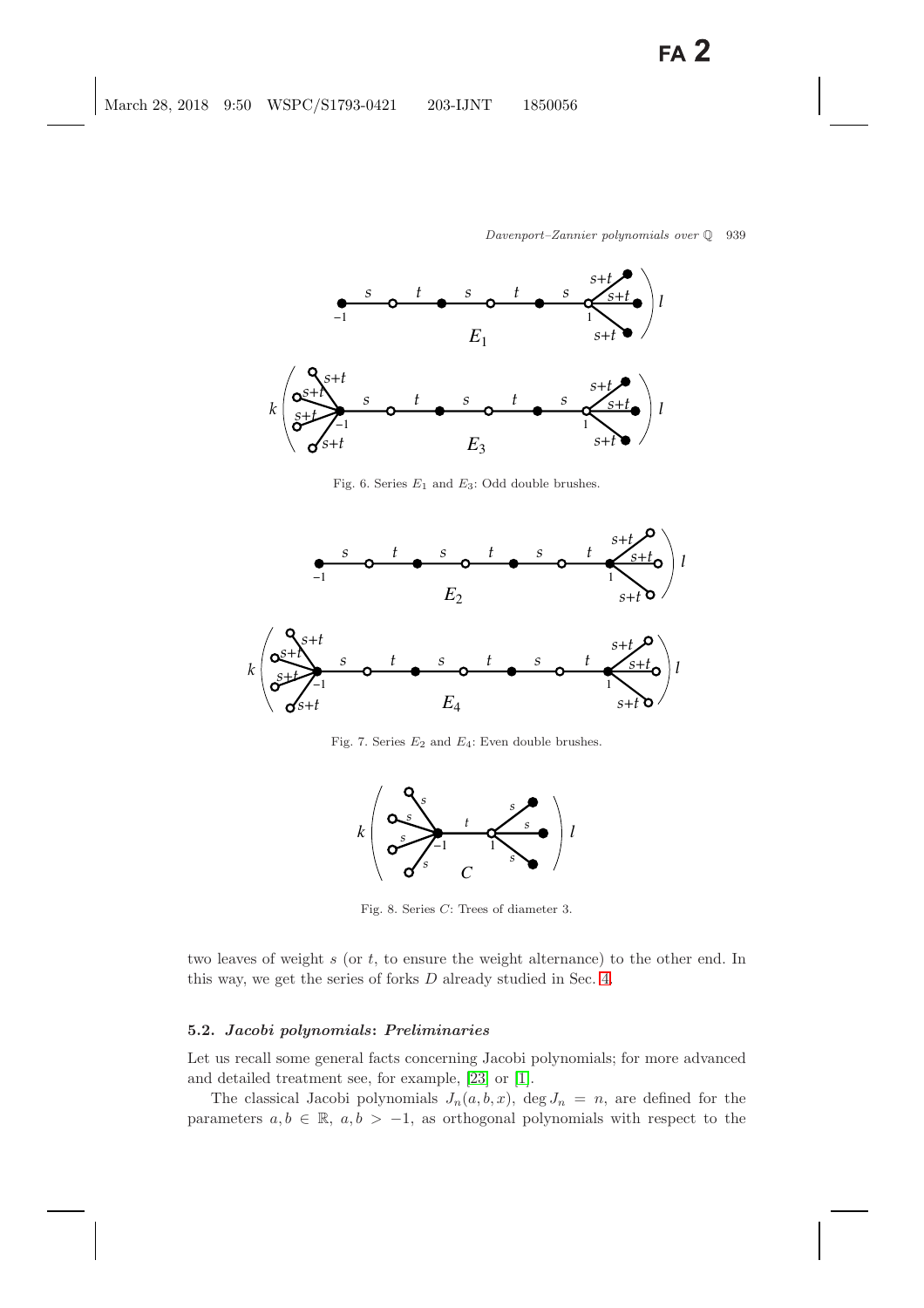measure on the segment  $[-1, 1]$ , given by the density  $(1-x)^{a}(1+x)^{b}$ . The restriction  $a, b > -1$  is necessary in order to ensure the integrability. The polynomial  $J_n(a, b, x)$ can also be defined as a unique polynomial solution of the differential equation

$$
(1 - x2)y'' + [b - a - (a + b + 2)x]y' + n(n + a + b + 1)y = 0,
$$
\n(5.1)

<span id="page-15-6"></span><span id="page-15-2"></span><span id="page-15-0"></span>satisfying the condition  $J_n(a, b, 1) = \binom{n+a}{n}$ , or by the explicit formula

$$
J_n(a,b,x) = \sum_{k=0}^n {n+a+b+k \choose k} {n+a \choose n-k} \left(\frac{x-1}{2}\right)^k.
$$
 (5.2)

<span id="page-15-5"></span><span id="page-15-1"></span>Notice that Eq. [\(5.1\)](#page-15-0) can be written in the form

<span id="page-15-4"></span><span id="page-15-3"></span>
$$
(1 - x2)Y'' + [a - b + (a + b - 2)x]Y' + (n + 1)(n + a + b)Y = 0,
$$
 (5.3)

where  $Y = (1-x)^a(1+x)^b \cdot y$ , implying that the function

 $(1-x)^a(1+x)^b \cdot J_n(a,b,x)$  (5.4)

satisfies [\(5.3\)](#page-15-1).

It follows from  $(5.2)$  that  $J_n(a, b, x)$  are also *polynomials in parameters* a and b. Therefore, their definition can be extended to arbitrary (even complex) values of these parameters. These *generalized* Jacobi polynomials still satisfy [\(5.1\)](#page-15-0), although they are no longer orthogonal with respect to a measure on the segment  $[-1, 1]$ . Similarly, since the function  $(5.4)$  may be represented as a power series in x whose coefficients are polynomials in  $a, b$ , this function satisfies Eq. [\(5.3\)](#page-15-1) for arbitrary  $a$ and b.

The following key observation will be used in subsequent proofs. If, in the differ-ential operator [\(5.1\)](#page-15-0), we replace n with  $n+a+b$ , replace a with  $-a$ , and b with  $-b$ , we get exactly the differential operator [\(5.3\)](#page-15-1). Therefore,  $J_{n+a+b}(-a, -b, x)$  along with  $(5.4)$  satisfies  $(5.3)$ . The last statement, however, should be taken with caution: the subscript  $n + a + b$  must be a non-negative integer since it is the degree of a polynomial.

Notice that if a and b do not satisfy the inequalities  $a, b > -1$ , then the degree in x of the polynomial  $J_n(a, b, x)$  defined by [\(5.2\)](#page-15-2) may drop down below n. Indeed,  $(5.2)$  implies that the leading coefficient of  $J_n(a, b, x)$  is equal to

$$
\frac{1}{2^n} \binom{2n+a+b}{n} = \frac{1}{2^n \cdot n!} \prod_{i=n+1}^{2n} (a+b+i).
$$
 (5.5)

Hence, in order to obtain a polynomial of degree n we must require that the sum  $a + b$  does not take values  $-(n+1), -(n+2), \ldots, -2n$ . In particular, this is always true if a and b are real and  $n \ge -(a+b)$  or, equivalently,  $n + a + b \ge 0$ .

Along with the density  $(1-x)^{a}(1+x)^{b}$ , which is defined on [−1, 1], we will use the multivalued complex function  $(z-1)^a(z+1)^b$  (note the change of the sign of the term in the first parentheses). Clearly, this function has three ramification points  $-1, 1, \infty$ . Further, observe that if  $a+b \in \mathbb{Z}$ , then any germ of  $(z-1)^a(z+1)^b$  defined near a non-singular point  $z_0$  extends to a function  $\mu(z)$  which is single-valued in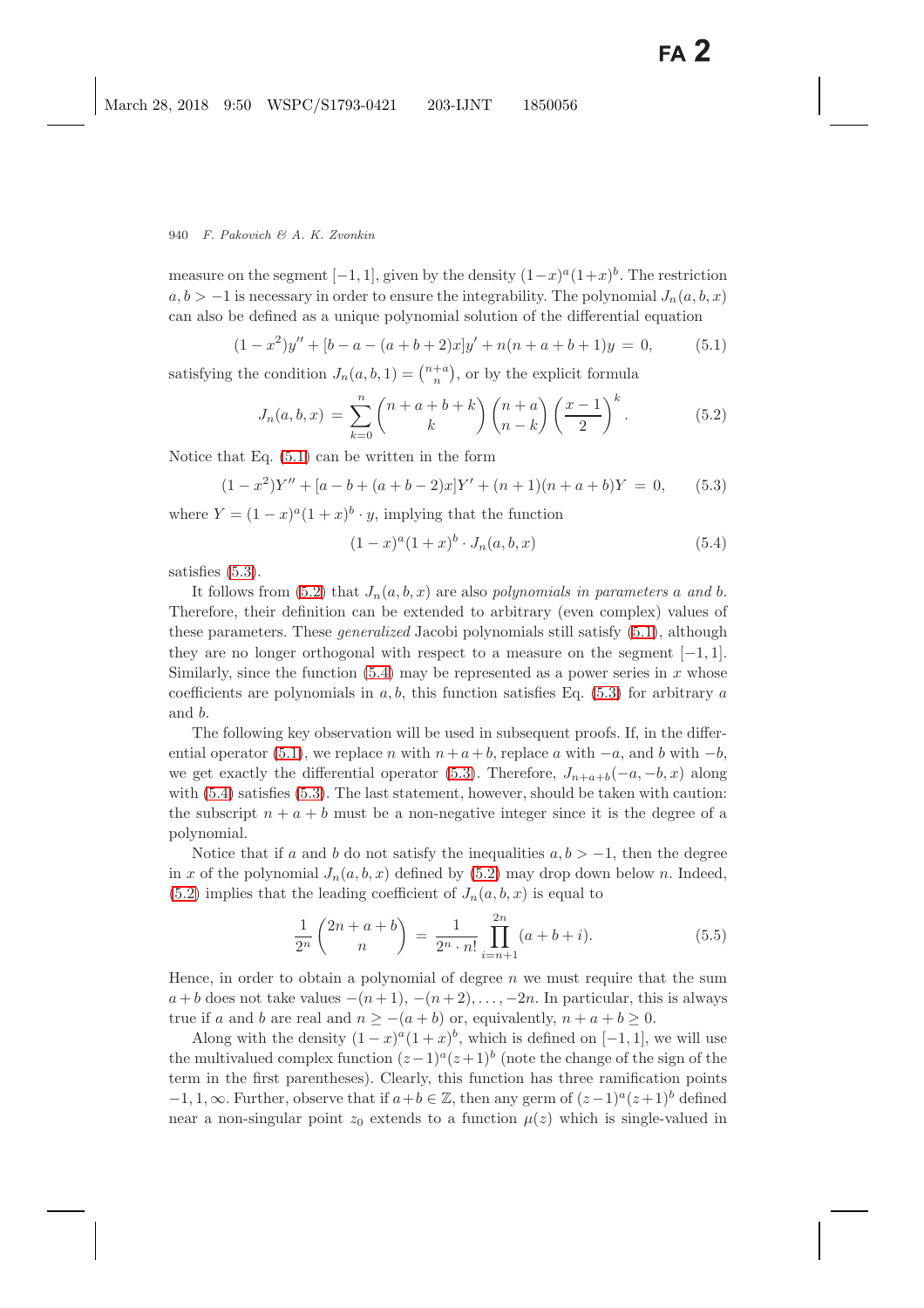any domain U obtained from  $\mathbb{CP}^1$  by removing a simple curve connecting  $-1$  and 1. Indeed, in such U the function  $\mu(z)$  may have a ramification only at infinity. On the other hand, since the analytic continuation of  $\mu(z)$  along a loop around infinity is  $e^{2\pi(a+b)i}\mu(z)$ , we see that  $\infty$  is not a ramification point since  $a+b\in\mathbb{Z}$ . In particular,  $\mu(z)$  can be expanded into a Laurent series at infinity,

$$
\mu(z) = c_{a+b} z^{a+b} + c_{a+b-1} z^{a+b-1} + \cdots
$$

<span id="page-16-0"></span>Finally, if a and b are rational numbers, say

$$
a = \frac{n_1}{m}
$$
,  $b = \frac{n_2}{m}$ ,  $n_1, n_2, m \in \mathbb{Z}$ , (5.6)

then any  $\mu(z)$  as above satisfies the condition

$$
\mu(z)^m = (z-1)^{n_1}(z+1)^{n_2},
$$

implying that  $\mu(z)$  is defined up to a multiplication by an mth root of unity, and that for a certain choice of this root the equality  $c_{a+b} = 1$  holds. By abuse of notation, below we will always use the expression  $(z - 1)^a (z + 1)^b$  to denote the function  $\mu(z)$  which satisfies the equality  $c_{a+b} = 1$ .

<span id="page-16-3"></span>**Lemma 5.1.** *Assume that* a *and* b *are rational numbers which satisfy the condition*  $a + b \in \mathbb{Z}$ . Then for any  $n \ge -(a + b)$  the equality

$$
\left(\frac{z-1}{2}\right)^a \left(\frac{z+1}{2}\right)^b J_n(a,b,z) - J_{n+a+b}(-a,-b,z) \underset{z \to \infty}{=} O(z^{-(n+1)}) \tag{5.7}
$$

<span id="page-16-2"></span>*holds.*

**Proof.** As it was mentioned above, the function  $(5.4)$  satisfies the differential equa-tion [\(5.3\)](#page-15-5), where the function  $\nu(x) = (1-x)^{a}(1+x)^{b}$  is assumed to be defined on [−1, 1]. However, since this function is analytic near the origin, we can consider its analytic continuation  $\nu(z)$ , and the function  $\nu(z)J_n(a, b, z)$  will satisfy [\(5.3\)](#page-15-5) in the domain  $U$  as above. Furthermore, if  $(5.6)$  holds, then

$$
\nu(z)^m = (-1)^{n_1}((z-1)^a(z+1)^b)^m,
$$

implying that the function  $(z - 1)^{a}(z + 1)^{b}J_{n}(a, b, z)$  also satisfies [\(5.3\)](#page-15-5) in U.

Since the polynomial  $J_n(a, b, x)$  satisfies the differential equation [\(5.1\)](#page-15-6), we conclude that the functions

$$
Y_1 = \left(\frac{z-1}{2}\right)^a \left(\frac{z+1}{2}\right)^b J_n(a,b,z)
$$
 and  $Y_2 = J_{n+a+b}(-a,-b,z)$ 

both satisfy the differential equation

<span id="page-16-1"></span>
$$
L_n^{a,b}(Y) = 0,\t\t(5.8)
$$

where

$$
L_n^{a,b} = (1 - z^2) \frac{d^2}{dz^2} + [a - b + (a + b - 2)z] \frac{d}{dz} + (n+1)(n+a+b).
$$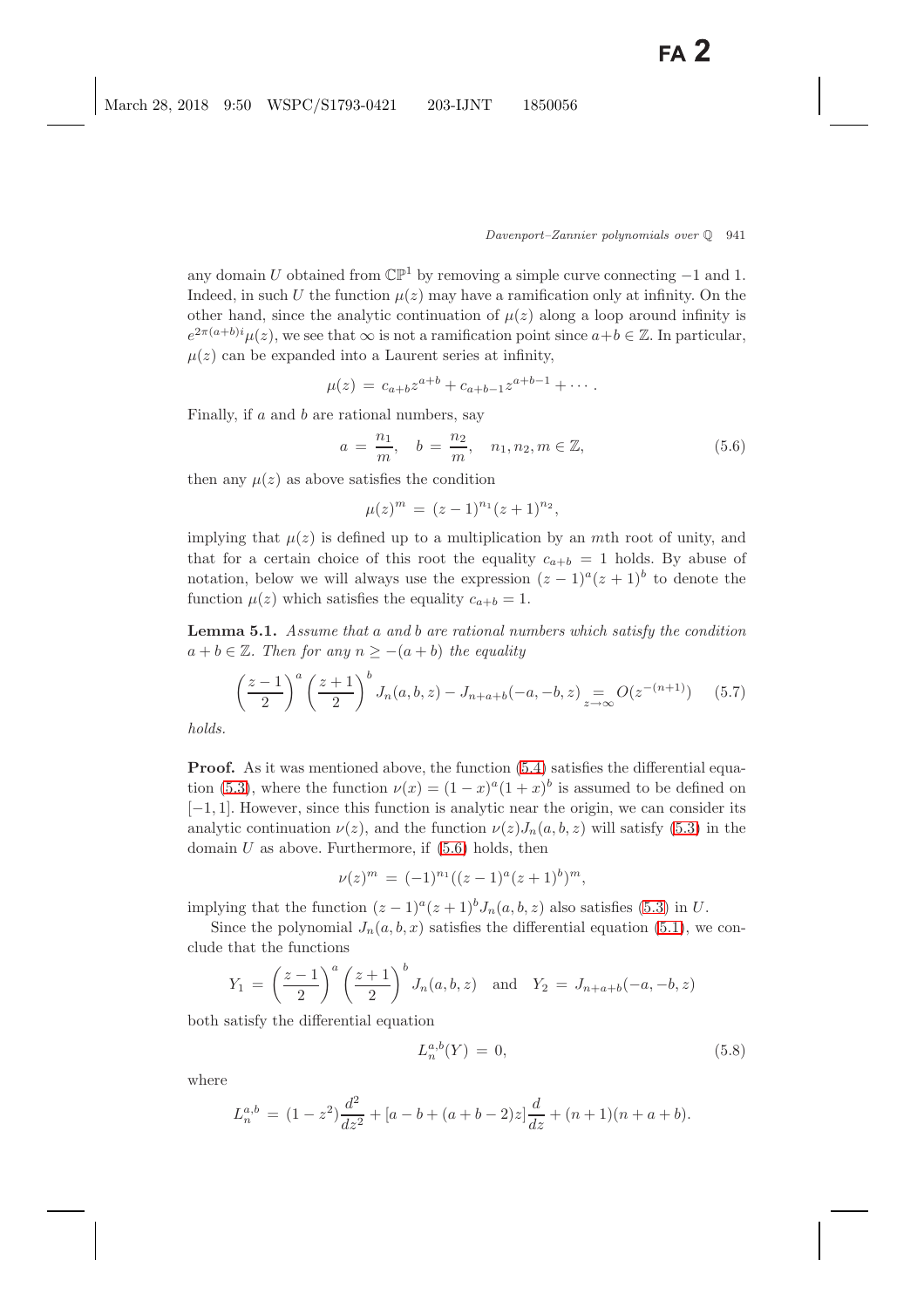This implies that the function  $Y_0 = Y_1 - Y_2$  also satisfies this equation. On the other hand, it is easy to see that if  $Y(z)$  is a function whose Laurent expansion at infinity is

$$
Y = C_d z^d + C_{d-1} z^{d-1} + \cdots,
$$

then

$$
L_n^{a,b}(Y) = \widetilde{C}_d z^d + \widetilde{C}_{d-1} z^{d-1} + \cdots
$$

where

$$
\widetilde{C}_d = -d(d-1) + d(a+b-2) + (n+1)(n+a+b) \n= (n+a+b-d)(d+n+1).
$$

Therefore, if Y satisfies [\(5.8\)](#page-16-1) and  $C_d \neq 0$  while  $\widetilde{C}_d = 0$ , we should have either  $d = n + a + b$  or  $d = -(n + 1)$ . Finally, [\(5.2\)](#page-15-2) implies that the leading terms of both  $Y_1$  and  $Y_2$  are equal to

$$
\frac{1}{2^{n+a+b}}\begin{pmatrix}2n+a+b\\n\end{pmatrix}z^{n+a+b}.
$$

Therefore, the degree of the leading term of their difference  $Y_0 = Y_1 - Y_2$  is less than  $n + a + b$ , hence the only possible case is  $d = -(n + 1)$ , implying [\(5.7\)](#page-16-2).  $\Box$ 

#### <span id="page-17-6"></span><span id="page-17-4"></span>**5.3.** *Double brushes of even length*

Let T be a weighted tree from the series  $E_4$  or of its two particular cases  $E_2$  or  $B_2$ , see Figs. [7](#page-14-1) and [5.](#page-13-0) Denote by r the number of white vertices of  $\mathcal T$  which are not leaves. Then the total weight of T is equal to  $(s+t)(k+l+r)$  and the total number of edges is equal to  $k + l + 2r$ . Clearly,

$$
P = (x - 1)^{l(s+t)+t} (x + 1)^{k(s+t)+s} \cdot A^{s+t},
$$
\n(5.9)

$$
Q = B^{s+t} \tag{5.10}
$$

<span id="page-17-5"></span><span id="page-17-0"></span>for some polynomials A and B with deg  $A = r - 1$ , deg  $B = k + l + r$ . Furthermore, by  $(2.5)$ , we must have:

$$
P - Q = O(x^m),
$$

<span id="page-17-2"></span>where

$$
m = (s+t)(k+l+r) - (k+l+2r) = (k+l+r)(s+t-1) - r.
$$
 (5.11)

<span id="page-17-3"></span>**Proposition 5.2.** *The polynomials* P *and* Q *may be represented as follows*:

$$
P(x) = \left(\frac{x-1}{2}\right)^{l(s+t)+t} \cdot \left(\frac{x+1}{2}\right)^{k(s+t)+s} \cdot J_{r-1}(a,b,x)^{s+t},\tag{5.12}
$$

<span id="page-17-1"></span>*where*  $J_{r-1}(a, b, x)$  *is the Jacobi polynomial with parameters* 

$$
a = \frac{l(s+t) + t}{s+t} \quad and \quad b = \frac{k(s+t) + s}{s+t}, \tag{5.13}
$$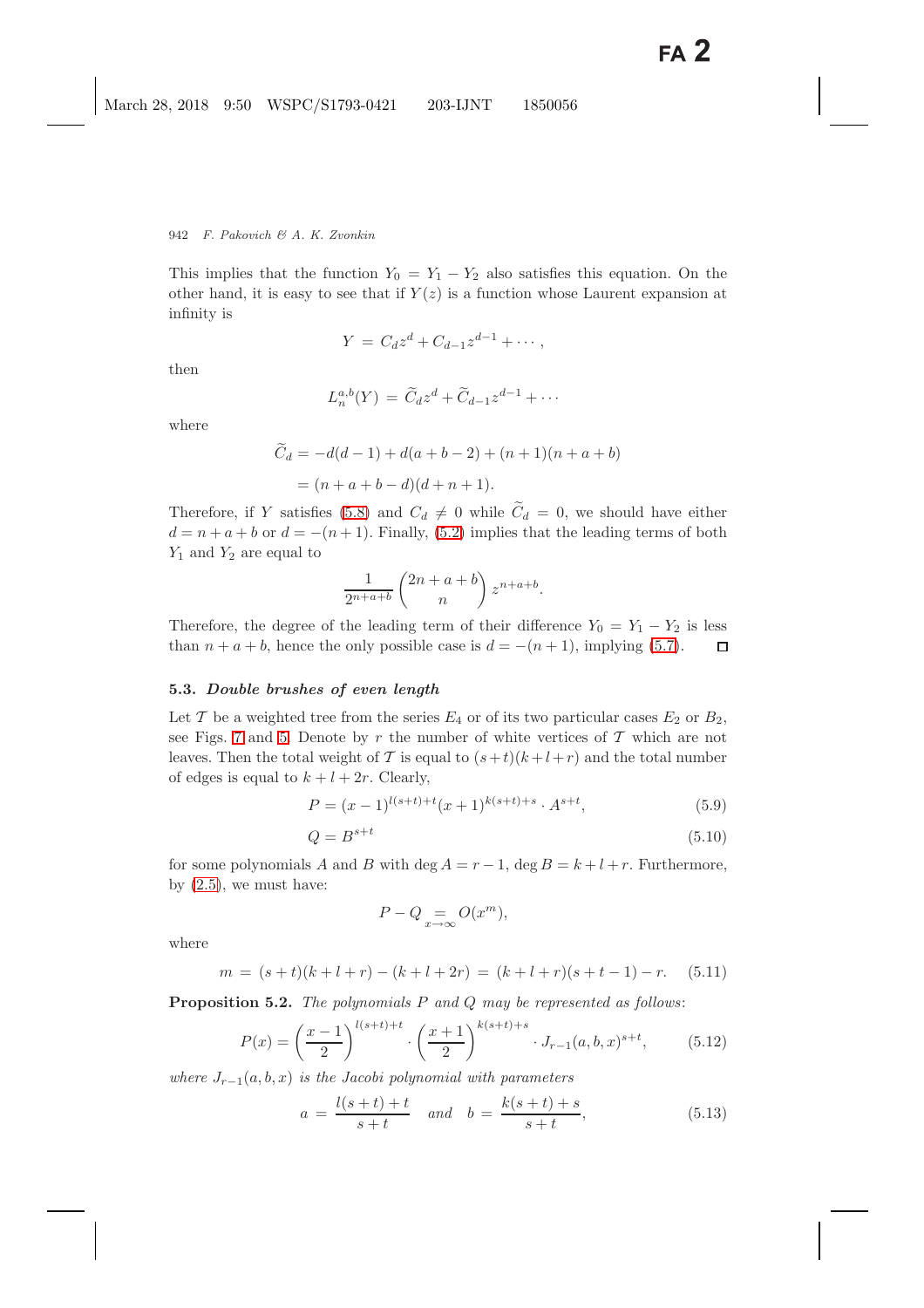*and*

$$
Q(x) = J_{k+l+r}(-a, -b, x)^{s+t}.
$$
\n(5.14)

<span id="page-18-0"></span>**Proof.** Since the polynomials A and B in  $(5.9)$ ,  $(5.10)$  are defined in a unique way up to a multiplication by a scalar factor, it is enough to show that

$$
\left(\frac{x-1}{2}\right)^{l(s+t)+t} \left(\frac{x+1}{2}\right)^{k(s+t)+s}
$$
  
 
$$
\times J_{r-1}(a,b,x)^{s+t} - J_{k+l+r}(-a,-b,x)^{s+t} \underset{x \to \infty}{=} O(x^m), \quad (5.15)
$$

where a and b are given by  $(5.13)$ , and m, by  $(5.11)$ .

Represent the left side of [\(5.15\)](#page-18-0) as a product of two factors using the formula

$$
u^{s+t} - v^{s+t} = (u-v)(u^{s+t-1} + u^{s+t-2}v + \dots + v^{s+t-1}),
$$
\n(5.16)

<span id="page-18-1"></span>where

$$
u = \left(\frac{x-1}{2}\right)^a \left(\frac{x+1}{2}\right)^b J_{r-1}(a,b,x), \quad v = J_{k+l+r}(-a,-b,x),
$$

It is easy to see that both u and v are  $O(x^{k+l+r})$  near infinity. Let us consider the difference  $u - v$ . Clearly,

$$
k+l+r = r-1+a+b.
$$

Furthermore, since  $k, l, r \geq 0$  the inequality

$$
r - 1 \geq -(a + b) = -(k + l + 1)
$$

holds. Therefore, by Lemma [5.1,](#page-16-3) we have:

$$
u - v = O(x^{-r}).
$$

On the other hand,

$$
u^{s+t-1} + u^{s+t-2}v + \dots + v^{s+t-1} = O(x^{(k+l+r)(s+t-1)}).
$$

Thus,

$$
u^{s+t} - v^{s+t} = o(x^m)
$$

as required.

**Remark 5.3.** Belyi functions for the series  $E_2$  and  $E_4$  with the parameters  $s =$  $t = 1$  were first calculated in the thesis of Nicolas Magot in 1997 [\[18\]](#page-49-13). A different proof, proposed by Don Zagier, was given in [\[16,](#page-49-5) Chap. 2]. We used Zagier's proof as a model for the above construction.

#### **5.4.** *Series E***<sup>1</sup>** *and E***3:** *Double brushes of odd length*

Let now  $\mathcal T$  be a weighted tree of the series  $E_3$  or of its two particular cases  $E_1$ and  $B_1$ , see Figs. [6](#page-14-3) and [5.](#page-13-1) As above, denote by r the number of white vertices of T

 $\Box$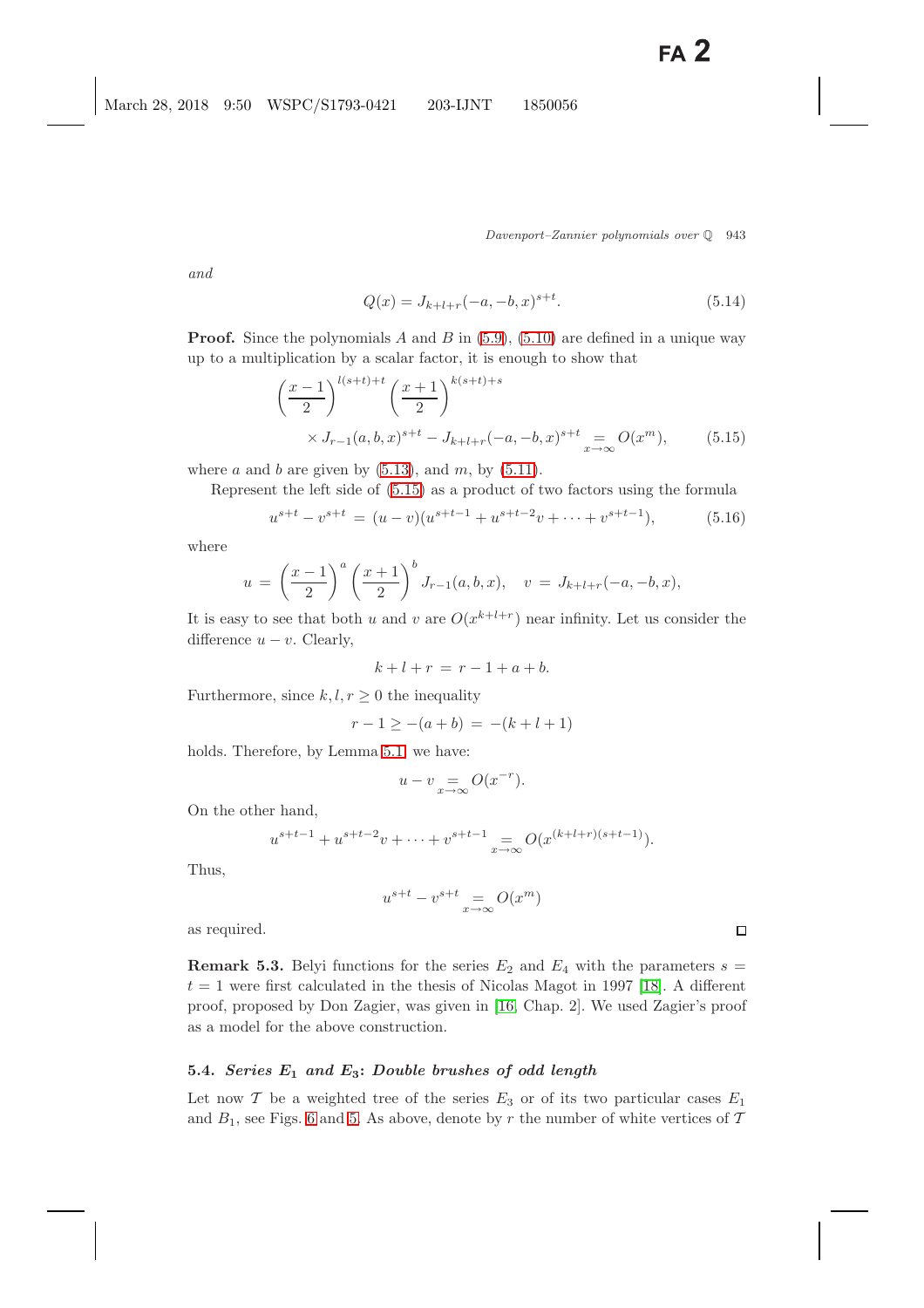which are not leaves, so that the total weight of T is  $(s + t)(k + l + r) + s$  and the total number of edges is  $k + l + 2r + 1$ . Now we must find polynomials P and Q such that

$$
P = (x+1)^{k(s+t)+s} \cdot A^{s+t}, \tag{5.17}
$$

$$
Q = (x - 1)^{l(s+t)+s} \cdot B^{s+t}
$$
\n(5.18)

<span id="page-19-5"></span>for some polynomials A and B with deg  $A = l + r$  and deg  $B = k + r$ , and

$$
P - Q = O(x^m),
$$

<span id="page-19-0"></span>where

$$
m = (s+t)(k+l+r) + s - (k+l+2r+1)
$$
  
=  $(k+l+r)(s+t-1) + s - r - 1.$  (5.19)

<span id="page-19-3"></span>**Proposition 5.4.** *The polynomials* P *and* Q *may be represented as follows*:

$$
P(x) = \left(\frac{x+1}{2}\right)^{k(s+t)+s} \cdot J_{l+r}(a,b,x)^{s+t},\tag{5.20}
$$

*where*  $J_{l+r}(a, b, x)$  *is the Jacobi polynomial with the parameters* 

$$
a = -\frac{l(s+t) + s}{s+t} \quad and \quad b = \frac{k(s+t) + s}{s+t}, \tag{5.21}
$$

<span id="page-19-4"></span>*and*

$$
Q(x) = \left(\frac{x-1}{2}\right)^{l(s+t)+s} \cdot J_{k+r}(-a,-b,x)^{s+t}.\tag{5.22}
$$

<span id="page-19-1"></span>**Proof.** We must show that

$$
\left(\frac{x+1}{2}\right)^{k(s+t)+s} J_{l+r}(a,b,x)^{s+t} - \left(\frac{x-1}{2}\right)^{l(s+t)+s} J_{k+r}(-a,-b,x)^{s+t} \underset{x \to \infty}{=} O(x^m), \tag{5.23}
$$

where

$$
a = -\frac{l(s+t) + s}{s+t}, \quad b = \frac{k(s+t) + s}{s+t},
$$

<span id="page-19-2"></span>and  $m$  is defined by  $(5.19)$ .

Equality [\(5.23\)](#page-19-1) is equivalent to the equality

$$
\left(\frac{x-1}{2}\right)^{-(l(s+t)+s)} \left(\frac{x+1}{2}\right)^{k(s+t)+s}
$$
  
 
$$
\times J_{l+r}(a,b,x)^{s+t} - J_{k+r}(-a,-b,x)^{s+t} = O(x^p), \qquad (5.24)
$$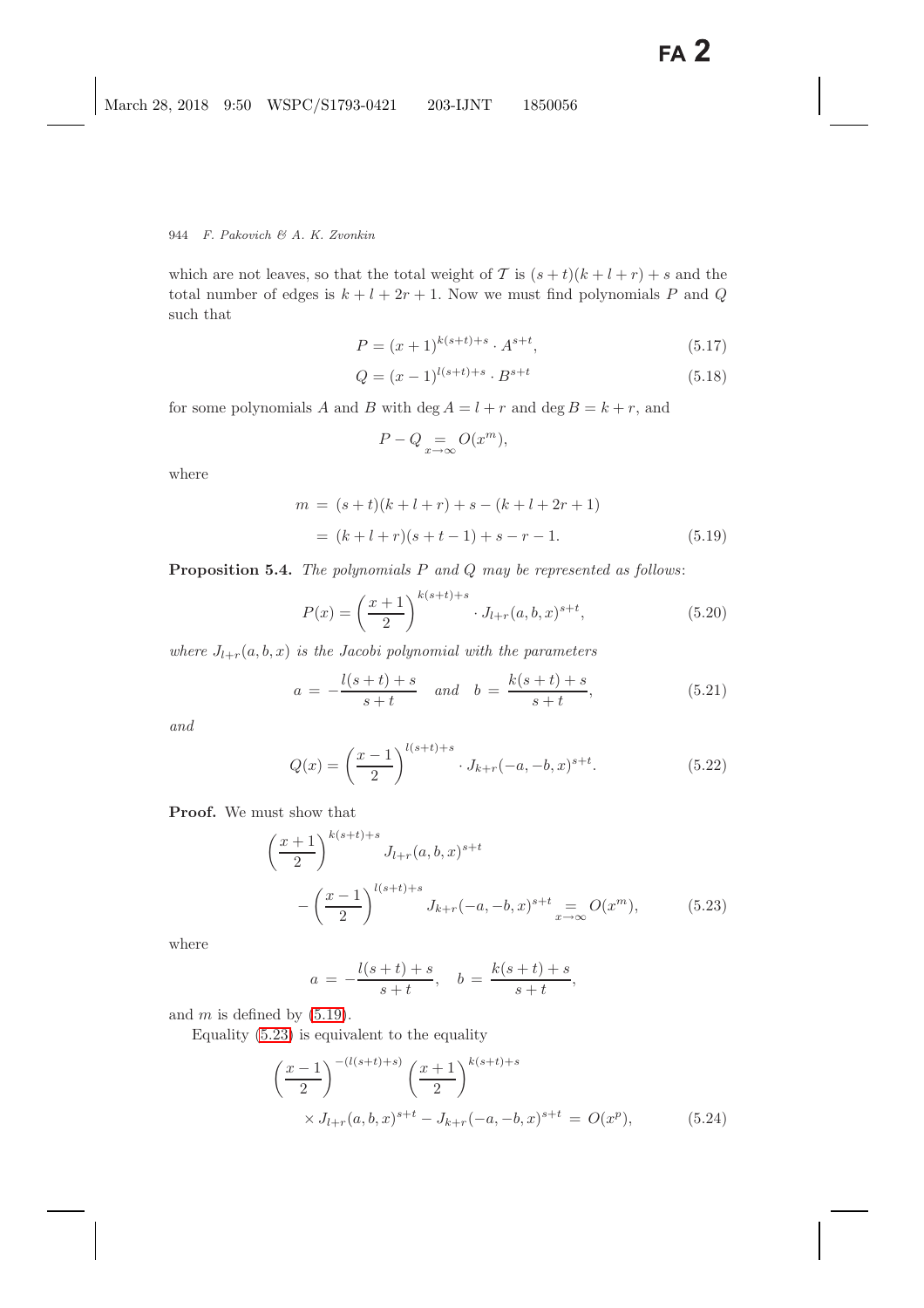$\Box$ 

where

$$
p = m - (l(s+t) + s) = (k+r)(s+t-1) - (l+r+1).
$$

On the other hand, since

$$
k + r = (l + r) + a + b
$$

and

$$
l + r \ge -(a + b) = l - k,
$$

it follows from Lemma [5.1](#page-16-3) that

$$
\left(\frac{x-1}{2}\right)^a \left(\frac{x+1}{2}\right)^b J_{l+r}(a,b,x) - J_{k+r}(-a,-b,x) = O(x^{-(l+r+1)}),
$$

implying in the same way as in Proposition [5.2](#page-17-3) that [\(5.24\)](#page-19-2) holds.

## <span id="page-20-0"></span>**5.5.** *Series C and B*

The series  $C$  is a particular case of the series  $E$  of odd length corresponding to the case of r equal to zero. In order to adjust the notation (which is slightly different for the series E and C) we must set  $r = 0$  and change s to t and t to  $s - t$  in formulas  $(5.20)$ – $(5.22)$ . Thus,

$$
P(x) = \left(\frac{x+1}{2}\right)^{ks+t} \cdot J_l(a, b, x)^s,
$$
\n(5.25)

where  $J_l(a, b, x)$  is the Jacobi polynomial of degree l with parameters

$$
a = -\frac{ls+t}{s} \quad \text{and} \quad b = \frac{ks+t}{s},\tag{5.26}
$$

while

$$
Q(x) = \left(\frac{x-1}{2}\right)^{l s + t} \cdot J_k(-a, -b, x)^s.
$$
 (5.27)

Finally, it is clear that the series  $B_1$  and  $B_2$  (chains of odd and even length) are particular cases of the series  $E_3$  and  $E_4$ , so that the DZ pairs for  $B_1$  and  $B_2$  are obtained from those for  $E_3$  and  $E_4$  by setting  $k = l = 0$ .

#### **5.6.** *Pad´e approximants*

The above results can be interpreted in terms of Padé approximants for the function  $(1-x)^{a}(1+x)^{b}$ . Recall that if

$$
f(x) = \sum_{k=0}^{\infty} c_k x^k
$$

is a formal power series, then its *Padé approximant* of order  $\lfloor n/m \rfloor$  at zero is a rational function  $p_n(x)/q_m(x)$ , where  $p_n(x)$  is a polynomial of degree  $\leq n$  and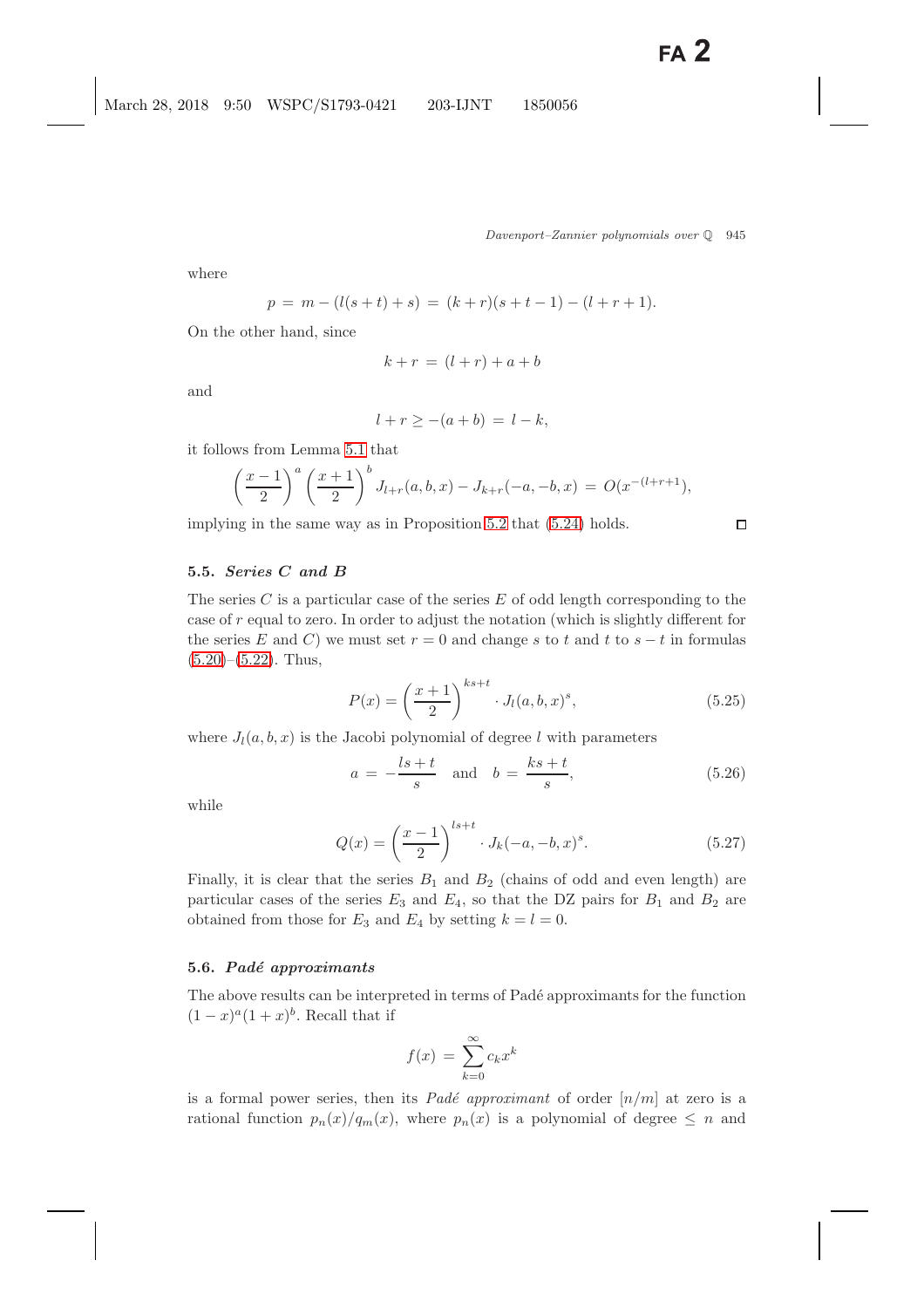<span id="page-21-1"></span> $q_m(x)$  is a polynomial of degree  $\leq m$ , such that

$$
f(x) - \frac{p_n(x)}{q_m(x)} = O(x^{n+m+1}).
$$
\n(5.28)

Defined in this way, Padé approximants do not necessarily exist. However, if an approximant of a given order exists, it is unique.

<span id="page-21-0"></span>Linearizing the problem by requiring that

$$
q_m(x)f(x) - p_n(x) = O(x^{n+m+1})
$$
\n(5.29)

we arrive to the notion of a *Padé form*  $(p_n, q_m)$  of order  $[n/m]$ . Being defined by linear equations, Padé forms always exist (in general,  $(5.29)$  does not imply  $(5.28)$ ) since  $q_m(x)$  may vanish at zero), and the Padé form of a given order is defined in a unique way up to a multiplication by a constant.

Keeping the notation of Sec. [5.3](#page-17-4) we may now reformulate the condition for  $P$ and  $Q$  to be a DZ pair for the series  $E$  of even length as follows (a similar result is also true for the series  $E$  of odd length).

**Proposition 5.5 (Padé forms, even case).** Let polynomials A and B be like in *formulas* [\(5.9\)](#page-17-5) *and* [\(5.10\)](#page-17-5)*. Then the pair of their reciprocals*  $(A^*, B^*)$  *is the Padé form of order*  $[r-1/k+l+r]$  *for the function*  $(1-x)^{a}(1+x)^{b}$  *with parameters* 

$$
a = \frac{l(s+t) + t}{s+t} \quad and \quad b = \frac{k(s+t) + s}{s+t}.
$$
 (5.30)

**Proof.** Since the pairs  $(P,Q)$  and  $(A, B)$  are both defined up to a multiplication by a constant, it is enough to show that

$$
(x-1)^{l(s+t)+t}(x+1)^{k(s+t)+s} \cdot A^{s+t} - B^{s+t} \underset{x \to \infty}{=} O(x^p), \tag{5.31}
$$

<span id="page-21-3"></span>where

$$
p = (k + l + r)(s + t - 1) - r.
$$

By definition of Padé forms we have:

$$
(1-x)^{a}(1+x)^{b}A^{*} - B^{*} = O(x^{k+l+2r}),
$$

<span id="page-21-2"></span>implying that

$$
(1-x)^{l(s+t)+t}(1+x)^{k(s+t)+s} \cdot (A^*)^{s+t} - (B^*)^{s+t} = O(x^{k+l+2r}), \quad (5.32)
$$

(here we use formula [\(5.16\)](#page-18-1) again though now the factors involved are series in non-negative powers of x). Finally, substituting  $1/x$  in place of x in [\(5.32\)](#page-21-2) and multiplying both sides by

$$
x^{(k+l+r)(s+t)}
$$

we obtain  $(5.31)$ .

 $\Box$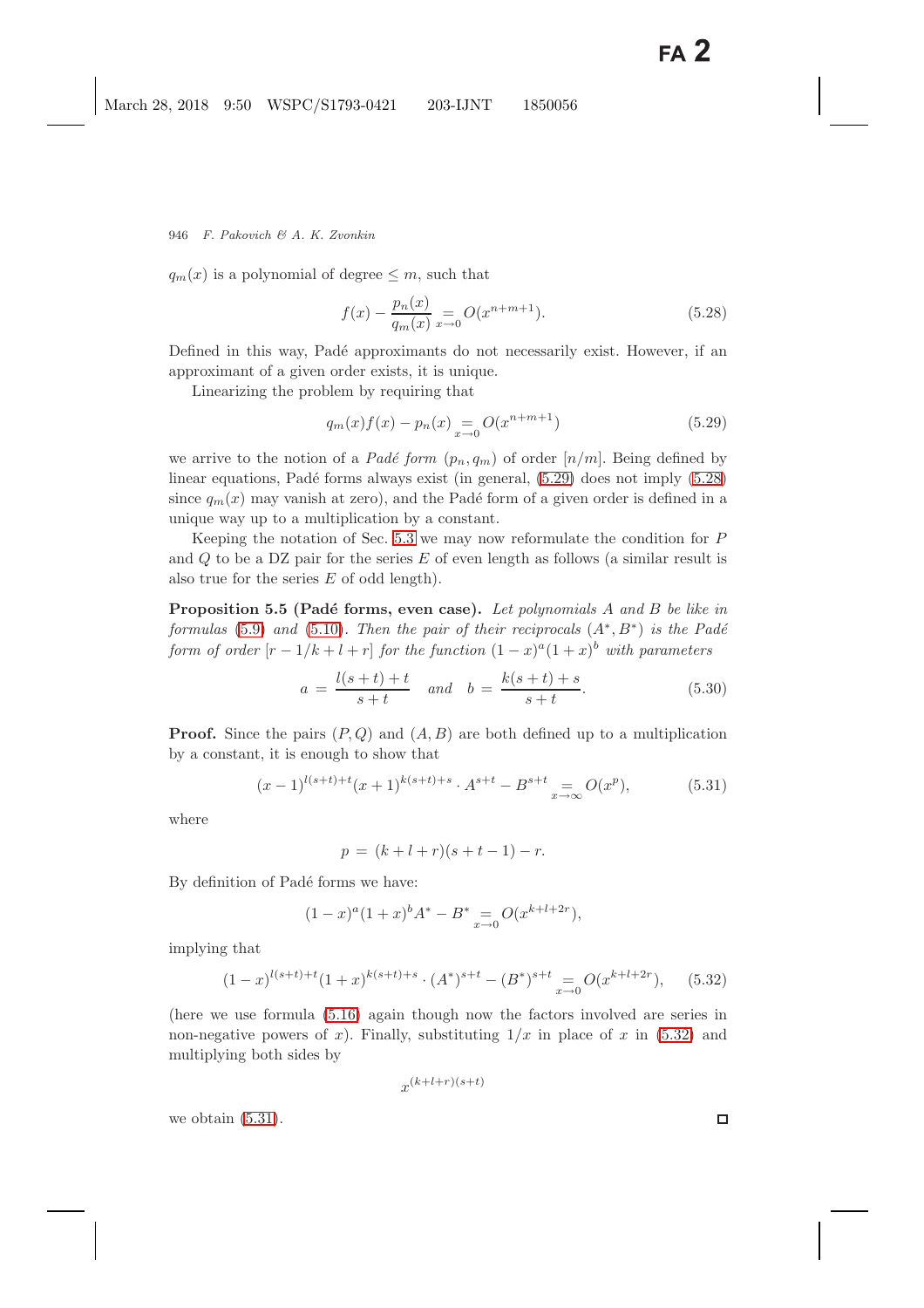The proof of the following proposition is similar to the previous one:

**Proposition 5.6 (Padé forms, odd case).** Let polynomials A and B be like in *formulas* [\(5.17\)](#page-19-5) *and* [\(5.18\)](#page-19-5)*. Then the pair of their reciprocals*  $(A^*, B^*)$  *is the Padé form of order*  $[l + r/k + r]$  *for the function*  $(1 - x)^a (1 + x)^b$  *with parameters* 

$$
a = -\frac{l(s+t) + t}{s+t} \quad and \quad b = \frac{k(s+t) + s}{s+t}.
$$
 (5.33)

**Remark 5.7 (On Padé approximants).** From the computational point of view, a great advantage of Padé approximants is due to the fact that the equations describing them are linear. This observation remains true even in the case like ours when the polynomials in question are known explicitly. One has to use some astute tricks in order to make Maple work with Jacobi polynomials whose parameters do not satisfy the condition  $a, b > -1$ . At the same time, the computation of Padé approximants is instantaneous.

A vast literature is devoted to the study of Padé approximants for some particular functions. This is the case, for example, for the exponential function. To our surprise, we did not find any research concerning Padé approximants for the function  $(1-x)^{a}(1+x)^{b}$ . By the way, our Lemma [5.1](#page-16-3) can also be reformulated as a result about Padé forms for this function.

## **6. Series** *F* **and** *G***: Trees of Diameter 4**

Below we find DZ-pairs for the series  $F$  and  $G$ , see Figs. [10](#page-25-0) and [9,](#page-23-0) using their relations to differential equations. For the series  $F$ , which consists of ordinary trees, the corresponding formulas are particular cases of the formulas for *Shabat polynomials* for trees of diameter four, first calculated by Adrianov [\[3\]](#page-48-10).

Since any tree of the series F is ordinary, the degree of  $R = P - Q$  is zero, that is  $R = c$  for some  $c \in \mathbb{C}$ . Therefore, in order to describe the corresponding DZ-pair it is enough to find  $P$  and  $c$ . This is equivalent to the finding of the Shabat polynomial corresponding to the tree. Similarly, for trees from the series  $G$  the degree of  $R$  is one, and it is technically easier to provide explicit formulas for  $P$  and  $R$  rather than for  $P$  and  $Q$ .

We start with the series  $G$ .

### **6.1.** *Series G*

The polynomial  $P$  for the series  $G$  takes the form

$$
P = A(x)^m,\t\t(6.1)
$$

where A is a polynomial of degree  $k-1$  whose roots are the black vertices (all of them are of degree  $m$ ). Notice that the number of these vertices does not coincide with the degree of the central vertex since we have one "double" edge, that is, an edge of weight 2. Recall that there is a face of degree one hidden "inside" this edge; it is the only inner face of the underlying map.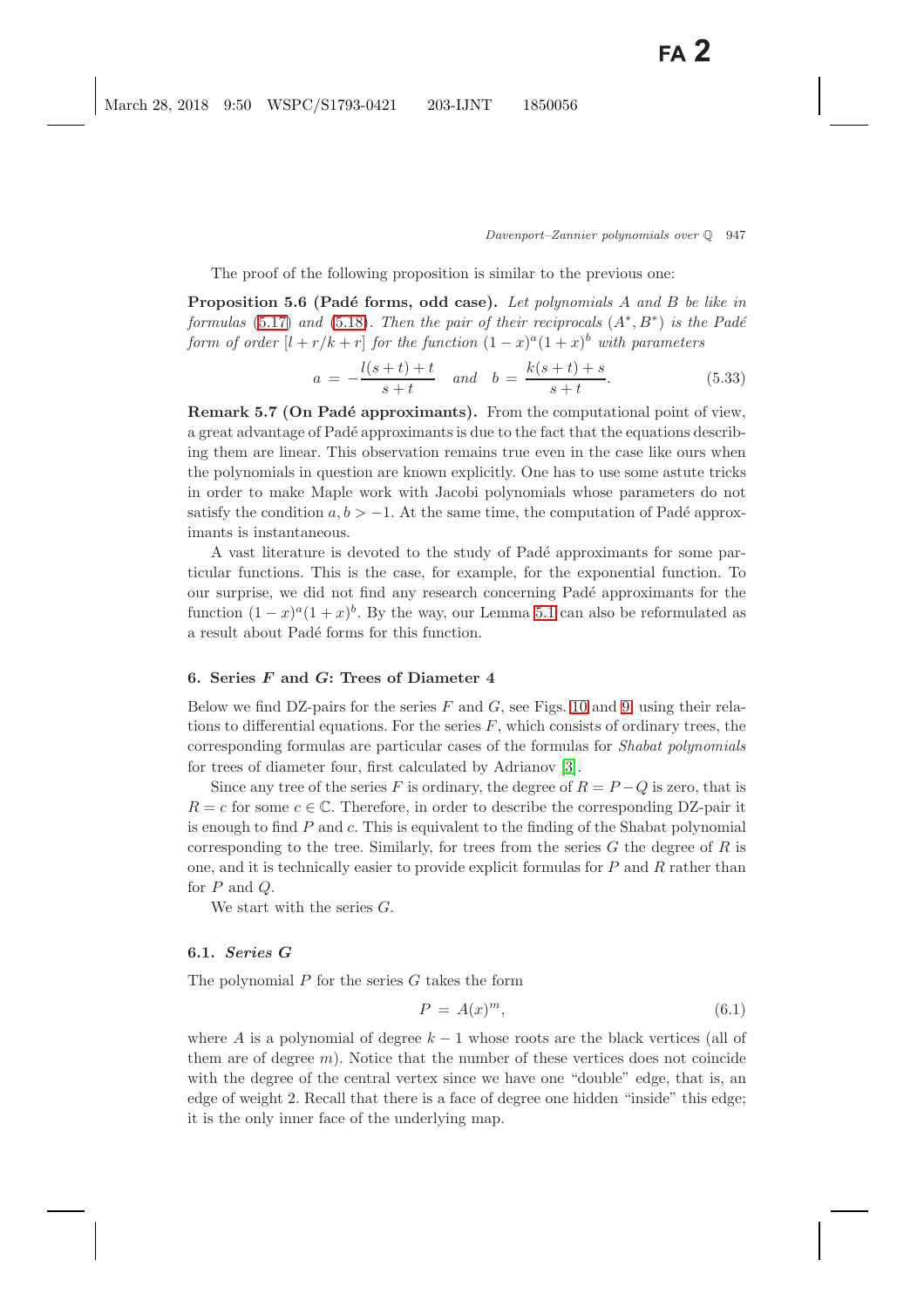

<span id="page-23-0"></span>Fig. 9. Series *G*. The degree of the central vertex is *k*, the number of branches (and the number of black vertices) is  $k-1$ .

We choose the normalization of P, Q and  $R = P - Q$  in the following way:

- $P = A^m$  where A is monic, deg  $A = k 1$ ;
- the central vertex is placed at  $x = 0$ , so that  $Q = x^k \cdot B$  where B is monic,  $\deg B = n - k$ ; the roots of B are the white vertices distinct from zero;
- $R = c(x 1)$ ; this means that the pole inside the only face of degree 1 is placed at  $x = 1$ .

<span id="page-23-4"></span><span id="page-23-1"></span>Thus, we get

$$
A^{m} - c(x - 1) = x^{k} \cdot B.
$$
\n(6.2)

<span id="page-23-2"></span>**Proposition 6.1.** *The polynomial* A *satisfies the differential equation*

$$
mA' \cdot (x-1) - A = (m(k-1) - 1)x^{k-1}.
$$
\n(6.3)

*Consequently, coefficients*  $a_0, \ldots, a_{k-1}$  of  $A(x) = \sum_{i=0}^{k-1} a_i x^i$  *may be found by the following backward recurrence*:

$$
a_{k-1} = 1, \quad a_i = \frac{m(i+1)}{mi-1} \cdot a_{i+1} \quad \text{for } 0 \le i \le k-2. \tag{6.4}
$$

<span id="page-23-3"></span>*Finally*,  $c = -a_0^m$ .

**Proof.** Taking the derivative of the both sides of equality  $(6.2)$  we obtain the equality

$$
mA^{m-1}A' - c = x^{k-1}(kB + xB'),
$$

implying the equality

$$
mA^m A' - cA = x^{k-1}A(kB + xB').
$$

Substituting in the last equality the value of  $A<sup>m</sup>$  from [\(6.2\)](#page-23-1), we obtain

$$
mA'[c(x-1) + x^{k}B] - cA = x^{k-1}A(kB + xB')
$$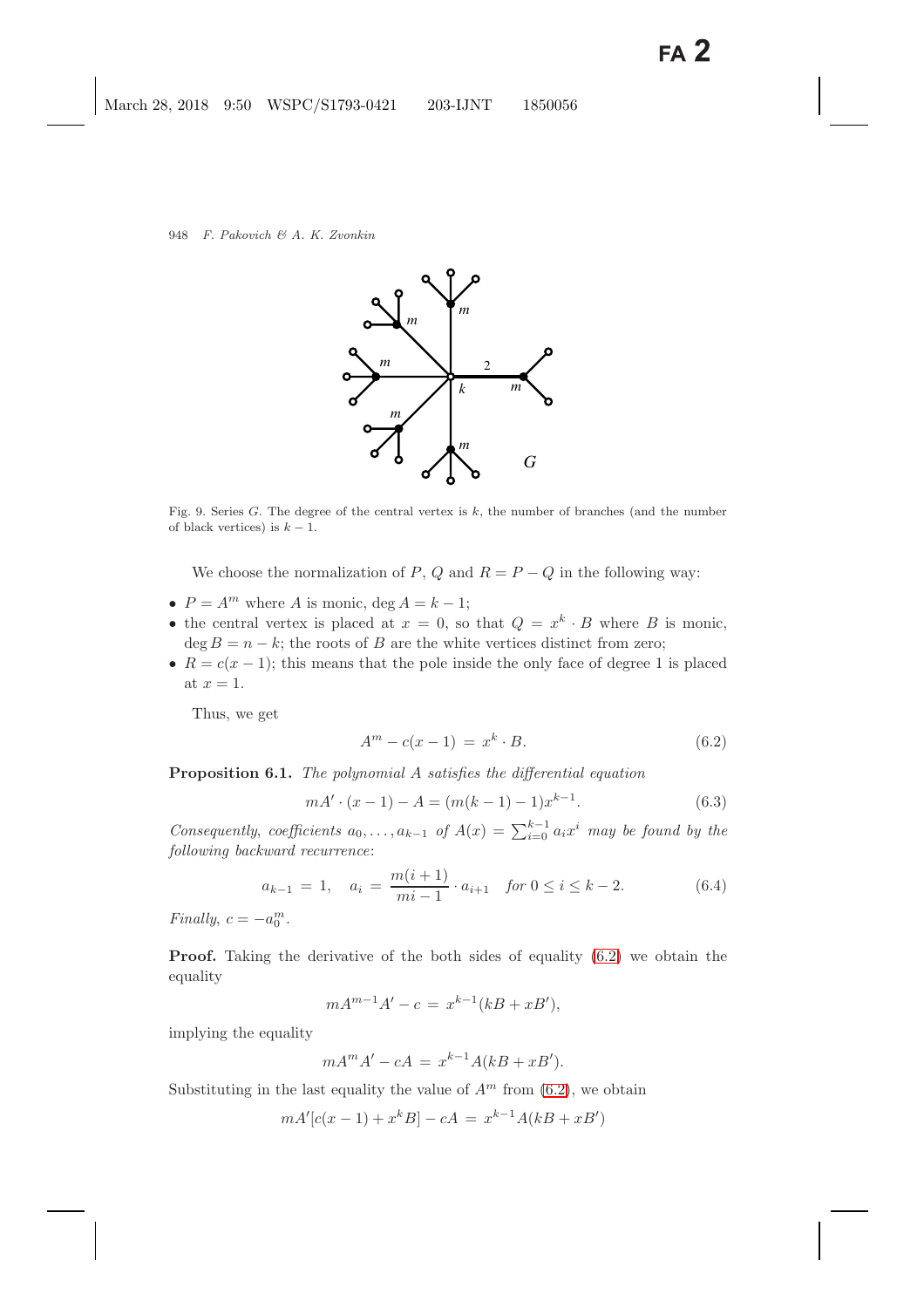and

$$
mA' \cdot c(x - 1) - cA = x^{k-1}[kAB + xAB' - xmA'B].
$$

We now observe that the degree of the left-hand side of the latter equality is  $k-1$ , while its right-hand side is *proportional* to  $x^{k-1}$ . Therefore, the expression in the square brackets on the right is some constant  $K$ , and both parts are equal to  $K \cdot x^{k-1}$ . The constant K can be easily found as the leading coefficient of the left-hand side: it is equal to  $mc(k-1) - c$ . Finally, we get the equality

$$
mcA' - cA = (mc(k - 1) - c)x^{k-1},
$$

which implies [\(6.3\)](#page-23-2).

Substituting  $A(x) = \sum_{i=0}^{k-1} a_i x^i$  in [\(6.3\)](#page-23-2) we obtain [\(6.4\)](#page-23-3). Finally, substituting  $x = 0$  in [\(6.2\)](#page-23-4) we obtain  $c = -a_0^m$ .  $\Box$ 

**Example 6.2.** Let us take  $k = 6$ , so that deg  $A = k-1 = 5$ . Then the corresponding polynomial looks as follows:

$$
A = a_5 x^5 + a_4 x^4 + a_3 x^3 + a_2 x^2 + a_1 x + a_0,
$$
\n(6.5)

where

$$
a_5 = 1,
$$
  
\n
$$
a_4 = \frac{5m}{4m - 1},
$$
  
\n
$$
a_3 = \frac{5m \cdot 4m}{(4m - 1)(3m - 1)},
$$
  
\n
$$
a_2 = \frac{5m \cdot 4m \cdot 3m}{(4m - 1)(3m - 1)(2m - 1)},
$$
  
\n
$$
a_1 = \frac{5m \cdot 4m \cdot 3m \cdot 2m}{(4m - 1)(3m - 1)(2m - 1)(m - 1)},
$$
  
\n
$$
a_0 = \frac{5m \cdot 4m \cdot 3m \cdot 2m \cdot m}{(4m - 1)(3m - 1)(2m - 1)(m - 1)(-1)}
$$

**Remark 6.3 (Hypergeometric equation).** Polynomial A also satisfies the hypergeometric differential equation

$$
x(1-x)\frac{d^2y}{dx^2} + [c - (a+b+1)x]\frac{dy}{dx} - ab \cdot y = 0.
$$
 (6.6)

<span id="page-24-0"></span>Indeed, applying the differential operator  $x \frac{d}{dx} + (1 - k)$  to both parts of equality [\(6.3\)](#page-23-2) we obtain

$$
x[mA' \cdot (x-1) - A]' + (1-k)[mA' \cdot (x-1) - A] = 0,
$$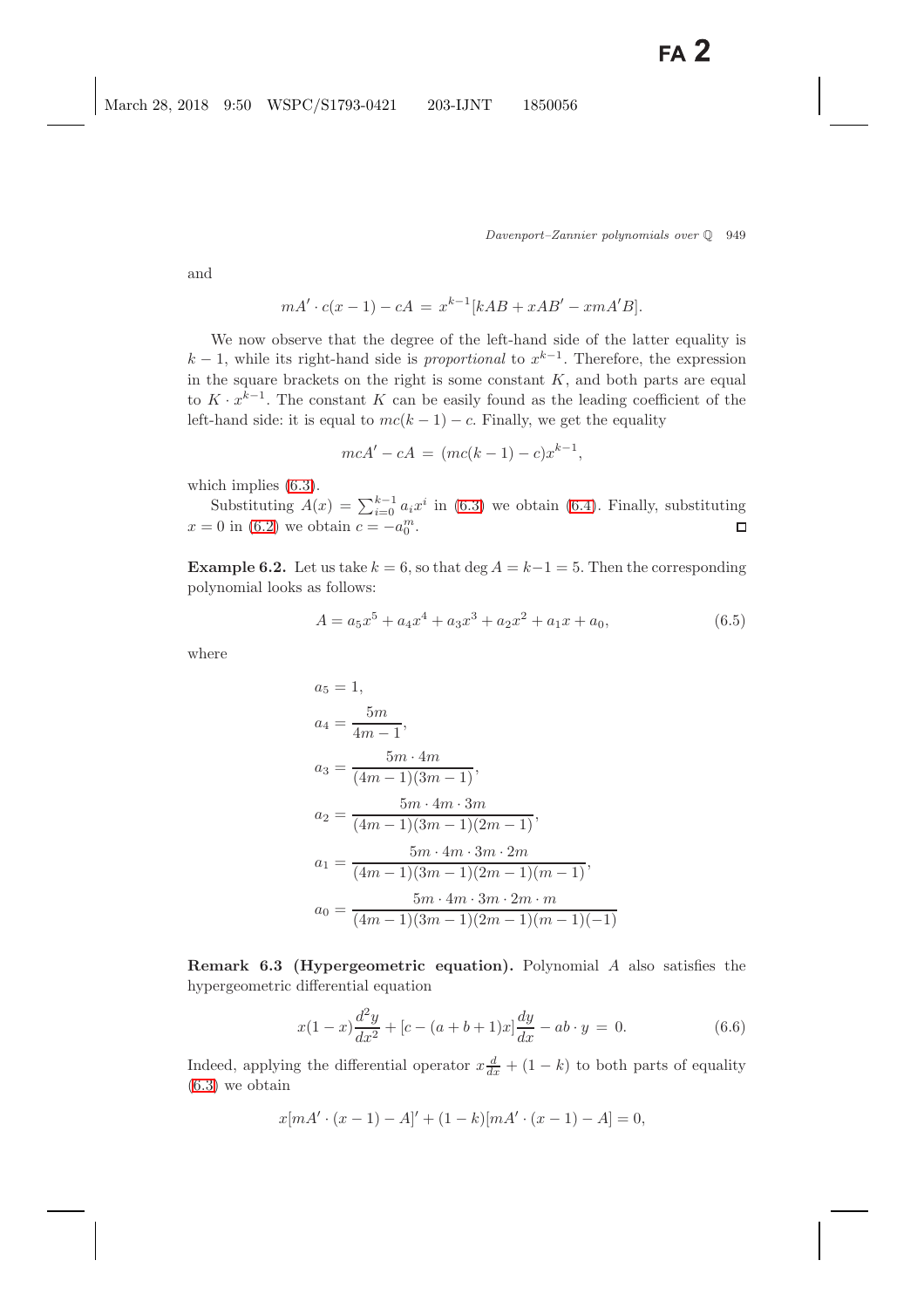950 F. Pakovich & A. K. Zvonkin

implying

$$
x(x-1)A'' + \left[ \left( 1 - \frac{1}{m} + (1-k) \right) x - (1-k) \right] A' - \frac{(1-k)}{m} A = 0.
$$

Therefore, A is a solution of the differential equation

$$
x(1-x)\frac{d^2y}{dx^2} + \left[ (1-k) - \left( (1-k) - \frac{1}{m} + 1 \right)x \right] \frac{dy}{dx} + \frac{(1-k)}{m}y = 0
$$

which is a particular case of [\(6.6\)](#page-24-0) with

$$
a = 1 - k
$$
,  $b = -\frac{1}{m}$ ,  $c = 1 - k$ .

## **6.2.** *Series F*

For this series we may assume that

$$
P = (x - 1)^{l} A(x)^{m}, \quad Q = x^{k} B(x).
$$
 (6.7)

Here A is monic and deg  $A = k - 1$ ; namely, A is a polynomial whose roots are the black vertices of degree  $m$ . Now,  $B$  is a polynomial whose roots are the white vertices distinct from zero, deg  $B = n - k$ . The polynomials P and Q must satisfy the condition

$$
(x-1)^{l} A(x)^{m} - x^{k} B(x) = c,
$$
\n(6.8)

<span id="page-25-1"></span>where  $c \in \mathbb{C}$  is a nonzero constant.

<span id="page-25-2"></span>**Proposition 6.4.** *The polynomial* A *satisfies the differential equation*

$$
mA' \cdot (x-1) + lA = [m(k-1) + l]x^{k-1}.
$$
\n(6.9)



<span id="page-25-0"></span>Fig. 10. Series *F*.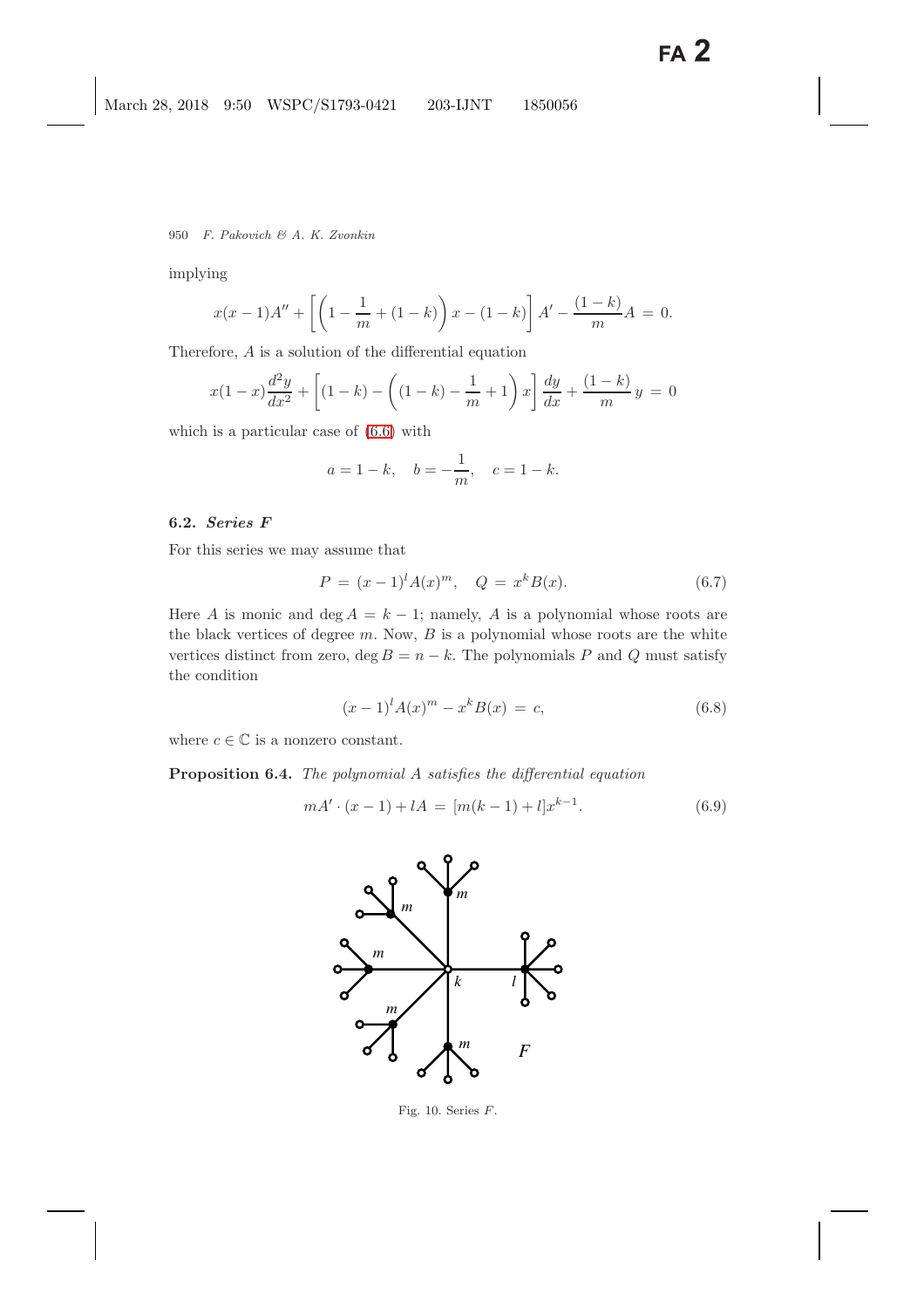*Consequently, coefficients*  $a_0, \ldots, a_{k-1}$  of  $A(x) = \sum_{i=0}^{k-1} a_i x^i$  *may be found by the following backward recurrence*:

$$
a_{k-1} = 1, \quad a_i = \frac{m(i+1)}{mi+l} \cdot a_{i+1} \quad \text{for } 0 \le i \le k-2. \tag{6.10}
$$

<span id="page-26-0"></span>*Finally, the value of* c *in* [\(6.8\)](#page-25-1) *is equal to*  $(-1)^{l}a_0^m$ .

**Proof.** As above, let us take the derivative of both sides of Eq. [\(6.8\)](#page-25-1). Then we get

$$
(x-1)^{l-1}A^{m-1}[lA+m(x-1)A'] = x^{k-1}(kB+xB').
$$

We observe that the polynomial  $x^{k-1}$  is coprime with the factor  $(x-1)^{l-1}A^{m-1}$  in the left-hand side, and therefore it must be proportional to the factor  $lA+m(x-1)A'$ which is itself a polynomial of degree  $k - 1$ . Therefore, both of them are equal to  $K \cdot x^{k-1}$  where the constant K can be found as the leading coefficient of  $lA$  +  $m (x-1)A'$ ; namely, it is equal to  $m(k-1)+l$ . Thus, [\(6.9\)](#page-25-2) holds. Now, substituting  $A(x) = \sum_{i=0}^{k-1} a_i x^i$  in [\(6.9\)](#page-25-2) we obtain the recurrence [\(6.10\)](#page-26-0), and substituting  $x = 0$ in  $(6.8)$  we obtain the value of c.  $\Box$ 

Here, like in the case of the series  $G$ , the polynomial A also satisfies the hypergeometric differential equation, and therefore it may be represented through a hypergeometric function.

**Example 6.5.** Let us take  $k = 6$ , so that deg  $A = k-1 = 5$ . Then the corresponding polynomial looks as follows:

$$
A = a_5 x^5 + a_4 x^4 + a_3 x^3 + a_2 x^2 + a_1 x + a_0,
$$

where

$$
a_5 = 1,
$$
  
\n
$$
a_4 = \frac{5m}{l+4m},
$$
  
\n
$$
a_3 = \frac{5m \cdot 4m}{(l+4m)(l+3m)},
$$
  
\n
$$
a_2 = \frac{5m \cdot 4m \cdot 3m}{(l+4m)(l+3m)(l+2m)},
$$
  
\n
$$
a_1 = \frac{5m \cdot 4m \cdot 3m \cdot 2m}{(l+4m)(l+3m)(l+2m)(l+m)},
$$
  
\n
$$
a_0 = \frac{5m \cdot 4m \cdot 3m \cdot 2m \cdot m}{(l+4m)(l+3m)(l+2m)(l+m)(l+m)}
$$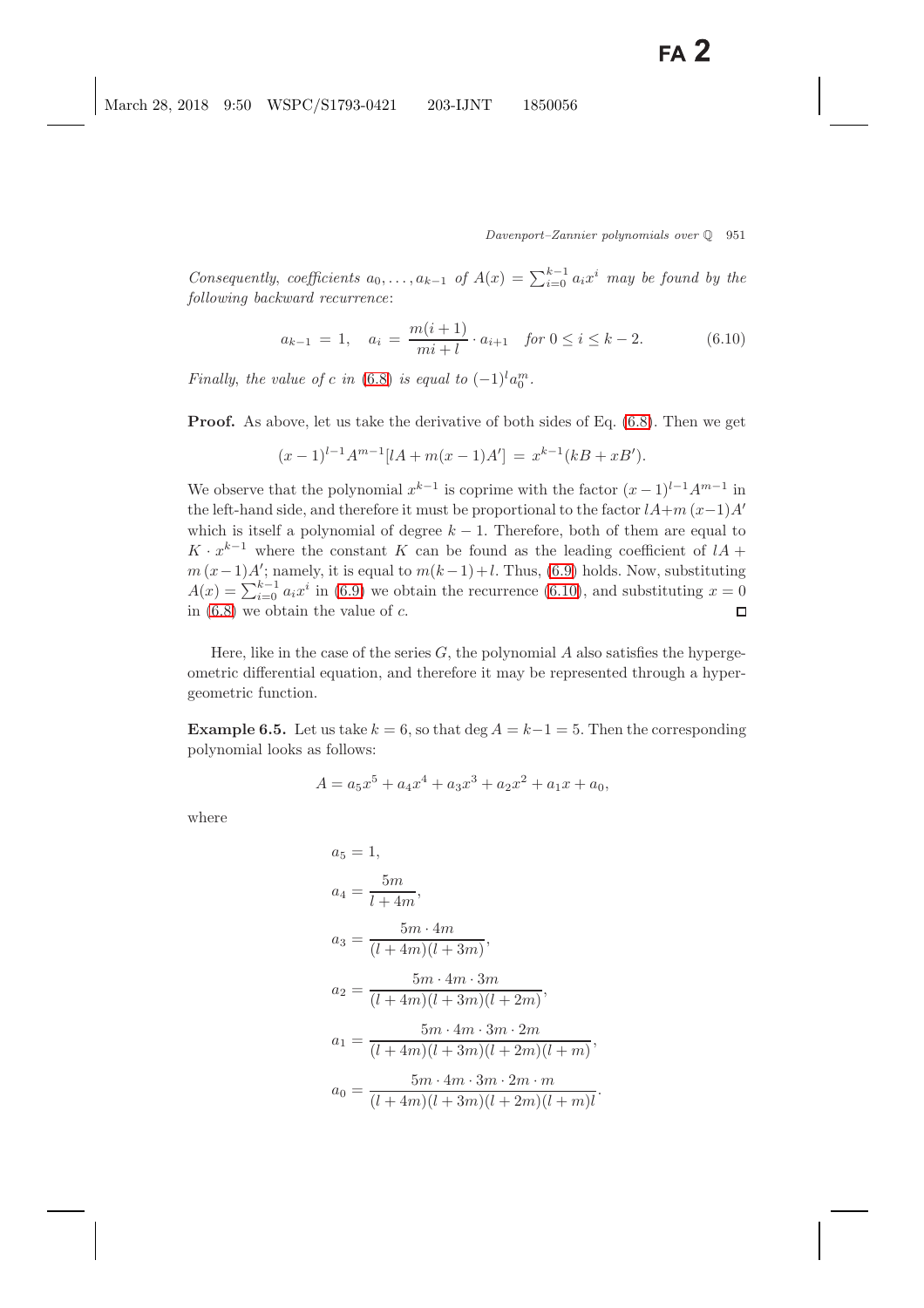#### **6.3.** *Differential relations*

The above method may be applied to DZ-pairs which do not necessarily correspond to trees of diameter four or to unitrees. However, in general, it leads to *differential relations* between P and Q. Let us clarify what we mean by considering the problem of the difference between cubes and squares of polynomials, which was at the origin of the whole activity concerning DZ-pairs, see [\[5,](#page-48-1) [9\]](#page-48-2).

Let  $A, B$  and  $R$  be polynomials such that

$$
A^3 - B^2 = R \tag{6.11}
$$

and

<span id="page-27-0"></span>
$$
\deg A = 2k, \quad \deg B = 3k, \quad \deg R = k+1.
$$

Taking the derivative of both parts of [\(6.11\)](#page-27-0) we obtain

$$
3A^2A' - 2BB' = R'.
$$

Multiplying now the last equality by A and substituting  $A^3$  from [\(6.11\)](#page-27-0) we obtain the equality

$$
3A'(B^2+R) - 2BB'A = R'A,
$$

implying in its turn the equality

$$
B(3A'B - 2AB') = R'A - 3A'R.
$$

Since the degree of the right-hand side is

$$
\deg(R'A - 3A'R) \le 3k
$$

<span id="page-27-1"></span>while deg  $B = 3k$ , the above equality implies that

$$
3A'B - 2AB' = c \tag{6.12}
$$

for some nonzero constant  $c \in \mathbb{C}$ .

The last expression is a differential equation of the first order with respect to A as well as with respect to  $B$ . Unfortunately, both  $A$  and  $B$  are unknown. Thus, it does not give us any immediate information about A and B. Still, algebraic equations for coefficients of A and B obtained from  $(6.12)$  are (mostly) of degree 2 while the equations obtained from  $(6.11)$  are (mostly) of degree 3.

Differentiating [\(6.12\)](#page-27-1) and writing the expression thus obtained as a differential equation with respect to  $A$  we get:

$$
A'' + \frac{B'}{3B} \cdot A' - \frac{2B''}{3B} \cdot A = 0.
$$
 (6.13)

<span id="page-27-3"></span><span id="page-27-2"></span>This differential equation is a particular case of the differential equation

$$
\frac{d^2S}{dz^2} + \left(\sum_{j=1}^m \frac{\gamma_j}{z - a_j}\right) \frac{dS}{dz} + \frac{V(z)}{\prod_{j=1}^m (z - a_j)} S = 0,
$$
\n(6.14)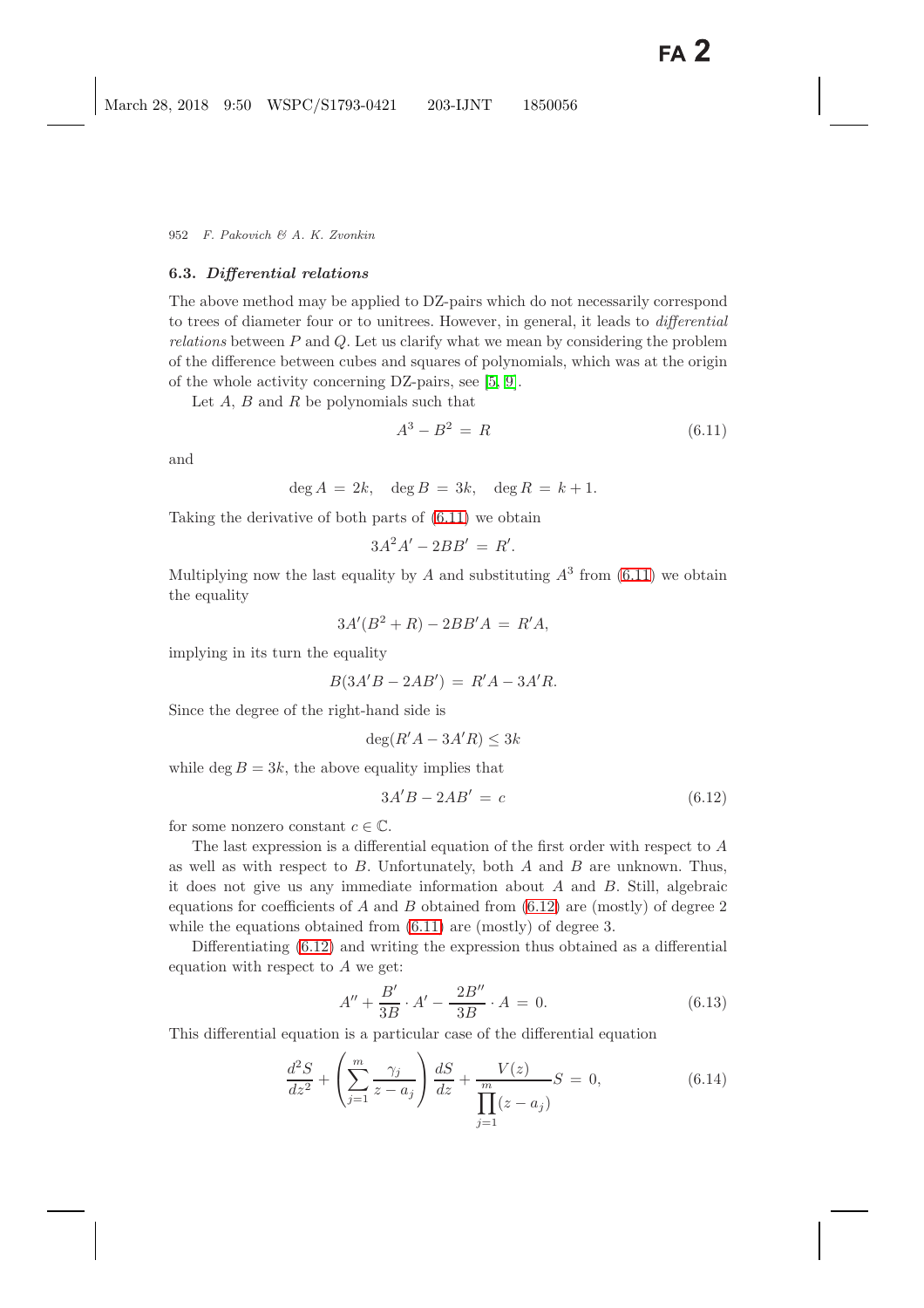where V is a polynomial of degree at most  $m-2$ . Polynomial solutions of the last equation are called *Stieltjes polynomials*. The polynomials V for which [\(6.14\)](#page-27-2) has a polynomial solution are called *Van Vleck polynomials*. Thus, B is a Van Vleck polynomial, and A is the corresponding Stieltjes polynomial.

Writing now [\(6.13\)](#page-27-3) in the form

$$
B'' - \frac{A'}{2A} \cdot B' - \frac{3A''}{2A} \cdot B = 0
$$

we obtain that  $A$  is a Van Vleck polynomial and  $B$  is the corresponding Stieltjes polynomial.

The above observations show that the relations between DZ-pairs and differential equations may be deeper than it seems at first glance and deserve further investigation.

## **7. Series** *H* **and** *I***: Decomposable Ordinary Trees**

In this section, we consider series  $H$  (Fig. [11\)](#page-28-0) and  $I$  (Fig. [13\)](#page-30-0). In both cases the corresponding DZ-pairs are obtained with the help of the operation of composition. Notice that the trees in question are ordinary (the weights of all edges are equal to 1). As it was mentioned in Definition [2.5,](#page-5-1) Belyi functions for ordinary trees are called Shabat polynomials.

## **7.1.** *Series H*

The trees of the series  $H$  are compositions of trees from the series  $C$  with the parameters  $s = t = 1$  (see Fig. [12\)](#page-29-0) and chains of length 2.

The expressions of the Shabat polynomials for the trees from the series  $C$  in terms of Jacobi polynomials are given in Sec. [5.5.](#page-20-0) Using the fact that  $s = t = 1$ we can also compute them directly. Indeed, the trees in question have exactly two vertices of degree greater than 1. Putting them into the points  $x = 0$  and  $x = 1$  and taking into account that the degree of the corresponding Shabat polynomial  $S(x)$ 



<span id="page-28-0"></span>Fig. 11. Series *H*: Ordinary trees of diameter 6 which are decomposable.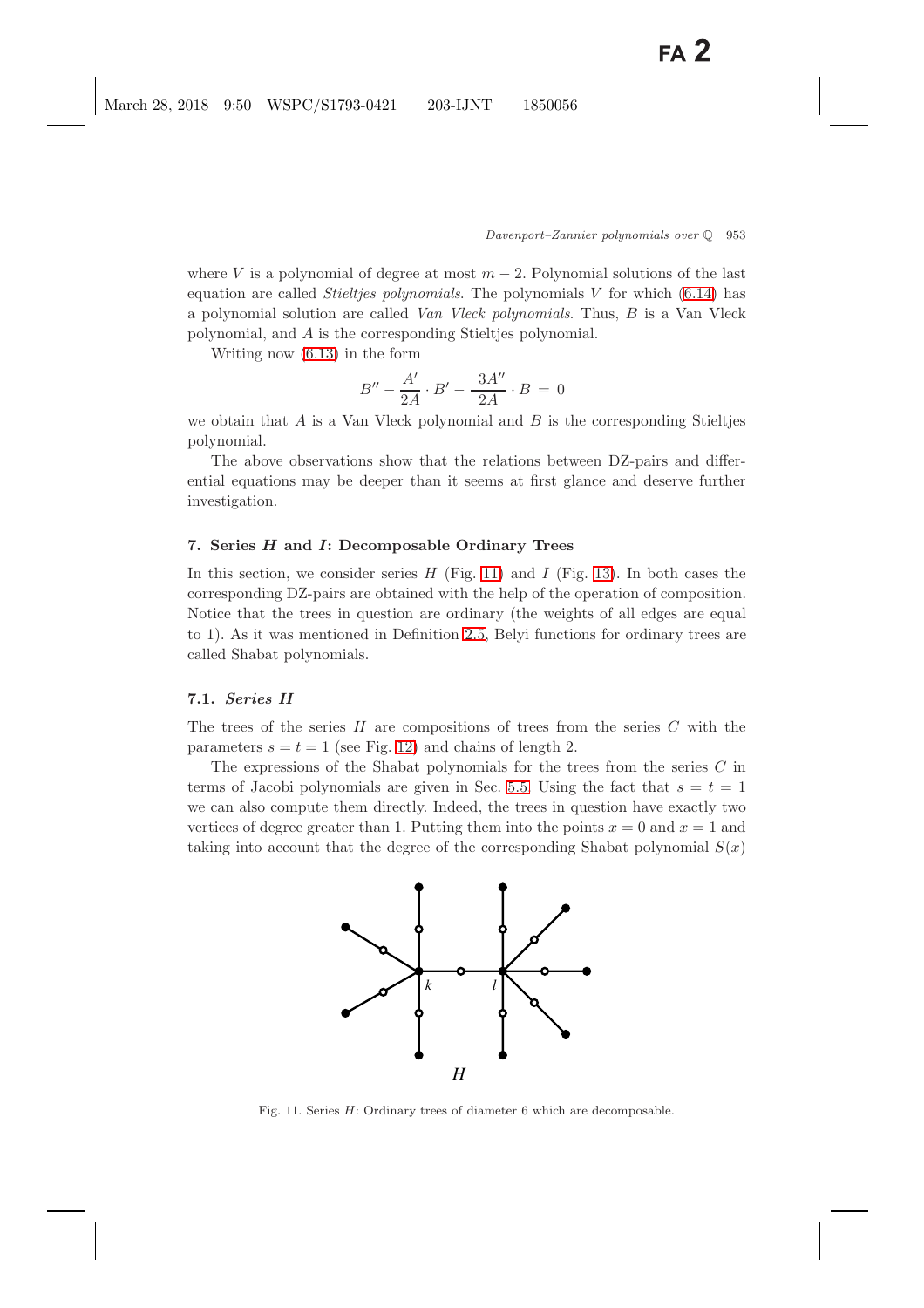

Fig. 12. Replace every edge of this tree with a two-edge chain, and you get the tree *H*.

<span id="page-29-0"></span>is  $k + l - 1$ , we conclude that the derivative of S is proportional to  $x^{k-1}(1-x)^{l-1}$ . Therefore, the polynomial  $S(x)$  itself can be written as

$$
S(x) = K \cdot \int_0^x t^{k-1} (1-t)^{l-1} dt.
$$
 (7.1)

<span id="page-29-3"></span><span id="page-29-2"></span>Then we automatically have  $S(0) = 0$ , while in order to get  $S(1) = 1$  we must take

$$
K = \frac{1}{B(k,l)} = \frac{(k+l-1)!}{(k-1)!(l-1)!},
$$
\n(7.2)

where

$$
B(k,l) = \int_0^1 t^{k-1} (1-t)^{l-1} dt
$$
\n(7.3)

is the Euler beta function.

Then, taking the Shabat polynomial for the chain with two edges and with two black vertices put to 0 and 1, which is equal to

$$
U(y) = 4y(1 - y), \t(7.4)
$$

<span id="page-29-1"></span>we obtain the following

**Proposition 7.1.** *The polynomial* P *for the tree* H *is equal to*

$$
P(x) = U(S(x))\tag{7.5}
$$

*where*  $U$  *is as in* [\(7.4\)](#page-29-1) *and*  $S$  *is as in* [\(7.1\)](#page-29-2) *and* [\(7.2\)](#page-29-3)*.* 

The proof is obvious.

## **7.2.** *Series I*

Below are given Shabat polynomials  $P(z)$  for the trees of the series I (see Fig. [13\)](#page-30-1). These trees are compositions of trees from the series C with  $s = t = 1$  and  $k = l$ (see Fig. [14\)](#page-30-2), and the stars with three edges. Thus,  $P(x) = U(S(x))$ , where S is a Shabat polynomial corresponding to a tree from the series  $C$ , and  $U$  is a Shabat polynomial corresponding to the star with three edges. However, in order to achieve the rationality of the coefficients of  $P$  we still must find an appropriate normalization of S.

For this purpose, contrary to all traditions, let us put the vertices of degree  $k$ of the tree from the series C into the points  $x = \pm \sqrt{-3}$ . Then the derivative of the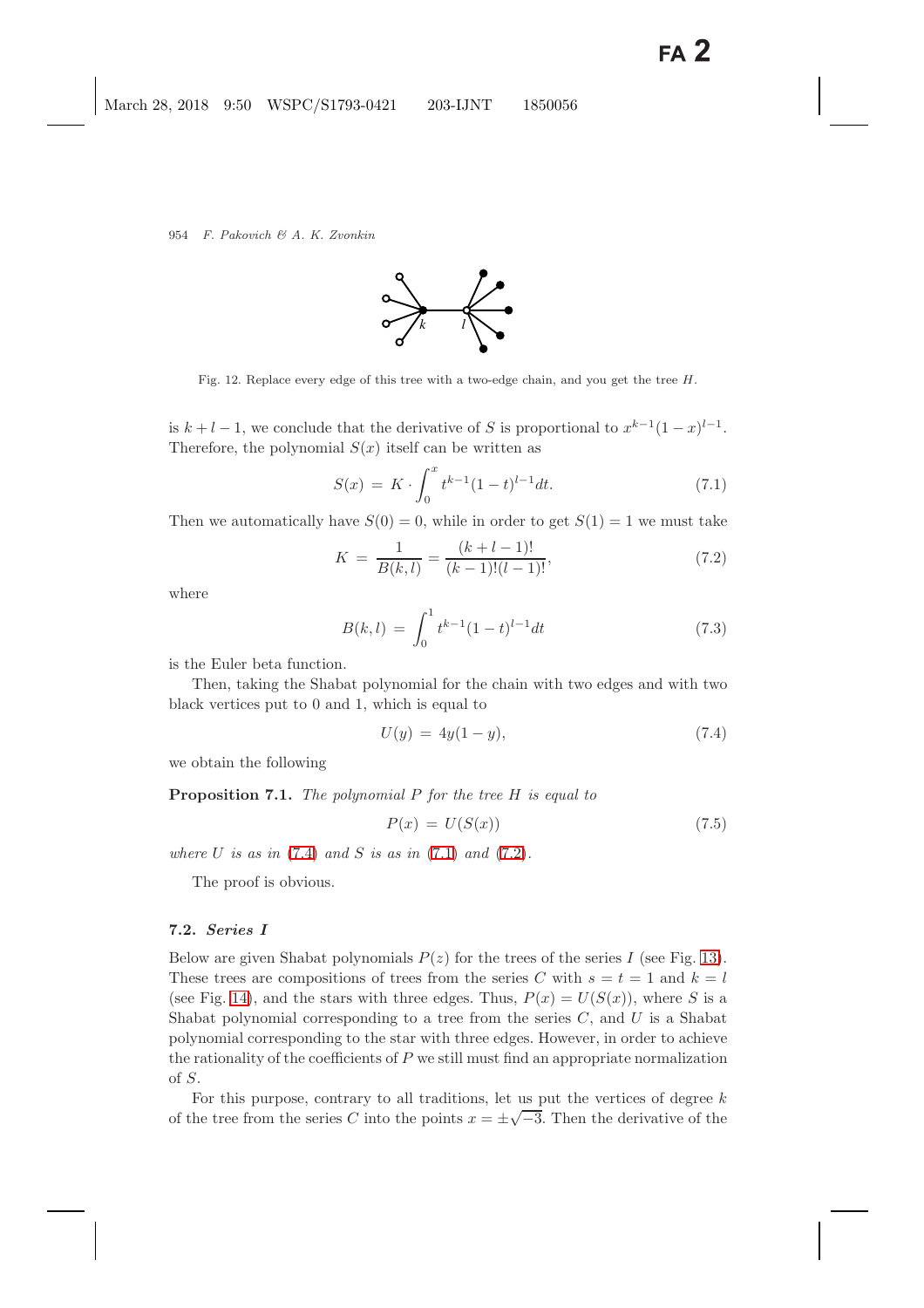

Fig. 13. Series *I*.

<span id="page-30-1"></span><span id="page-30-0"></span>

Fig. 14. Replace every edge with a three-edge star, and you get the tree *I*.

<span id="page-30-2"></span>corresponding Shabat polynomials  $S(x)$  must be equal to

$$
S'(x) = a(x + \sqrt{-3})^{k-1}(x - \sqrt{-3})^{k-1} = a(x^2 + 3)^{k-1}, \quad a \in \mathbb{C}.\tag{7.6}
$$

Therefore,

$$
S(x) = a \int (x^2 + 3)^{k-1} dx + b = a \left[ \sum_{i=0}^{k-1} {k-1 \choose i} \frac{x^{2i+1}}{2i+1} 3^{k-1-i} \right] + b \quad (7.7)
$$

<span id="page-30-4"></span>for some  $b \in \mathbb{C}$ . Substituting into  $S(x)$  the critical points  $x = \pm \sqrt{-3}$ , we obtain the critical values  $b \pm c \sqrt{-3}$ , where

$$
c = a \cdot 3^{k-1} \sum_{i=0}^{k-1} {k-1 \choose i} \frac{(-1)^i}{2i+1}.
$$
 (7.8)

<span id="page-30-5"></span>Setting

$$
b = -\frac{1}{2} \tag{7.9}
$$

and choosing  $a$  in such a way that

$$
c = \frac{1}{2},\tag{7.10}
$$

we obtain a polynomial  $S \in \mathbb{Q}[x]$  with two critical values

<span id="page-30-6"></span>
$$
y_{1,2} = \frac{-1 \pm \sqrt{-3}}{2}.
$$
 (7.11)

Taking now

<span id="page-30-3"></span>
$$
U(y) = 1 - y^3 \tag{7.12}
$$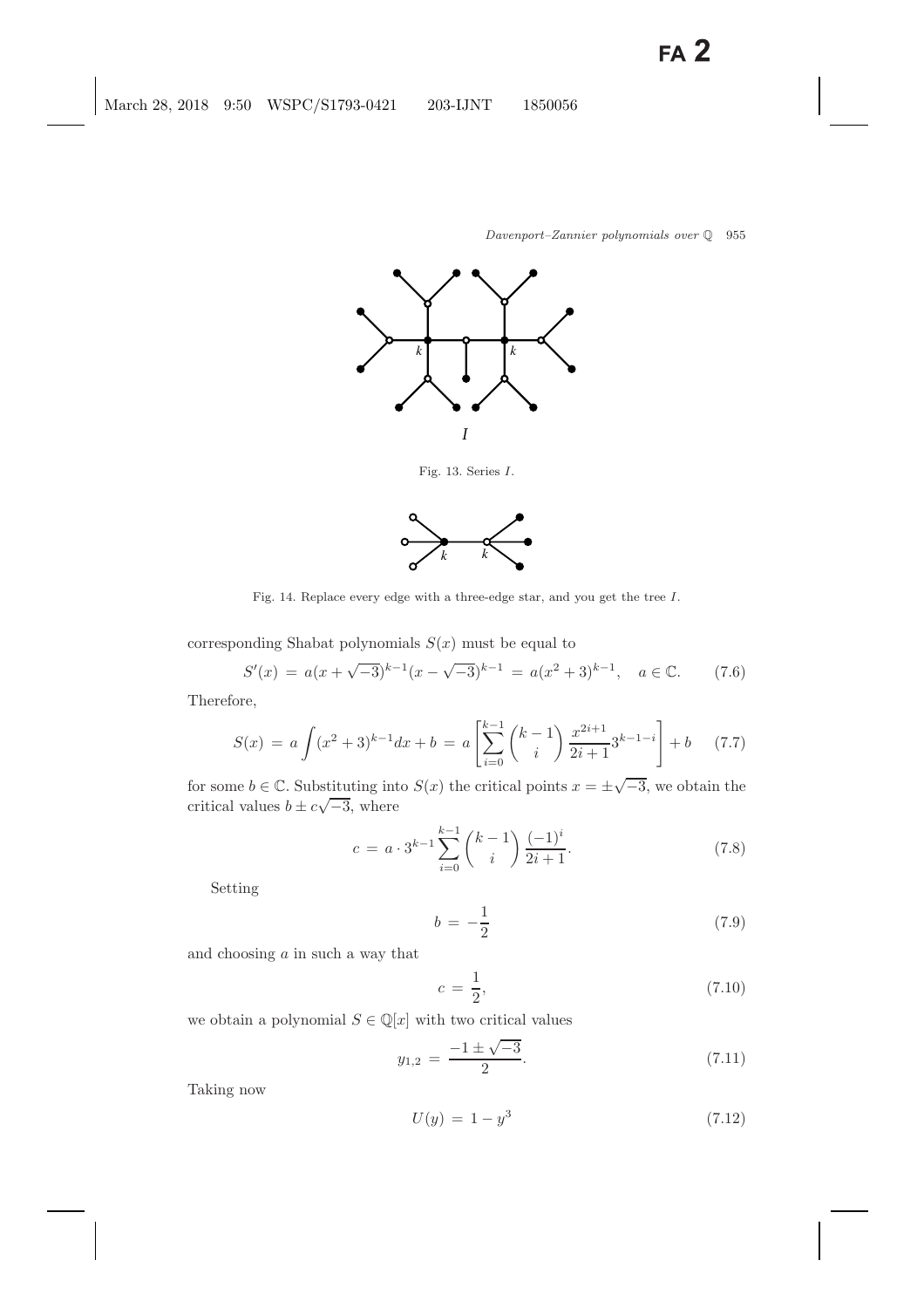(we must take  $1 - y^3$  instead of  $y^3$  in order to get the colors of the vertices which would correspond to Fig. [13\)](#page-30-1), we obtain the following:

**Proposition 7.2.** *The polynomial* P(x) *for the tree* I *is equal to*

$$
P(x) = U(S(x)),\tag{7.13}
$$

*where* U *is as in* [\(7.12\)](#page-30-3) *and* S *is as in* [\(7.7\)](#page-30-4) *with* a *and* b *defined by conditions* [\(7.8\)](#page-30-5)*–*[\(7.10\)](#page-30-6)*.*

Once again, the proof is obvious.

#### <span id="page-31-0"></span>**8. Series** *J*

This is the last infinite series of unitrees (see Fig. [15\)](#page-31-1). The degree of this tree, or its total weight, is  $2k + 6$ .

Let us normalize the polynomial  $P$  so that

$$
P = (x+1)^4 \cdot (x^2 + a)^{2k+1}.
$$
\n(8.1)

This means that the black vertex of degree 4 is put at  $x = -1$ , while two black vertices of degree  $2k + 1$  are put at the points  $\pm \sqrt{-a}$  for certain  $a \in \mathbb{Q}$ ,  $a > 0$ .

All the white vertices are of degree 2; therefore, the polynomial Q has the form

$$
Q(x) = A(x)^2
$$

for some polynomial A, deg  $A = 2k + 3$ . Further, condition [\(2.5\)](#page-7-3) gives us

$$
(x+1)^4 \cdot (x^2+a)^{2k+1} - A(x)^2 \underset{x \to \infty}{=} O(x^{2k+1});
$$

here  $2k+1$  is the "overweight" of the tree (that is, its total weight minus the number of edges of the topological tree). For the reciprocal polynomials this gives (see  $(2.4)$ )

$$
P^* - Q^* = (1+x)^4 \cdot (1+ax^2)^{2k+1} - A^*(x)^2 \underset{x \to 0}{=} O(x^{2k+5});
$$
 (8.2)

<span id="page-31-2"></span>here  $2k + 5$  is the number of edges of the topological tree.

**Proposition 8.1.** *The reciprocal polynomials* P<sup>∗</sup> *and* Q<sup>∗</sup> *may be represented as follows*:

$$
P^* = (1+x)^4 \cdot (1+(2k+4)x^2)^{2k+1}, \quad Q^*(x) = A^*(x)^2, \tag{8.3}
$$



<span id="page-31-1"></span>Fig. 15. Series *J*.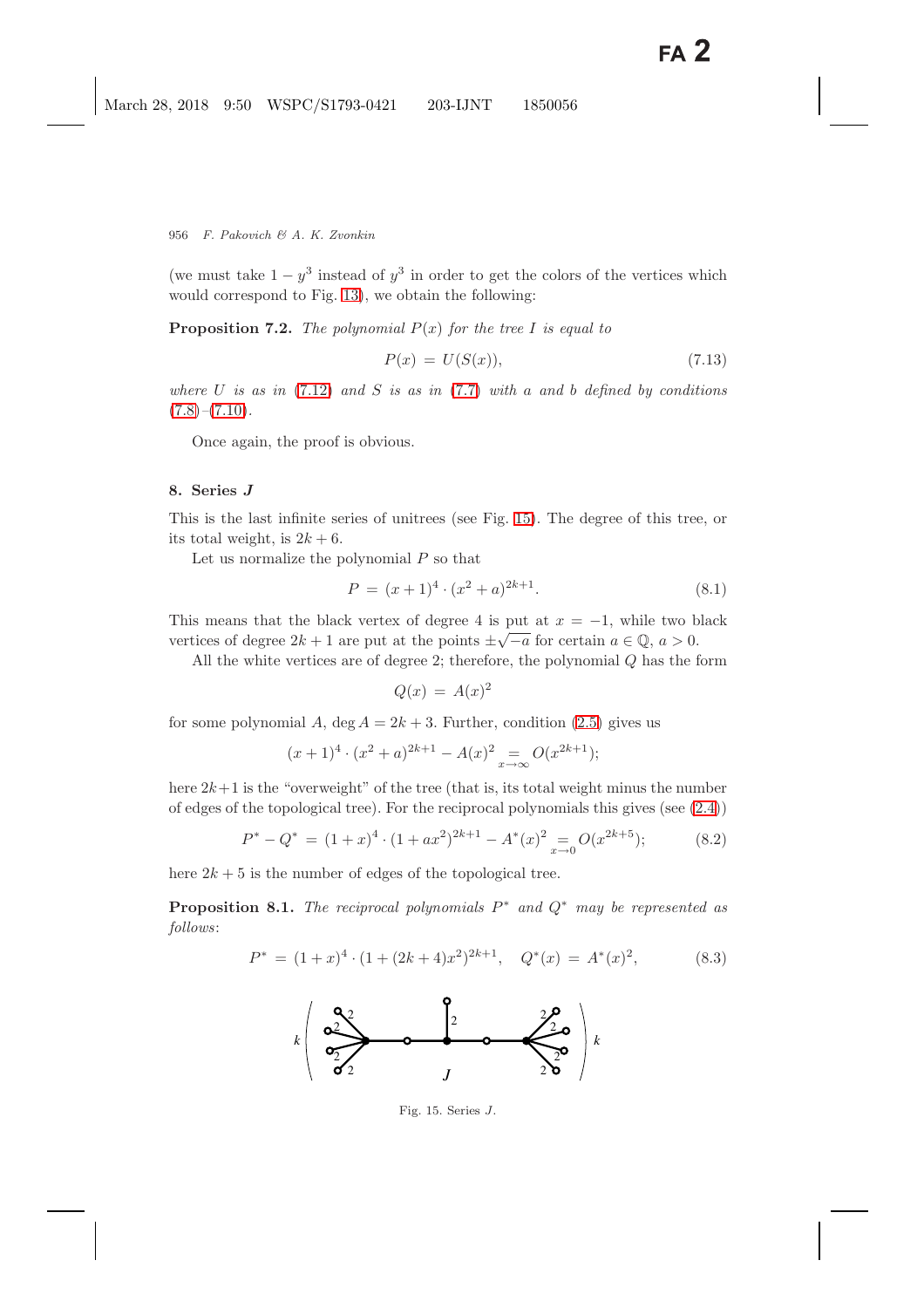*where*  $A^*$  *is the initial segment of the series*  $(P^*)^{1/2}$  *up to the degree*  $2k + 3$ :

$$
(1+x)^{2}(1+(2k+4)x^{2})^{(2k+1)/2} = A^{*} + O(x^{2k+4}).
$$
\n(8.4)

**Proof.** Let us take A<sup>∗</sup> of the form

$$
A^* = (1+x)^2 \cdot (1+ax^2)^{(2k+1)/2} + x^{2k+4} \cdot h \tag{8.5}
$$

where

$$
h \underset{x \to 0}{=} O(1).
$$

Computing  $(A^*)^2$  we get

$$
(A^*)^2 = P^* + 2x^{2k+4} \cdot h \cdot (1+x)^2 \cdot (1+ax^2)^{(2k+1)/2} + x^{4k+8} \cdot h^2
$$
  
= 
$$
P^* + x^{2k+4} [2h \cdot (1+x)^2 \cdot (1+ax^2)^{(2k+1)/2} + x^{2k+4} \cdot h^2].
$$
 (8.6)

Thus, for any value of the parameter a we have

$$
P^* - A^*(x)^2 \underset{x \to 0}{=} O(x^{2x+4}),
$$

and therefore, in order to obtain [\(8.2\)](#page-31-2), we only have to show that for  $a = 2k + 4$  the constant term of h is equal to zero, or, equivalently, the coefficient in front of  $x^{2k+4}$ in the series

$$
(P^*)^{1/2} = (1+x)^2 \cdot (1+ax^2)^{(2k+1)/2}
$$

<span id="page-32-0"></span>vanishes.

Let us write the second factor of the latter expression explicitly:

$$
(1+ax^2)^{(2k+1)/2} = 1 + \frac{2k+1}{2}ax^2 + \frac{1}{2!} \cdot \frac{(2k+1)(2k-1)}{4}a^2x^4
$$
  
+ 
$$
\frac{1}{3!} \cdot \frac{(2k+1)(2k-1)(2k-3)}{8}a^3x^6
$$
  
+ 
$$
\cdots + \frac{1}{(k+2)!} \frac{(2k+1)(2k-1)\cdots(-1)}{2^{k+2}}a^{k+2}x^{2k+4} + \cdots
$$
 (8.7)

Notice that this series involves only even powers. Multiplying it by

$$
(1+x)^2 = 1 + 2x + x^2
$$

we see that the coefficient in front of  $x^{2k+4}$  in  $(P^*)^{1/2}$  is the sum of the coefficients in front of  $x^{2k+4}$  and  $x^{2k+2}$  in [\(8.7\)](#page-32-0). Therefore, we must ensure that

$$
\frac{1}{(k+1)!} \cdot \frac{(2k+1)(2k-1)\dots1}{2^{k+1}} \cdot a^{k+1} + \frac{1}{(k+2)!} \cdot \frac{(2k+1)(2k-1)\dots(-1)}{2^{k+2}} \cdot a^{k+2} = 0.
$$
 (8.8)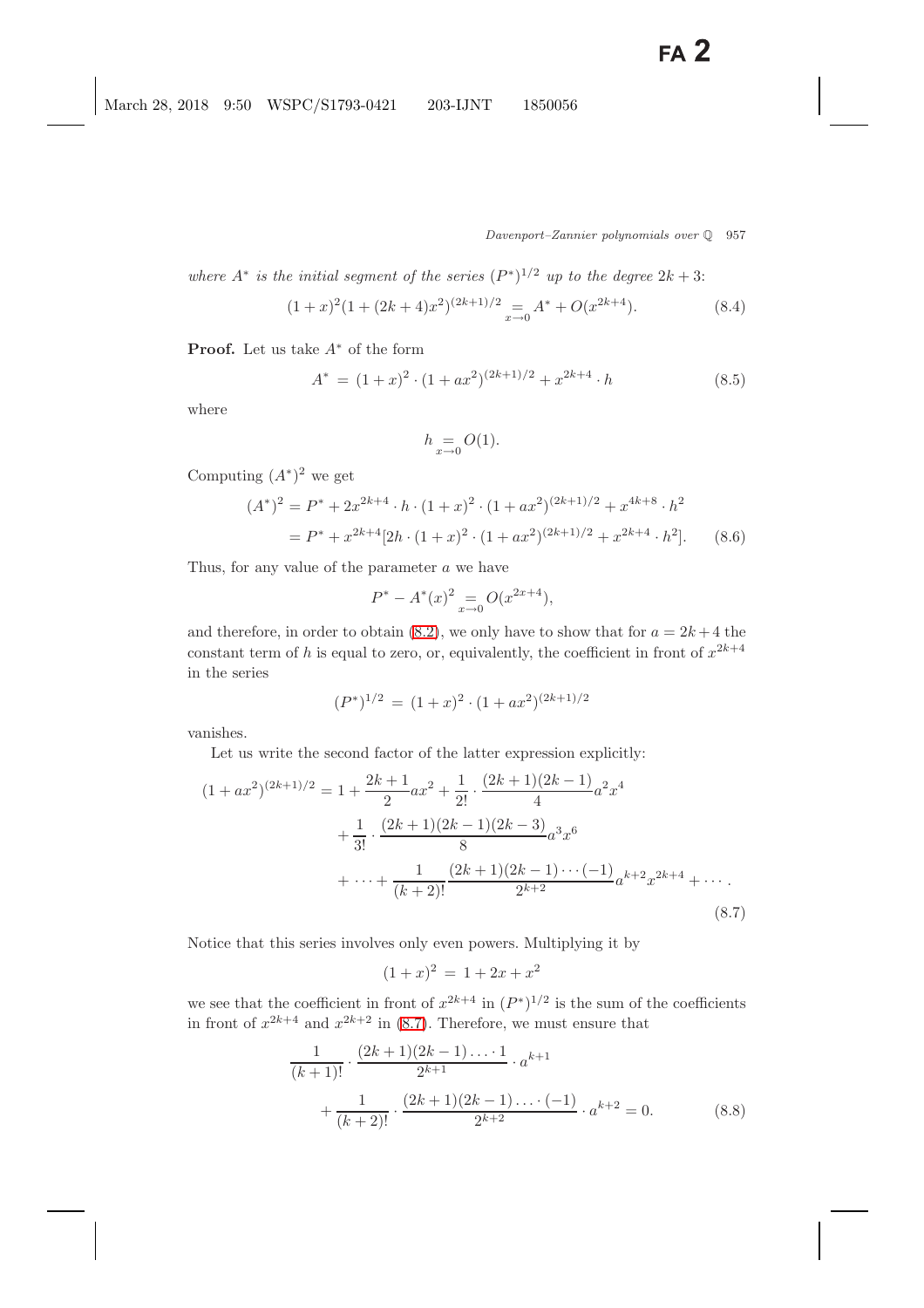Collecting similar terms we get

$$
\frac{1}{(k+1)!} \cdot \frac{(2k+1)(2k-1)\dots 1}{2^{k+1}} \cdot a^{k+1} \left(1 + \frac{1}{k+2} \cdot \frac{(-1)}{2} \cdot a\right) = 0, \quad (8.9)
$$
  
gives  $a = 2k+4$ .

which gives  $a = 2k + 4$ .

**Example 8.2.** Let us take  $k = 3$ . Then we have:

$$
P^* = (1+x)^4 (1+10x^2)^7.
$$

Further,

$$
(P^*)^{1/2} = (1+x)^2(1+10x^2)^{7/2}
$$
  
= 1 + 2x + 36x<sup>2</sup> + 70x<sup>3</sup> +  $\frac{945}{2}$ x<sup>4</sup> + 875x<sup>5</sup> + 2625x<sup>6</sup> + 4375x<sup>7</sup>  
+  $\frac{39375}{8}$ x<sup>8</sup> +  $\frac{21875}{4}$ x<sup>9</sup> -  $\frac{21875}{4}$ x<sup>11</sup> +  $\frac{65625}{16}$ x<sup>12</sup> + ...

Notice that the term with  $x^{10}$  is missing. Finally,

$$
A^* = 1 + 2x + 36x^2 + 70x^3 + \frac{945}{2}x^4 + 875x^5 + 2625x^6 + 4375x^7
$$

$$
+ \frac{39375}{8}x^8 + \frac{21875}{4}x^9.
$$
(8.10)

### <span id="page-33-0"></span>**9. Sporadic Trees**

As it was explained previously, in Sec. [2.5,](#page-8-1) the verification of the results given below is trivial. Therefore, we present nothing else but the polynomials themselves.

# **9.1.** *Tree K* **(***Fig.* **[16\)](#page-33-1)**

$$
P = (x^{2} - 5x + 1)^{3}(x^{2} - 13x + 49),
$$
  
\n
$$
Q = (x^{4} - 14x^{3} + 63x^{2} - 70x - 7)^{2},
$$
  
\n
$$
R = -1728x.
$$



<span id="page-33-1"></span>Fig. 16. Tree *K*.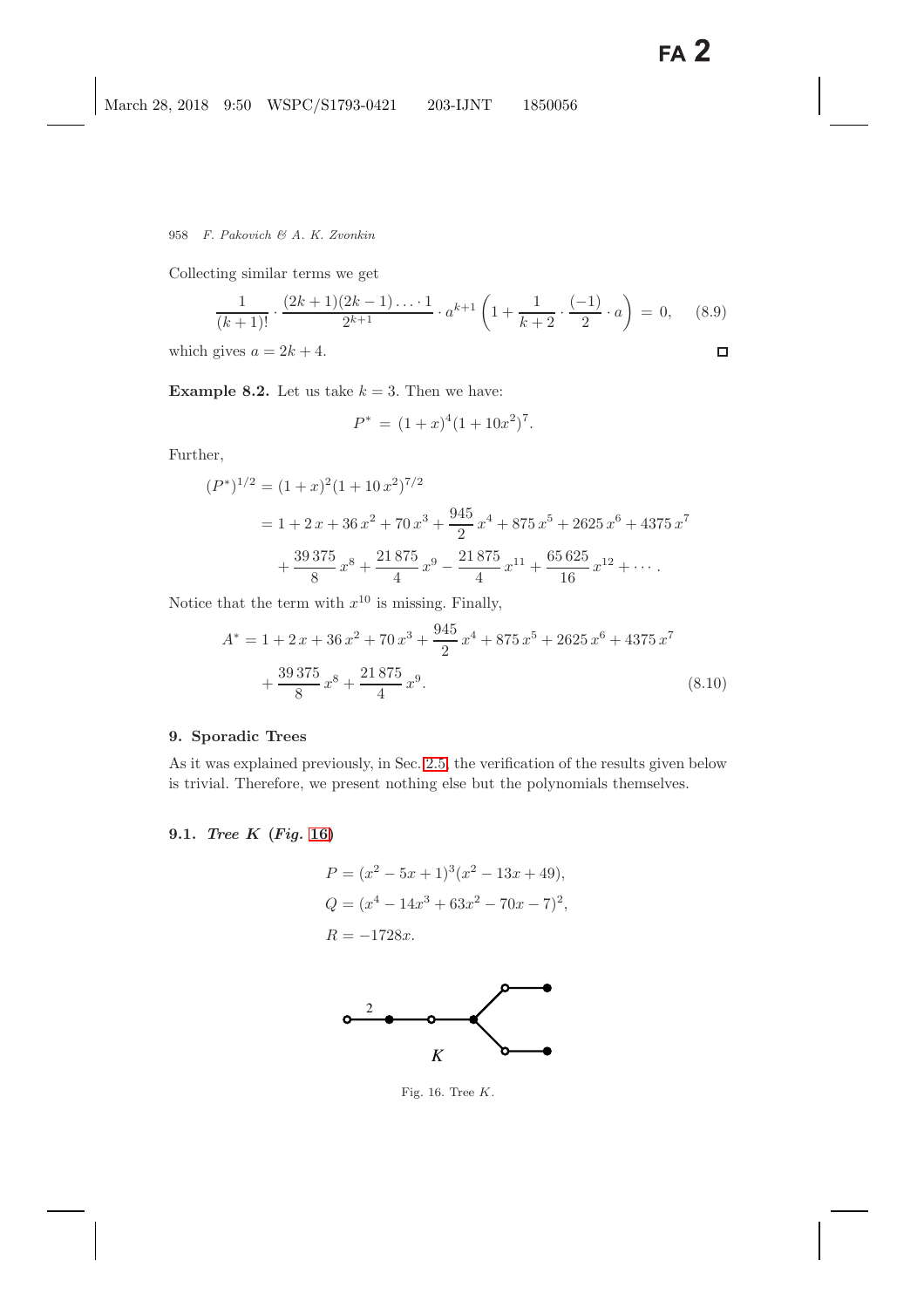## **9.2.** *Tree L* **(***Fig.* **[17\)](#page-34-0)**

$$
P = (x3 - 16x2 + 160x - 384)3,
$$
  
\n
$$
Q = x (x4 - 24x3 + 336x2 - 2240x + 8064)2,
$$
  
\n
$$
R = -214 \cdot 33 (x2 - 13x + 128).
$$

**9.3.** *Tree M* **(***Fig.* **[18\)](#page-34-1)**

$$
P = x (x3 - 36x2 + 540x - 2592)3,
$$
  
\n
$$
Q = (x5 - 54x4 + 1296x3 - 15552x2 + 87480x + 104976)2,
$$
  
\n
$$
R = -26 \cdot 312 (x2 - 28x + 324).
$$

**9.4.** *Tree N* **(***Fig.* **[19\)](#page-35-0)**

$$
P = x3 (x3 - 8)3,
$$
  
\n
$$
Q = (x6 - 12x3 + 24)2,
$$
  
\n
$$
R = 64 (x3 - 9).
$$

This tree is symmetric, with the symmetry of order 3. Therefore,  $P$ ,  $Q$ ,  $R$  are polynomials in  $x^3$ .



Fig. 17. Tree *L*.

<span id="page-34-0"></span>

<span id="page-34-1"></span>Fig. 18. Tree *M*.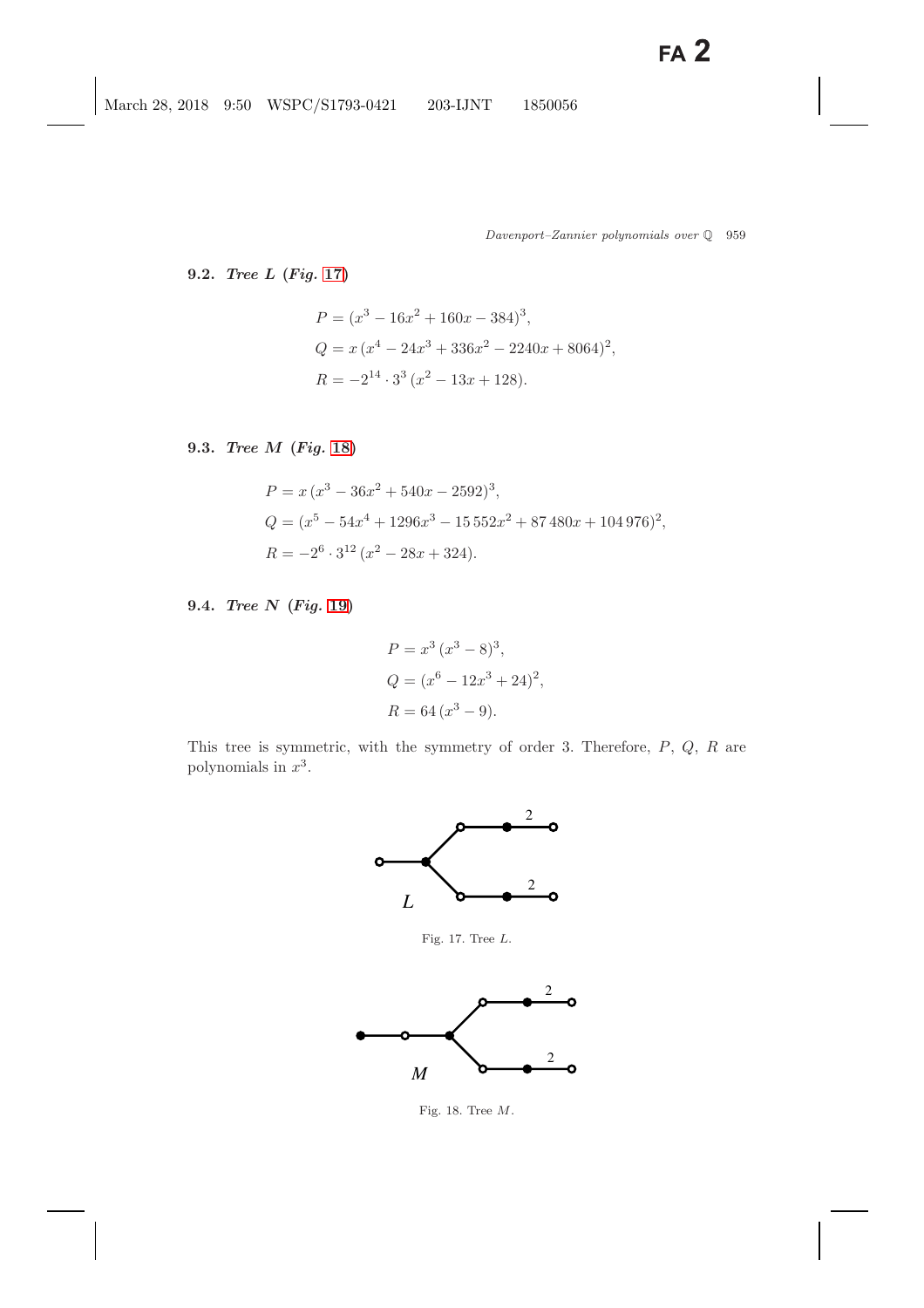

Fig. 19. Tree *N*.

<span id="page-35-0"></span>

<span id="page-35-1"></span>Fig. 20. Tree *O*.

## **9.5.** *Tree O* **(***Fig.* **[20\)](#page-35-1)**

$$
P = (x^4 + 6x^2 + 64x - 55)^5,
$$
  
\n
$$
Q = (x^{10} + 15x^8 + 160x^7 - 70x^6 + 1440x^5 + 6510x^4
$$
  
\n
$$
- 11040x^3 + 26805x^2 + 40160x - 226797)^2,
$$
  
\n
$$
R = 2^{20} (5x^7 + 59x^5 + 690x^4 - 485x^3 + 3820x^2 + 20165x - 49534).
$$

This triple was found in Beukers and Stewart  $[4]$  (only the polynomial  $P$  is given in their paper, but it uniquely determines two other polynomials).

# **9.6.** *Tree P* **(***Fig.* **[21\)](#page-36-0)**

$$
P = (x^{3} + 9x + 9)^{5},
$$
  
\n
$$
Q = (x^{5} + 15x^{3} + 15x^{2} + 45x + 90)^{3},
$$
  
\n
$$
R = -27(15x^{8} + 395x^{6} + 423x^{5} + 3330x^{4} + 7290x^{3} + 11880x^{2} + 29565x + 24813).
$$

Once again, the answer is taken from [\[4\]](#page-48-7), with a slight renormalization.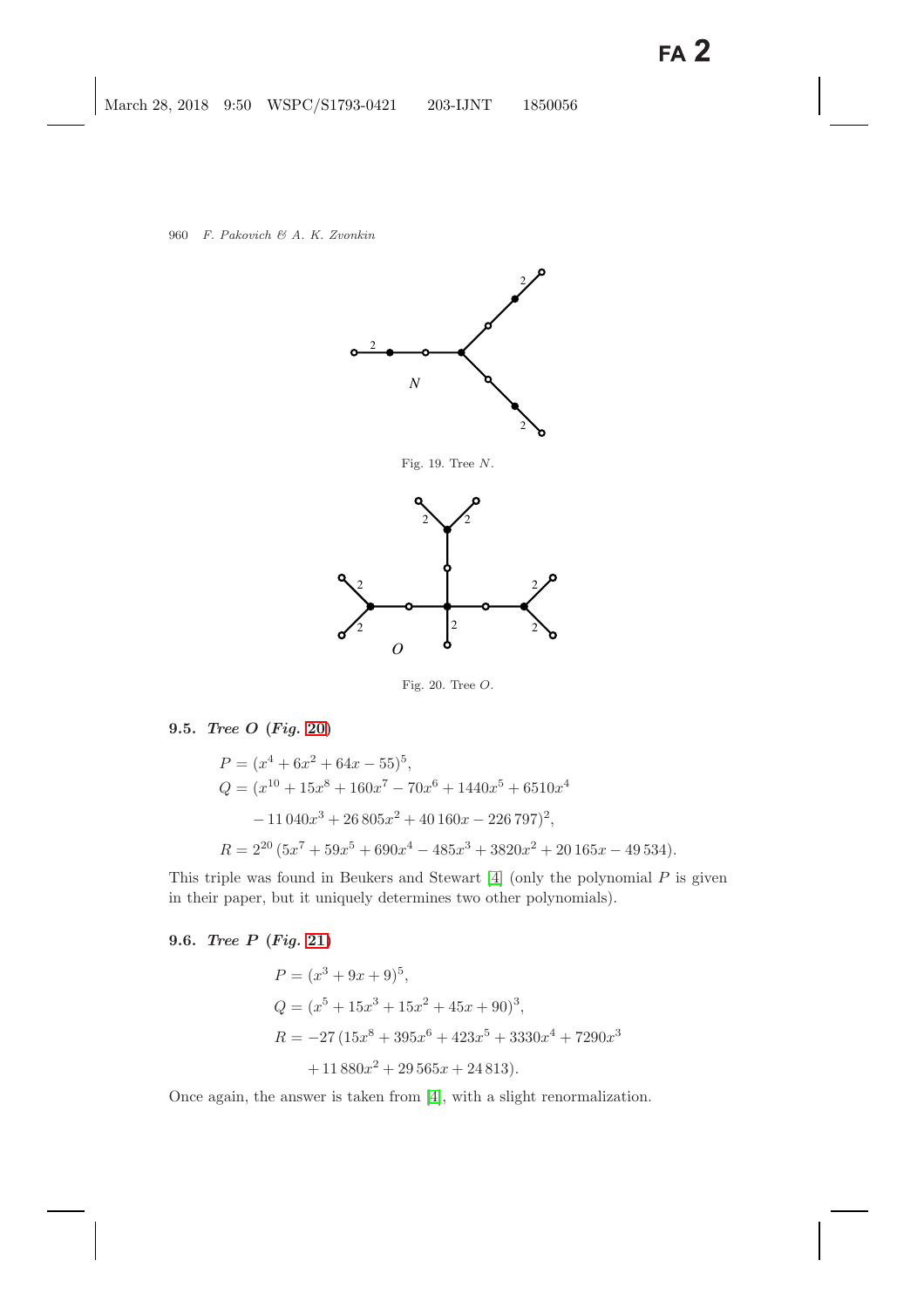<span id="page-36-0"></span>

<span id="page-36-1"></span>Fig. 22. Tree *Q*.

### **9.7.** *Tree Q* **(***Fig.* **[22\)](#page-36-1)**

$$
P = (x^3 + 15x + 16)^3(x^5 + 39x^3 + 64x^2 + 384x + 1872),
$$
  
\n
$$
Q = (x^7 + 42x^5 + 56x^4 + 525x^3 + 1680x^2 + 1792x + 6456)^2,
$$
  
\n
$$
R = -2^6 \cdot 3^{12}.
$$

This tree is the only sporadic tree from the Adrianov's list of ordinary unitrees. Correspondingly,  $P$  is a Shabat polynomial: the polynomial  $R$  is a constant.

Note that the positions of certain black vertices are rational:

$$
x^3 + 15x + 16 = (x+1)(x^2 - x + 16),
$$
  

$$
x^5 + 39x^3 + 64x^2 + 384x + 1872 = (x+3)(x^4 - 3x^3 + 48x^2 - 80x + 624).
$$

#### **9.8.** *Tree R* **(***Fig.* **[23\)](#page-37-1)**

The tree  $R$  is the "square" of the tree  $L$ : it is symmetric, with the symmetry of order 2, and one of its "halves" is equal to L. Therefore, we may take the polynomials for the tree L and insert  $x^2$  instead of x.

$$
P = (x^{6} - 16x^{4} + 160x^{2} - 384)^{3},
$$
  
\n
$$
Q = x^{2} (x^{8} - 24x^{6} + 336x^{4} - 2240x^{2} + 8064)^{2},
$$
  
\n
$$
R = -2^{14} \cdot 3^{3} (x^{4} - 13x^{2} + 128).
$$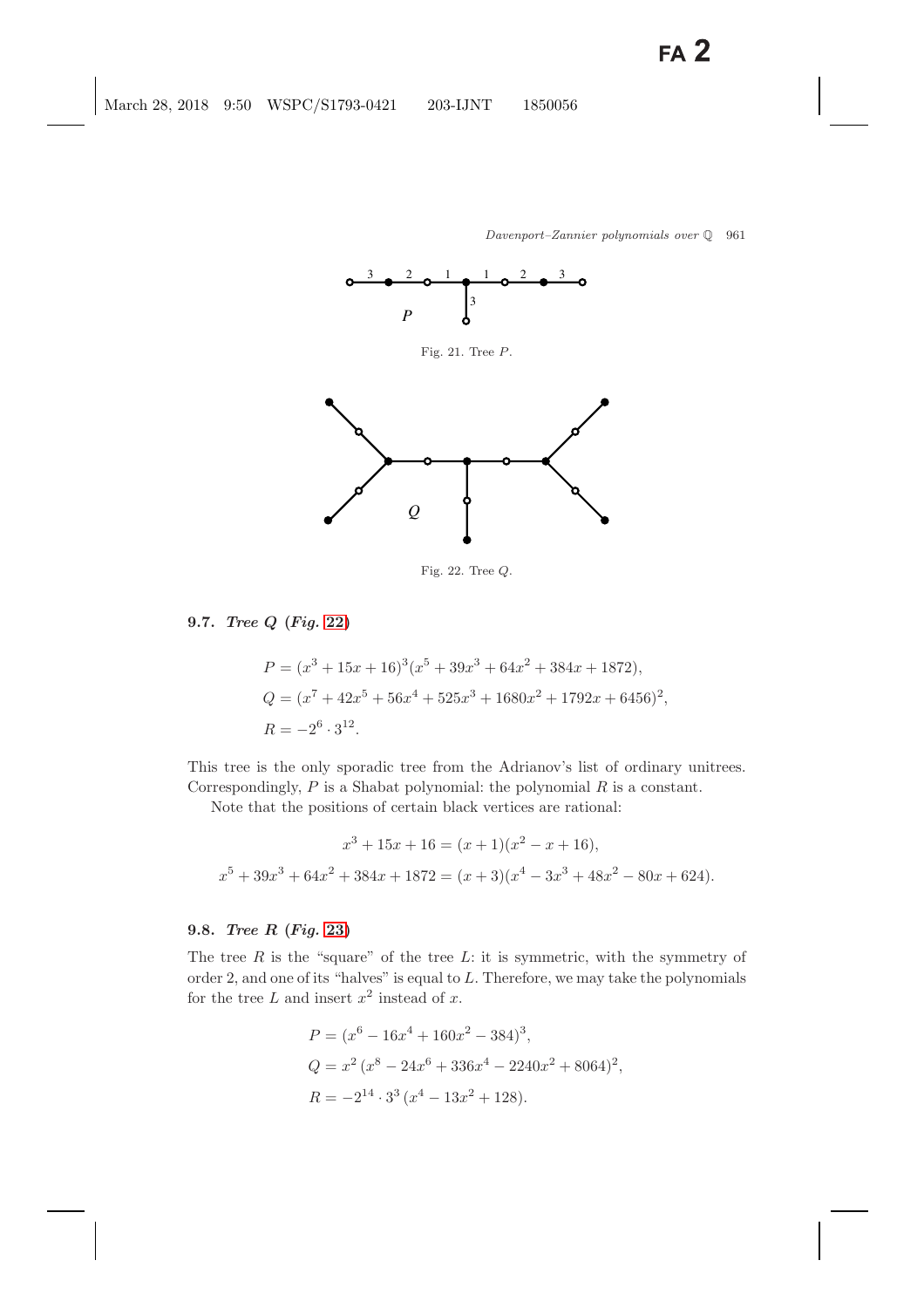

<span id="page-37-2"></span><span id="page-37-1"></span>Fig. 24. Tree *S*.

#### <span id="page-37-4"></span><span id="page-37-3"></span>**9.9.** *Tree S* **(***Fig.* **[24\)](#page-37-2)**

$$
P = x^{2} (x^{4} + 24x^{3} + 176x^{2} - 2816)^{3},
$$
  
\n
$$
Q = (x^{7} + 36x^{6} + 480x^{5} + 2304x^{4} - 3840x^{3},
$$
  
\n
$$
- 55296x^{2} - 14336x + 221184)^{2}
$$
  
\n
$$
R = 2^{22} \cdot 3^{3} (x^{3} + 17x^{2} + 56x - 432).
$$

Notice that the second factor in  $P$ , the one which is "cubed", does not contain the term with  $x$ : this is not a misprint.

### **9.10.** *Tree T*

The picture of this tree is given in Example [2.7,](#page-6-1) and the corresponding polynomials are given in Example [2.1.](#page-3-1)

### <span id="page-37-0"></span>**10. Trees Defined Over** Q **by Virtue of Galois Theory**

Recall that the passport of a (bicolored weighted plane) tree is a pair of partitions  $\alpha, \beta \vdash n$ , where n is the degree (or the total weight) of the tree,  $\alpha$  represents the set of degrees of its black vertices, and  $\beta$  represents the set of degrees of its white vertices.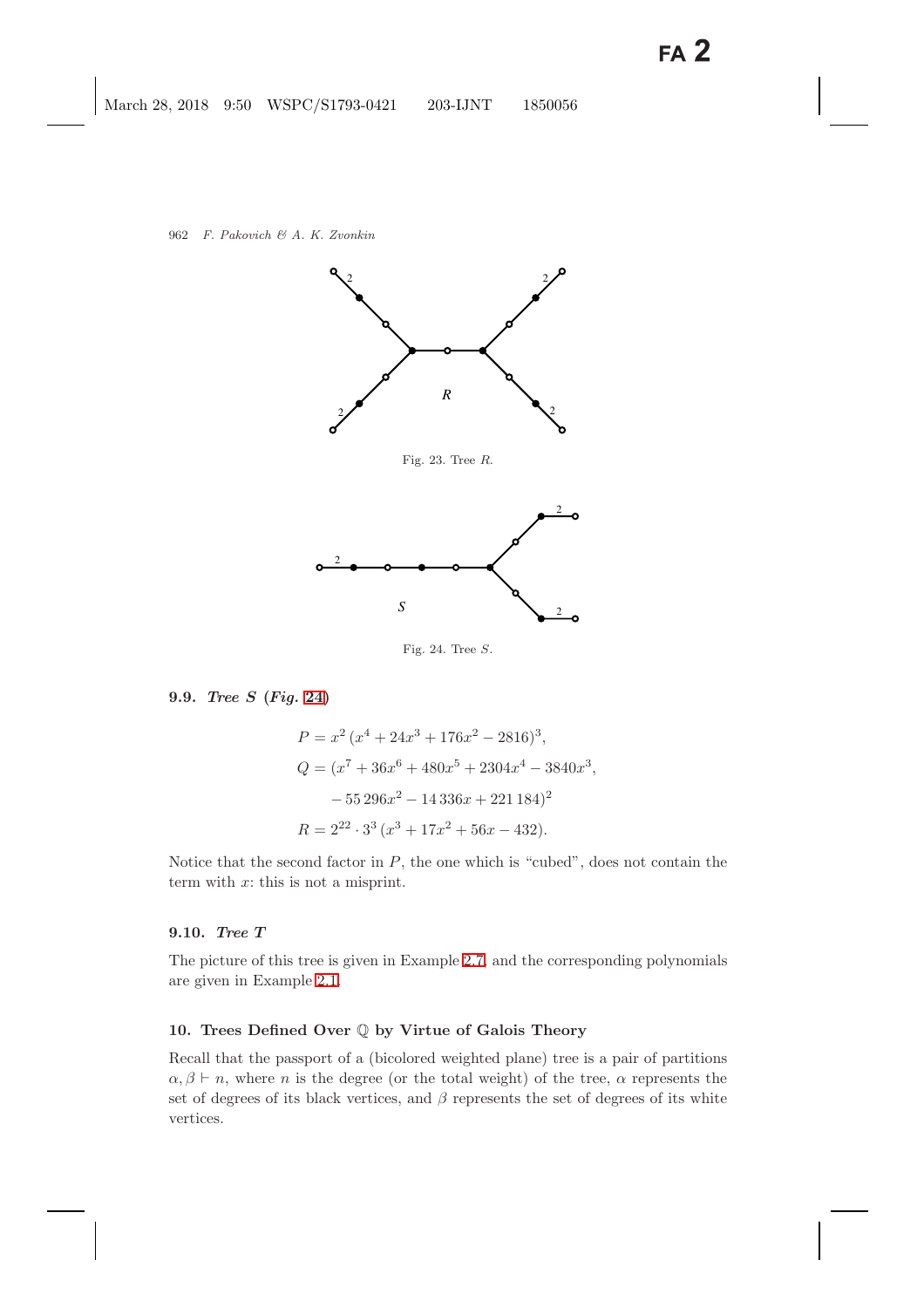**Definition 10.1 (Combinatorial orbit).** The set of weighted trees with the same passport is called *combinatorial orbit*.

Unitrees represent, in fact, combinatorial orbits consisting of a unique tree.

Usually, a DZ-pair corresponding to a tree is defined over a number field whose degree is equal to the size of the combinatorial orbit to which this tree belongs. This is why unitrees are always defined over Q. There exist, however, other Galois invariants which may split a combinatorial orbit into several distinct Galois orbits. In this way we may obtain certain trees which are not unitrees but which are still defined over Q. In [\[19\]](#page-49-2) we gave several such examples. Here we present the corresponding DZ-pairs.

#### **10.1.** *A tree with the monodromy group*  $PGL_2(7)$

A bicolored map may be characterized by a pair of permutations acting on the set of its edges: one permutation represents the cyclic order (in the positive direction) of the edges around black vertices, the other one, the cyclic order (also in the positive direction) around white vertices. The group generated by these two permutations is called *monodromy group* of the map. The monodromy group is a Galois invariant.

For example, the map shown in Fig. [25,](#page-38-0) is represented by the pair of permutations

$$
a = (1, 7, 6, 5, 4, 8, 3), b = (1, 2)(3, 8)(6, 7).
$$

It turns out that the permutation group  $G = \langle a, b \rangle$  is equal to PGL<sub>2</sub>(7). Since this tree is the only one in its combinatorial orbit whose monodromy group is  $PGL<sub>2</sub>(7)$ , it is defined over Q. The corresponding polynomials are

$$
P = x^{7}(x - 6),
$$
  
\n
$$
Q = (x^{3} - 6x^{2} + 12x - 36)^{2}(x^{2} + 6x + 12),
$$
  
\n
$$
R = -2^{4} \cdot 3^{3} (7x^{2} - 6x + 36).
$$

The combinatorial orbit to which this tree belongs, that is, the set of trees with the passport  $(7^11^1, 2^31^2)$ , contains six trees. The five remaining trees constitute a



<span id="page-38-0"></span>Fig. 25. The monodromy group of this tree is  $PGL<sub>2</sub>(7)$ . Numbers written on the edges of the tree on the left are their weights; numbers written on the edges of the map on the right are not weights: they are edge labels from 1 to 8.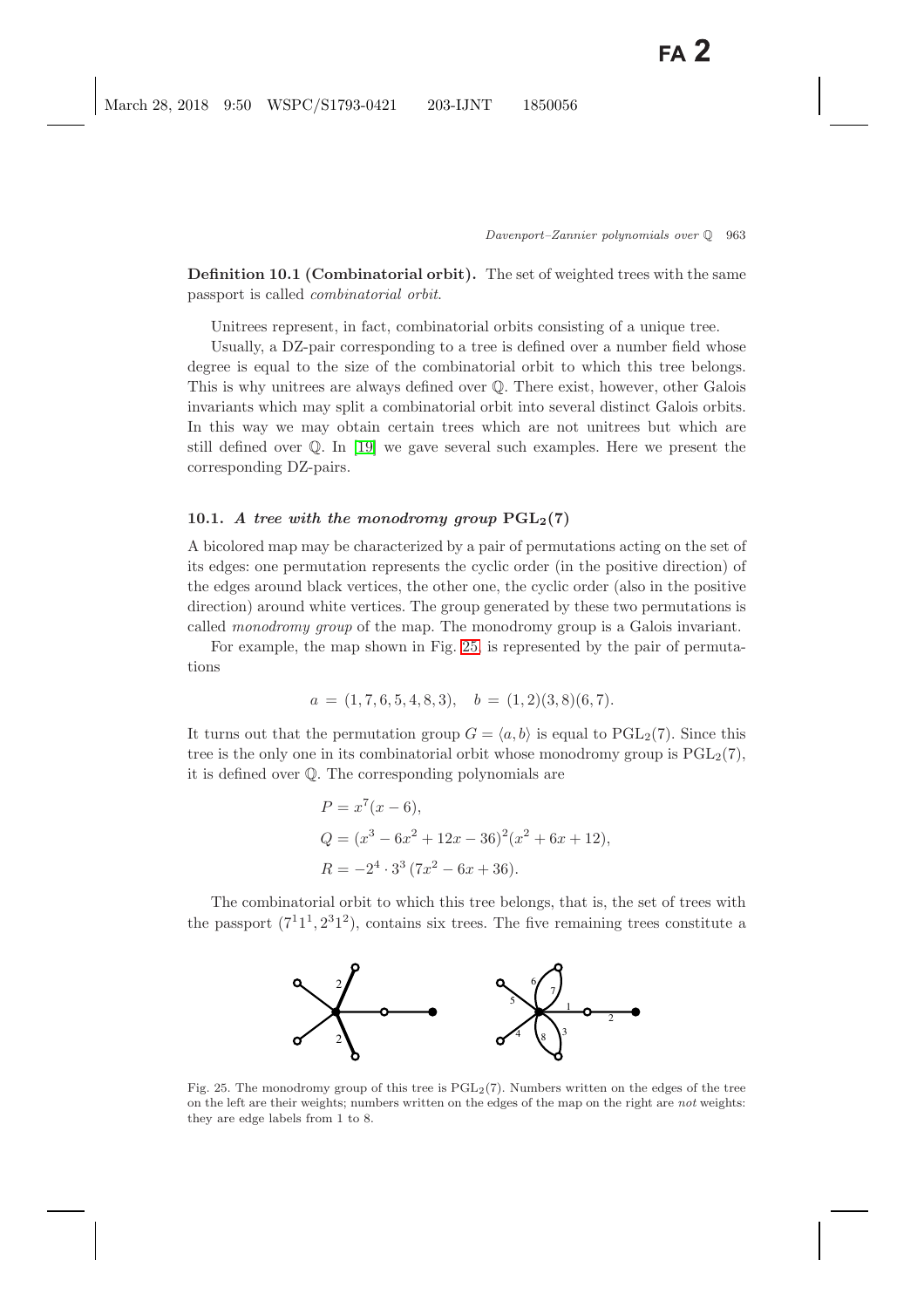

<span id="page-39-0"></span>Fig. 26. This tree also has monodromy group  $PGL_2(7)$ .

single Galois orbit; the corresponding DZ-pairs (or, we may say, the trees themselves) are defined over the splitting field of the polynomial

$$
a^5 + 22a^4 + 209a^3 + 1040a^2 + 2624a + 2560.
$$

#### **10.2.** *Another tree with the monodromy group*  $PGL_2(7)$

The combinatorial orbit corresponding to the passport  $(6<sup>1</sup>1<sup>2</sup>, 3<sup>2</sup>1<sup>2</sup>)$ , consists of five trees. One of them, shown in Fig. [26,](#page-39-0) has the monodromy group  $PGL_2(7)$ . Therefore, it is defined over Q. Its DZ-pair is given below.

$$
P = x^{6}(x^{2} - 9x + 21),
$$
  
\n
$$
Q = (x^{2} - 3x - 3)^{3}(x^{2} + 3),
$$
  
\n
$$
R = 27(7x^{2} + 9x + 3).
$$

One of the trees in this combinatorial orbit is symmetric (see Fig. [27\)](#page-39-1) and is therefore also defined over Q. The corresponding polynomials are

$$
P = x^{6}(x^{2} - 2),
$$
  
\n
$$
Q = (x^{2} - 1)^{3}(x^{2} + 1),
$$
  
\n
$$
R = -2x^{2} + 1.
$$

The three remaining trees constitute a single Galois orbit and are defined over the splitting field of the polynomial



<span id="page-39-1"></span>Fig. 27. The symmetric tree with the passport  $(6^11^2, 3^21^2)$ .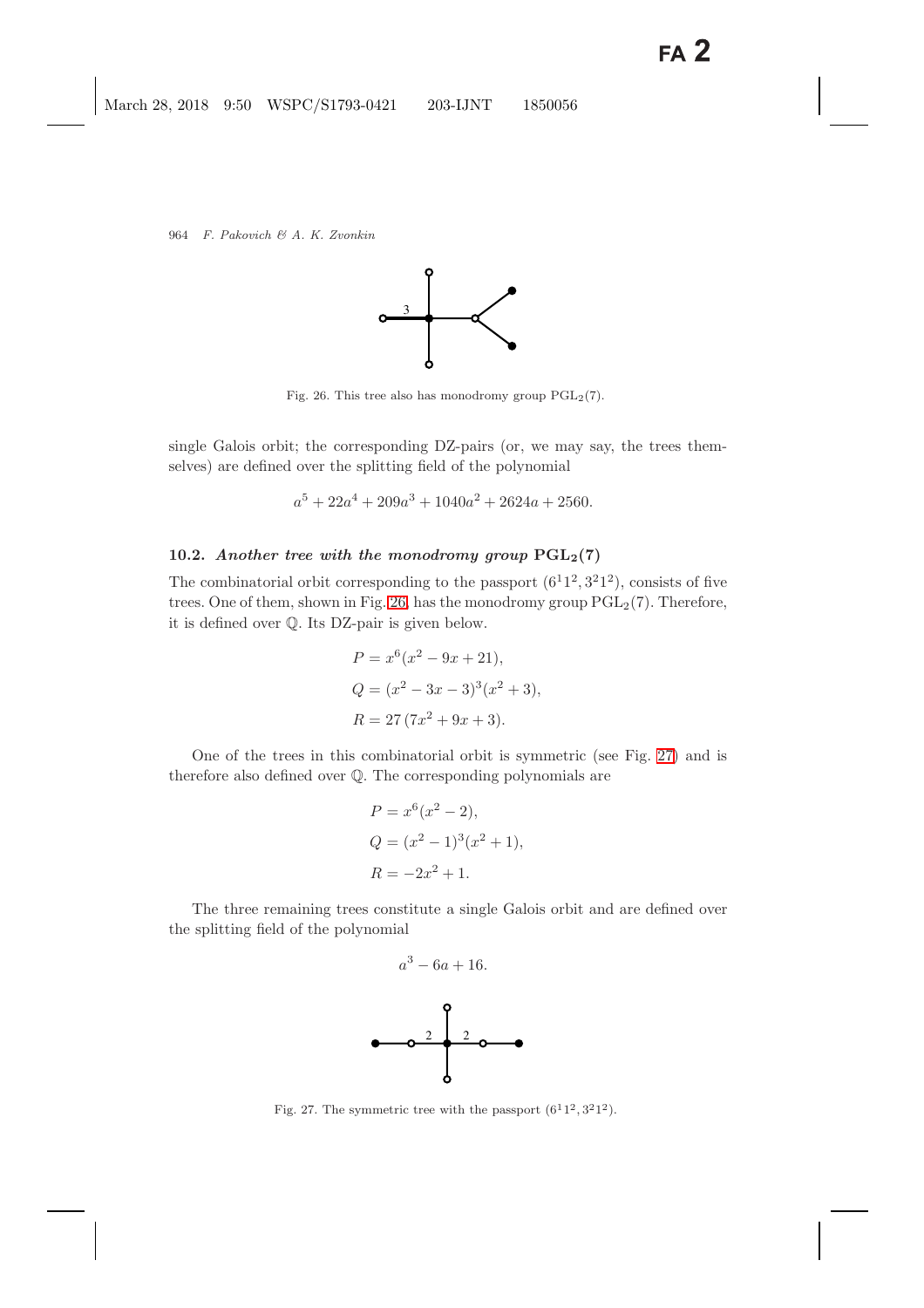## **10.3.** *A series in which one of the trees is self-dual*

The *duality* for the bicolored maps is defined as follows:

- a map and its dual share their white vertices;
- black vertices of each map correspond to the faces of the dual map;
- edges of the dual map connect the centers of the faces of the initial map to the white vertices which lie on the border of these faces.

See details and examples in [\[19\]](#page-49-2). While considering the duality, we will include in the passport the third partition  $\gamma$  which represents the set of face degrees.

A map is *self-dual* if it is isomorphic to its dual. The self-duality is a Galois invariant. The maps corresponding to weighted trees may well be self-dual.

Let p, q be two positive integers, and  $p < q$ . We consider the trees with the black partition  $\alpha = (p + q, 1^{p+q-2})$  and the white partition  $\beta = (2p - 1, 2q - 1)$ . The partition representing the face degrees is  $\gamma = (p+q, 1^{p+q-2})$ . We notice that  $\gamma = \alpha$ ; therefore, the corresponding combinatorial orbit *may* contain self-dual trees. It is easy to verify that this combinatorial orbit consists of  $2p-1$  trees, and that only one of them is self-dual, namely, the tree shown in Fig. [28.](#page-40-0) Therefore, this tree is defined over Q.

Put the white vertices at the points  $x = -1$  and  $x = 1$  so that

$$
Q(x) = (x+1)^{2p-1}(x-1)^{2q-1}
$$

(notice that both powers are odd). Observe now that this polynomial is "antipalindromic": if we write it as

$$
Q(x) = a_n x^n + a_{n-1} x^{n-1} + \dots + a_1 x + a_0,
$$

then  $a_n = -a_0$ ,  $a_{n-1} = -a_1$ ,.... This fact trivially follows from the equality  $x^n \cdot Q(1/x) = -Q(x)$ . Because of this, the coefficient in front of the "middle" degree  $n/2 = p + q - 1$  is zero. Therefore, if we take the higher degrees from  $2p + 2q - 2$ to  $p + q$ , what will remain is a polynomial of degree  $p + q - 2$ . In other words,

$$
Q(x) = x^{p+q} \cdot A(x) - R(x),
$$

where deg  $A = \text{deg } R = p + q - 2$ . Setting now

$$
P(x) = x^{p+q} \cdot A(x),
$$

we see that  $(P, Q)$  is a DZ-pair with required properties. Notice that the polynomial  $R(x)$  is reciprocal to  $A(x)$ . Geometrically, this means that if  $x_1, x_2, \ldots, x_m$  are the



<span id="page-40-0"></span>Fig. 28. Self-dual tree.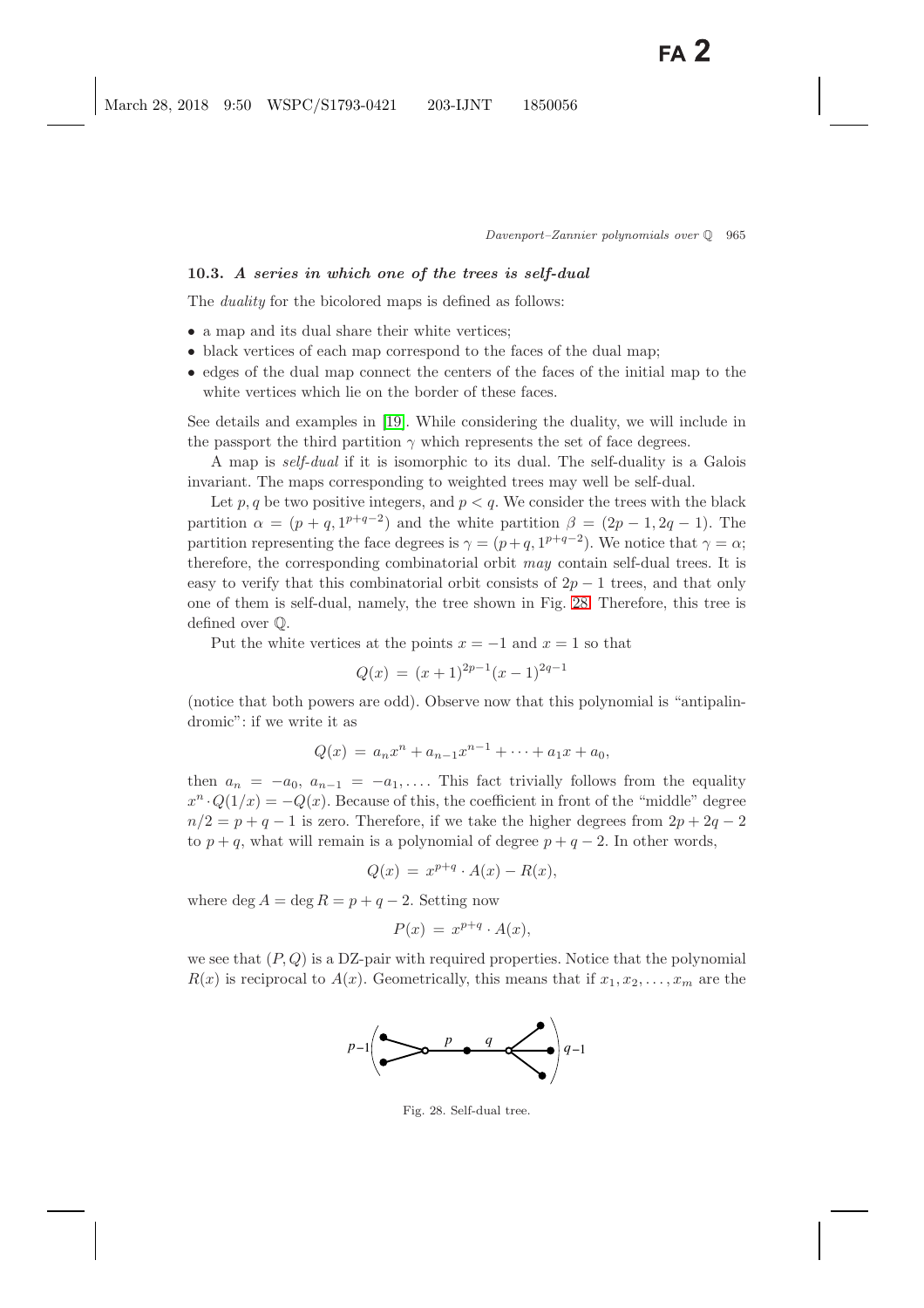positions of the black vertices of degree 1 (here  $m = p + q - 2$ ), then the centers of the faces of degree 1 are  $1/x_1, 1/x_2, \ldots, 1/x_m$ . Together with the fact that the position of the black vertex of degree  $p + q$  is  $x = 0$  while the center of the face of degree  $p + q$  is  $\infty$ , this shows that the map in question is indeed self-dual.

**Example 10.2.** Let us take, for example,  $p = 2$ ,  $q = 5$ . Then

$$
Q(x) = (x+1)^3(x-1)^9 = x^{12} - 6x^{11} + 12x^{10} - 2x^9 - 27x^8 + 36x^7
$$

$$
- (1 - 6x + 12x^2 - 2x^3 - 27x^4 + 36x^5)
$$

$$
= x^7 \cdot A(x) - R(x) = P(x) - R(x),
$$

where deg  $A = \deg R = 5$  and  $R = A^*$ .

## **10.4.** *A* **"***historical***"** *sporadic example*

The combinatorial orbit corresponding to the passport  $\alpha = 3^{10}$ ,  $\beta = 2^{15}$  is shown in Fig. [29.](#page-41-0) It consists of four trees (recall that the invisible white vertices are middle points of the edges) and splits into three Galois orbits.

The tree *a* is the only one which is symmetric with the symmetry of order 3. Therefore, it is defined over Q. The corresponding polynomials were computed by Birch in 1965 [\[5\]](#page-48-1). They look as follows (notice that they are polynomials in  $x^3$ ):

$$
P_a(x) = x^3(x^9 + 12x^6 + 60x^3 + 96)^3,
$$
  
\n
$$
Q_a(x) = (x^{15} + 18x^{12} + 144x^9 + 576x^6 + 1080x^3 + 432)^2,
$$
  
\n
$$
R_a(x) = -1728(3x^6 + 28x^3 + 108).
$$



<span id="page-41-0"></span>Fig. 29. Four trees with the passport  $(3^{10}, 2^{15})$ . The trees *a* and *d* are defined over Q.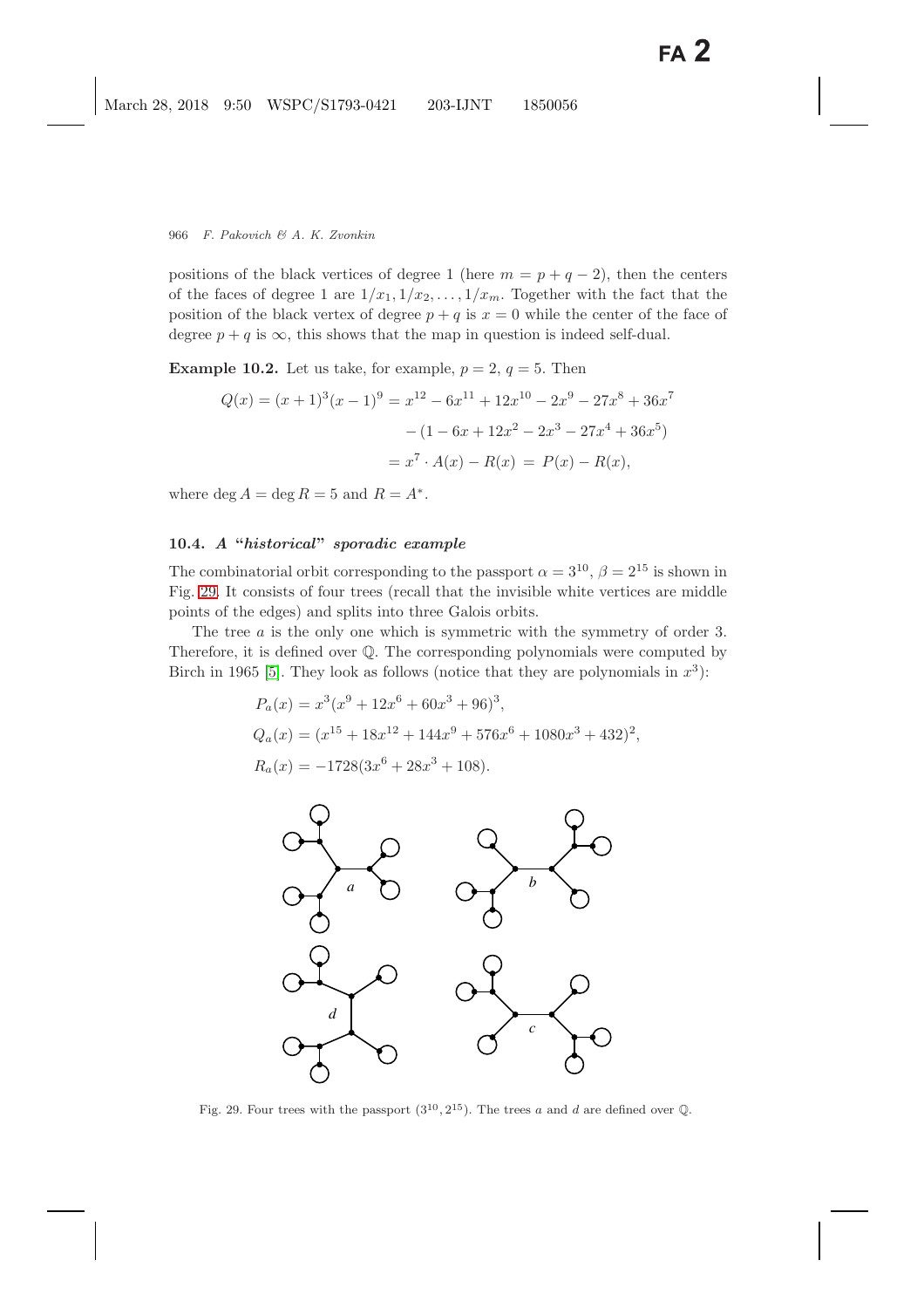The trees b and c are symmetric with the symmetry of order 2 with respect to an (invisible) white vertex. They are also mirror symmetric to each other; therefore, the complex conjugation sends one of the trees to the other. Thus, we may conclude that this couple of trees constitutes a separate Galois orbit, and this orbit is defined over an imaginary quadratic field. The corresponding polynomials were computed over an imaginary quadratic field. The corresponding polynomials were computed<br>in 2005 by Shioda [\[20\]](#page-49-14) and, indeed, they are defined over the field  $\mathbb{Q}(\sqrt{-3})$ . We do not present these polynomials here.

The tree d does not have any particular combinatorial properties. (It is known that the mirror symmetry of a dessin is not a Galois invariant.) But *it remains alone*, that is, it constitutes a Galois orbit containing a single element. Therefore, it is defined over Q. The corresponding polynomials were computed in 2000 by Elkies [\[12\]](#page-49-15). They look as follows:

$$
P_d(x) = (x^{10} - 2x^9 + 33x^8 - 12x^7 + 378x^6 + 336x^5 + 2862x^4
$$
  
+ 2652x<sup>3</sup> + 14397x<sup>2</sup> + 9922x + 18553)<sup>3</sup>,  

$$
Q_d(x) = (x^{15} - 3x^{14} + 51x^{13} - 67x^{12} + 969x^{11} + 33x^{10} + 10963x^9
$$
  
+ 9729x<sup>8</sup> + 96507x<sup>7</sup> + 108631x<sup>6</sup> + 580785x<sup>5</sup> + 700503x<sup>4</sup>  
+ 2102099x<sup>3</sup> + 1877667x<sup>2</sup> + 3904161x + 1164691)<sup>2</sup>,  

$$
R_d(x) = 2^6 3^{15} (5x^6 - 6x^5 + 111x^4 + 64x^3 + 795x^2 + 1254x + 5477).
$$

By the way, a naive approach mentioned in Sec. [2.5,](#page-8-2) namely, taking polynomials A and B of degrees 10 and 15 respectively with indeterminate coefficients and equating to zero the coefficients of degrees from 7 to 30 of  $A^3 - B^2$ , would, this time, lead us to a system of polynomial equations of degree 6 198 727 824. It took 40 years (from 1965 to 2005) to compute all the four DZ-pairs of this example, but the fact that there are exactly four non-equivalent solutions and that two of them are defined over Q while the other two are defined over an imaginary quadratic field, can be immediately seen from the picture without any computation.

#### **11. Some Sporadic Examples of Beukers and Stewart**

All the polynomials in this section which correspond to the *asymmetric* trees are taken from the paper [\[4\]](#page-48-4). The normalization sometimes is changed. The goal of this section is to show the *combinatorial reasons* of appearance of these sporadic examples.

## <span id="page-42-1"></span><span id="page-42-0"></span>**11.1.** *Passport*  $(7^3, 3^7)$

The passport shows that we are treating here the problem of the minimum degree of the difference  $A^7 - B^3$  where deg  $A = 3$ , deg  $B = 7$ . The combinatorial orbit consists of two trees, see Fig. [30.](#page-43-0) One of them is symmetric, the other one is not; therefore, both are defined over Q.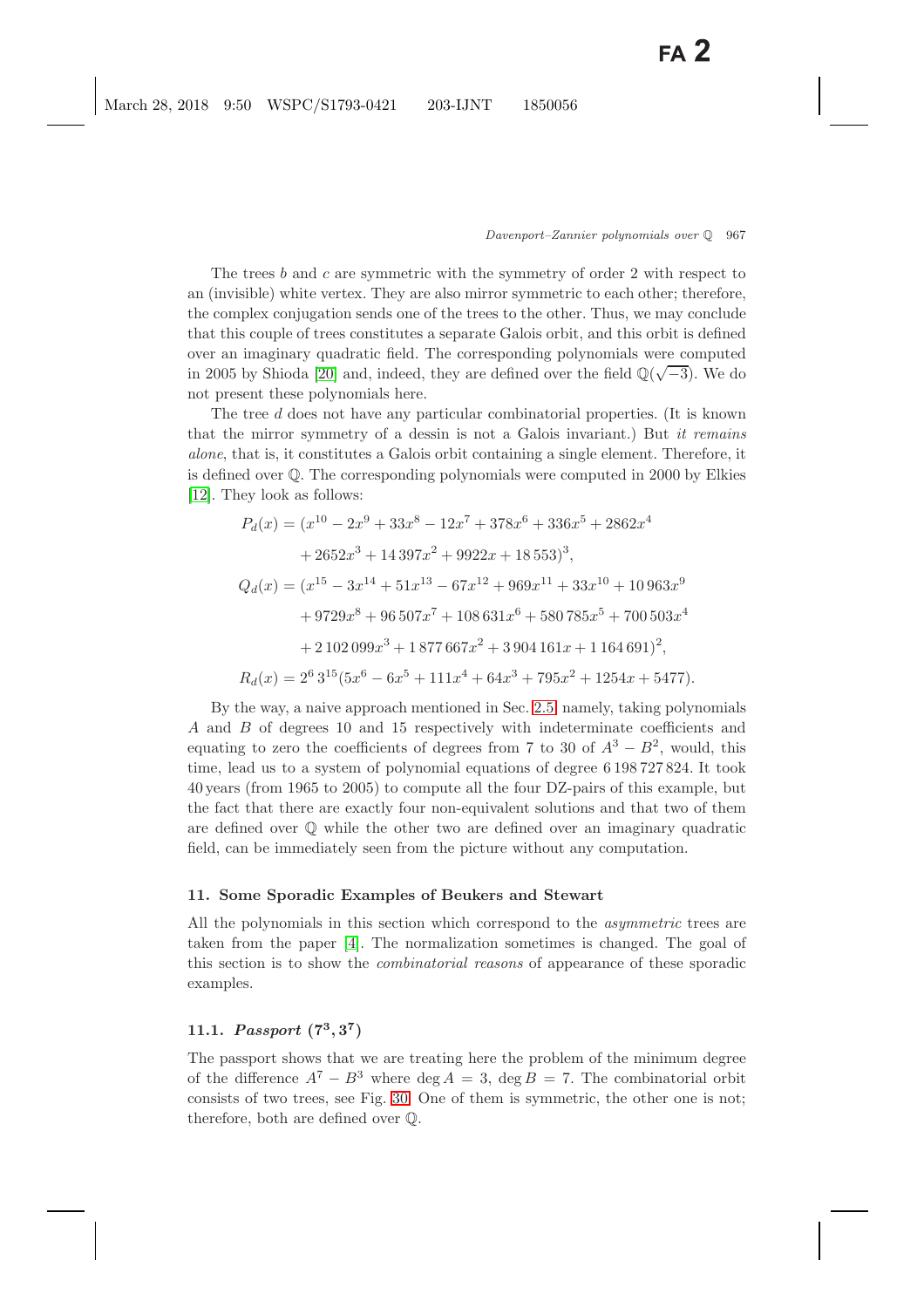

<span id="page-43-0"></span>Fig. 30. Two trees corresponding to the passport  $(7^3, 3^7)$ ; one of them is symmetric, the other one is not. Therefore, both are defined over Q.

The polynomials corresponding to the asymmetric tree are as follows:

$$
P = (x^3 + 18x + 18)^7,
$$
  
\n
$$
Q = (x^7 + 42x^5 + 42x^4 + 504x^3 + 1008x^2 + 1512x + 3024)^3
$$
  
\n
$$
R = 2^4 3^3 (77x^{12} + 5922x^{10} + 6237x^9 + 172368x^8 + 366606x^7 + 2451330x^6
$$
  
\n+ 7314300x<sup>5</sup> + 19105632x<sup>4</sup> + 53867268x<sup>3</sup> + 82260360x<sup>2</sup>  
\n+ 86097816x + 62594856).

The polynomials corresponding to the symmetric tree may be computed as follows:

- (1) Compute the polynomials corresponding to a branch of this three-branch tree, that is, to a tree of the series A (see Sec. [3\)](#page-9-3) with the parameters  $s = 3, t = 1$ ,  $k = 2$ .
- (2) Make the change of variables  $x \to 1-x$  in order to put the white vertex of degree 1 to the point  $x = 0$ ; thus, the polynomial  $P(x)$ , instead of being  $x^7$ , becomes  $(1-x)^7$ ; it is convenient to change its sign and to get  $(x-1)^7$ .
- (3) Insert  $x^3$  instead of x.

By pure convenience we add to the above operations one more: instead of taking  $P(x)=(x - 1)^7$  we take  $P(x)=(x - 3)^7$ . This permits us to avoid fractional coefficients. The resulting polynomials are

$$
P = (x3 - 3)7,
$$
  
\n
$$
Q = x3(x6 - 7x3 + 14)3,
$$
  
\n
$$
R = -14x12 + 189x9 - 987x6 + 2359x3 - 2187.
$$

## <span id="page-43-2"></span><span id="page-43-1"></span>**11.2.** *Passport* **(8<sup>3</sup>***,* **3<sup>8</sup>)**

The passport corresponds to the problem of the minimum degree of the difference  $A^{8}-B^{3}$  where deg  $A=3$ , deg  $B=8$ . The combinatorial orbit consists of two trees, see Fig. [31.](#page-44-0) One of them is symmetric, the other one is not; therefore, both are defined over Q.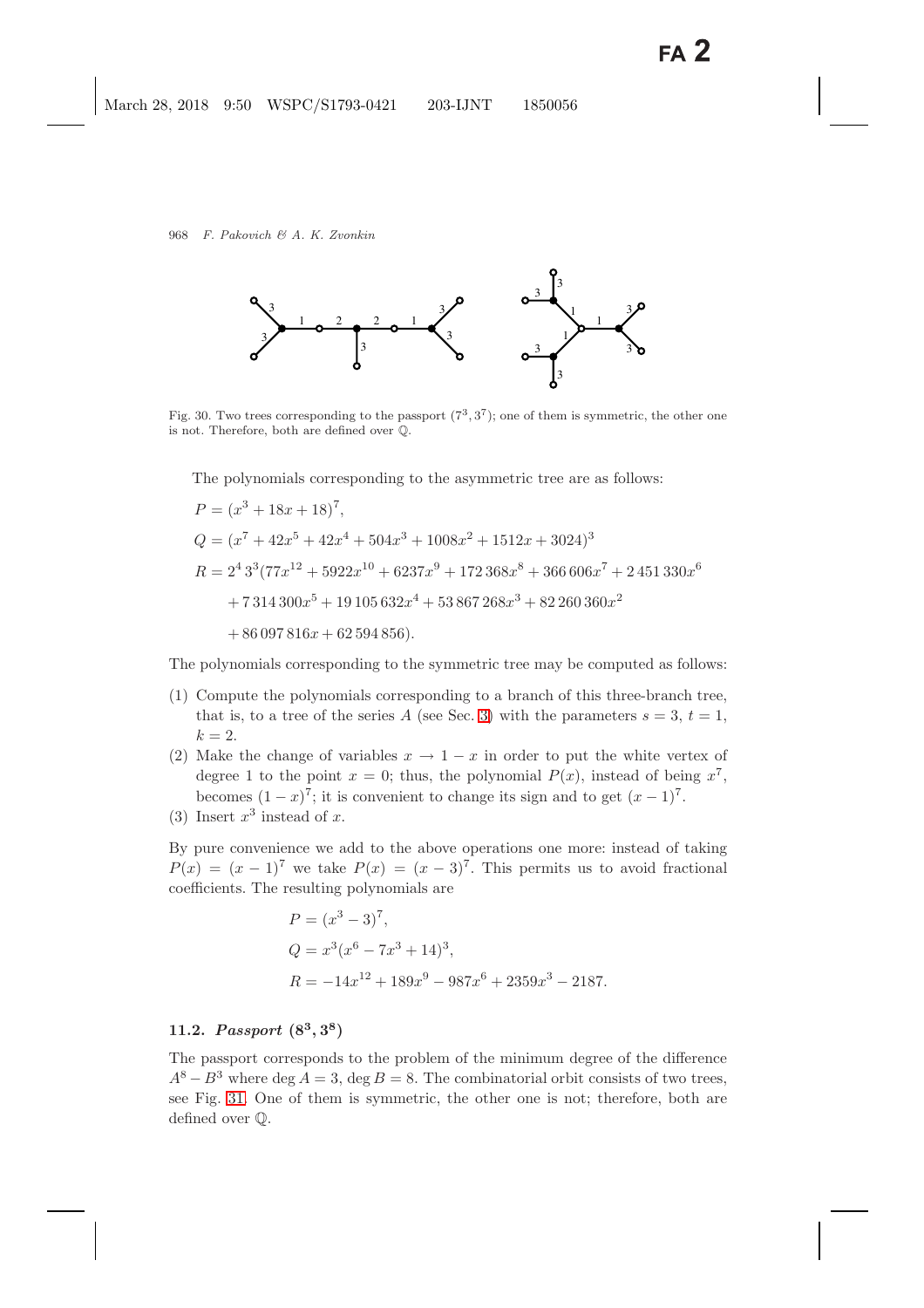

<span id="page-44-0"></span>Fig. 31. Two trees corresponding to the passport  $(8^3, 3^8)$ .

The polynomials corresponding to the asymmetric tree look as follows:

$$
P = (x^3 + 27x + 81)^8,
$$
  
\n
$$
Q = (x^8 + 72x^6 + 216x^5 + 1620x^4 + 9720x^3 + 24300x^2 + 87480)^3,
$$
  
\n
$$
R = -3^{10} (52x^{14} + 6942x^{12} + 21816x^{11} + 366444x^{10} + 2319840x^9 + 13129047x^8 + 90716760x^7 + 406062720x^6 + 1812830544x^5 + 7862190642x^4 + 23694237936x^3 + 67352942772x^2 + 173534618376x + 204401597391).
$$

The polynomials corresponding to the symmetric tree may be computed as follows:

- (1) Compute the polynomials corresponding to the series  $E_4$  (see Sec. [5.3\)](#page-17-6) with  $s = 1, t = 2, k = 1, l = 2.$
- (2) Make the change of variables  $x \to x+1$  in order to move the (left) black vertex of degree 4 from  $-1$  to 0.
- (3) Insert  $x^2$  instead of x.

We omit the resulting polynomials.

# **11.3.** *Passport* **(10<sup>3</sup>***,* **3<sup>10</sup>)**

This time we deal with the problem min deg( $A^{10} - B^3$ ), deg  $A = 3$ , deg  $B = 10$ . The combinatorial orbit corresponding to this passport contains three trees, see Fig. [32.](#page-45-0) These trees have three different symmetry types, hence all of them are defined over Q.

The polynomials for the asymmetric tree look as follows:

$$
P = (x^{3} + 54x + 162)^{10},
$$
  
\n
$$
Q = (x^{10} + 180x^{8} + 540x^{7} + 11340x^{6} + 68040x^{5} + 374220x^{4}
$$
  
\n
$$
+ 2449440x^{3} + 8573040x^{2} + 22044960x + 57316896)^{3},
$$
  
\n
$$
R = -2^{4}3^{11} (595x^{18} + 201960x^{16} + 629748x^{15} + 28669140x^{14}
$$
  
\n
$$
+ 179596440x^{13} + 2460946860x^{12} + 20601540000x^{11}
$$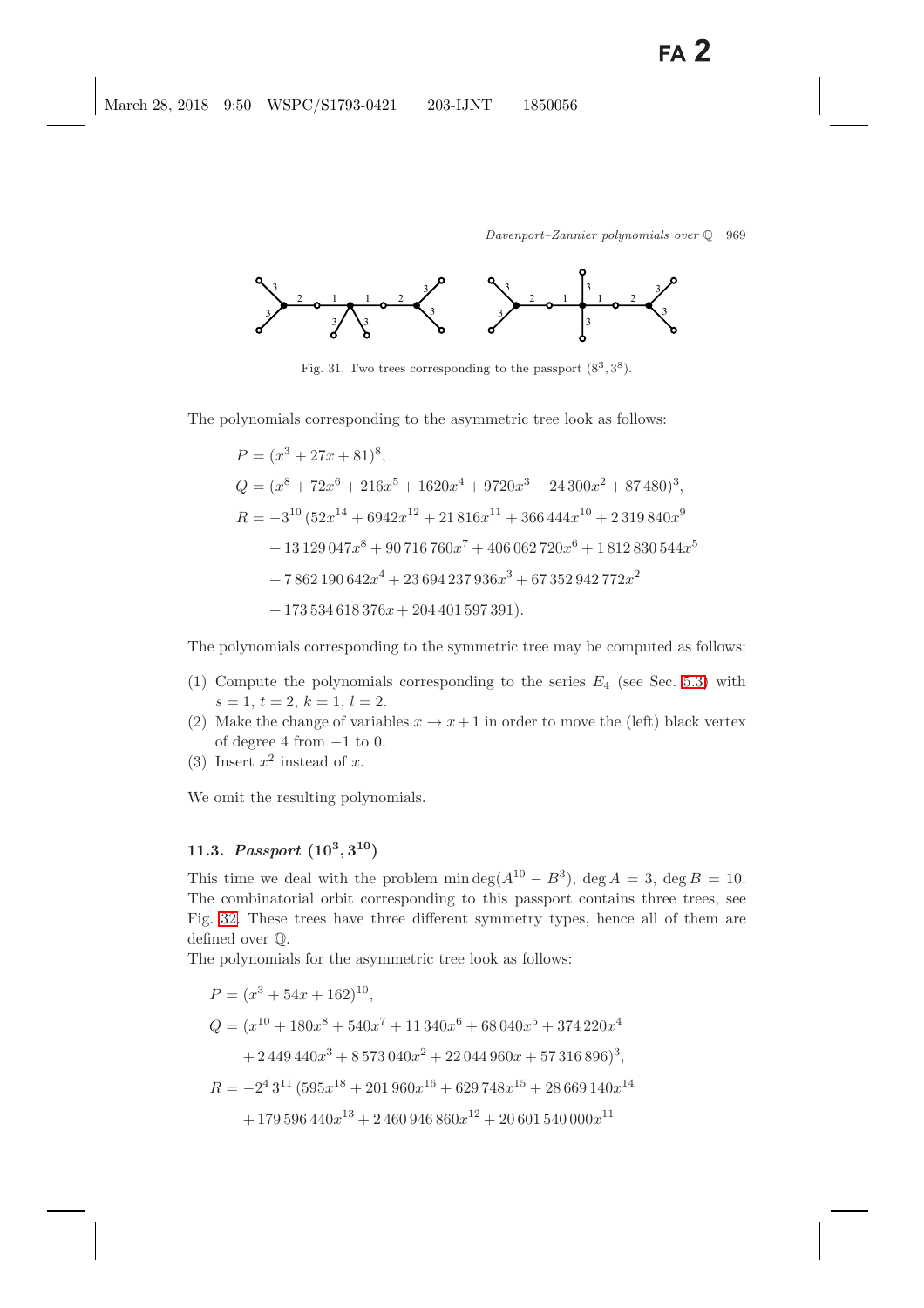

Fig. 32. Three trees corresponding to the passport  $(10^3, 3^{10})$ .

<span id="page-45-0"></span> $+ 158558654736x^{10} + 1257674415840x^{9} + 7823104403040x^{8}$ 

$$
+ \, 46\,607\,404\,043\,520x^{7} + 253\,091\,029\,021\,200x^{6} + 1\,120\,772\,437\,834\,752x^{5}
$$

$$
+ \, 4\,520\,664\,857\,839\,680x^4 + 15\,435\,507\,254\,345\,280x^3
$$

 $+ 37331470988020800x^2 + 62014139393904000x$ 

 $+ 62042237538382656$ .

The polynomials for the tree with the symmetry of order 2 is computed in the same way as in Sec. [11.2.](#page-43-1) The parameters of the tree of the type  $E_4$  are  $s = 2$ ,  $t = 1, k = 1, l = 3$ ; then we must replace x with  $x + 1$ , and insert  $x^2$  instead of x.

The polynomials for the tree with the symmetry of order 3 is computed in the same way as in Sec. [11.1.](#page-42-0) The parameters of the tree of the type A are  $s = 3$ ,  $t = 1$ ,  $k = 3$ ; then we must replace x with  $1 - x$ , and insert  $x^3$  instead of x.

# **11.4.** *Passport*  $(9^5, 5^9)$

We finish this section with an example which shows that the combinatorial methods, while being very powerful, are, however, not all-powerful. There are 11 trees with the passport  $(9^5, 5^9)$ , and one of them, shown in Fig. [33,](#page-46-1) is defined over  $\mathbb Q$  without any apparent reason. All known combinatorial and group-theoretic Galois invariants fail to explain this phenomenon. All we can say is that the corresponding system has rational solutions "by chance".

The polynomials  $P$  and  $Q$  for the tree of Fig. [33](#page-46-1) are as follows:

$$
P = (x5 + 50x3 + 500x + 500)9,
$$
  
\n
$$
Q = (x9 + 90x7 + 2700x5 + 900x4 + 30000x3 + 36000x2
$$
  
\n
$$
+ 90000x + 180000)5.
$$

The polynomial R here is of degree 32, and it is too cumbersome, so we do not write it explicitly.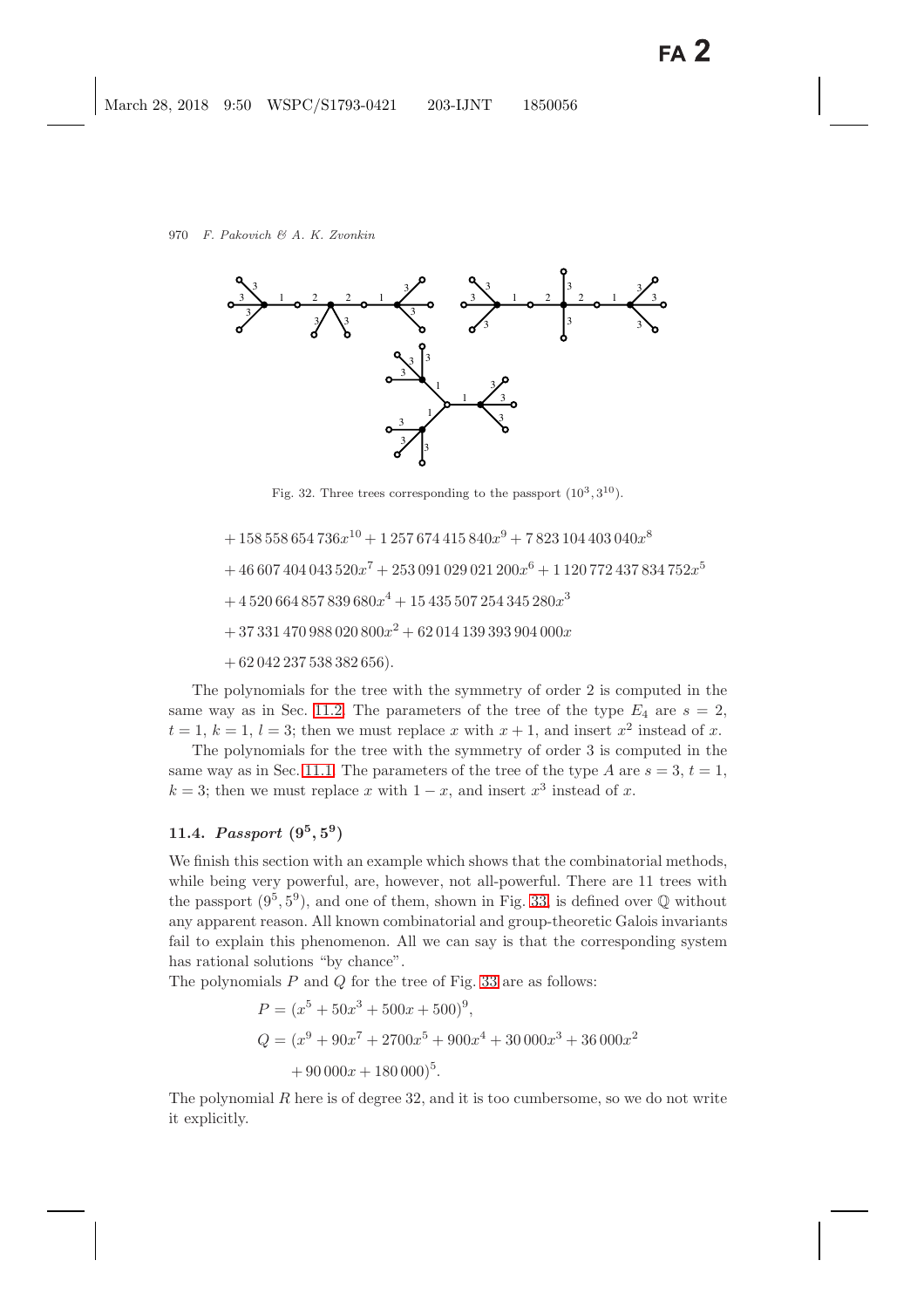

<span id="page-46-1"></span>Fig. 33. This tree, corresponding to the passport  $(9^5, 5^9)$ , is defined over  $\mathbb Q$ . All known combinatorial invariants of Galois action fail to explain this phenomenon.

#### <span id="page-46-0"></span>**12. Yet More Examples**

#### **12.1.** *An infinite series of splitting combinatorial orbits*

We have already seen two examples (see Secs. [11.1](#page-42-1) and [11.2\)](#page-43-2) of combinatorial orbits of size 2 which, instead of being defined over a quadratic field, split in two orbits defined over Q because the trees in question have different orders of symmetry. Here we present an infinite series of such examples. The trees in question have the passport  $(k^2, 4^21^{2k-4})$  for  $k \geq 3$ , see Fig. [34.](#page-46-2) Belyi function for the symmetric tree looks as follows:

$$
f_1(x) = \frac{(-1)^{k+1}}{k^k} \cdot \frac{(x^2 - k)^k}{x^2 - 1}.
$$

Belyi function for the asymmetric tree looks as follows:

$$
f_2(x) = \frac{(-1)^k}{(6k)^{k-1}(k-2)^{k-2}(2k-1)^{2k-1}}
$$

$$
\cdot \frac{(x^2 - 6k(2k-1)x - 6k(k-2)(2k-1)^2)^k}{x^2 + 6k(k-2)x + 6k(k-2)^2(2k-1)}.
$$

In both cases, the white vertex of degree 4 lies at  $x = 0$ . The expressions for Belyi functions give us the polynomials  $P$  (the numerator) and  $R$  (the denominator).

In order to prove the correctness of the above expressions we need to verify two things: for both  $f_1$  and  $f_2$ , we have (a)  $f(0) = 1$ ; (b) first three derivatives of  $f(x)$ at  $x = 0$  vanish.

We leave the proof to the reader.



<span id="page-46-2"></span>Fig. 34. Two trees with the passport  $(k^2, 4^11^{2k-4})$ . One of them is symmetric, the other one is not.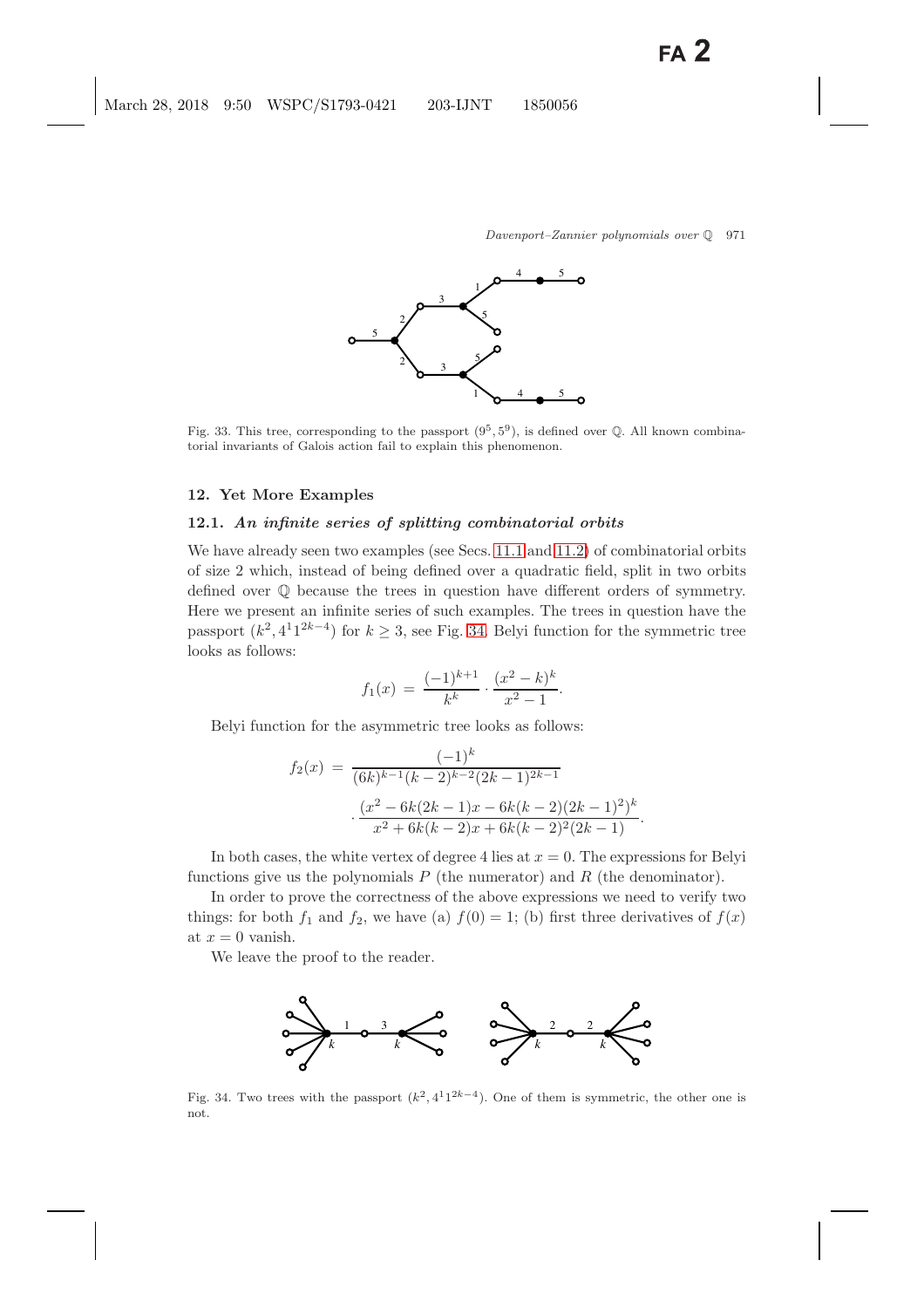### **12.2.** *Trees with a relaxed minimum degree condition*

Let us return to the problem of the minimum degree of the difference  $A^3 - B^2$ , the question from which this whole line of research started (see [\[5\]](#page-48-1)). We have seen that when deg  $A = 2k$ , deg  $B = 3k$ , we have min deg( $A^3 - B^2$ ) = k + 1. For  $k \ge 6$ , the computation becomes exceedingly difficult, and there is practically no hope to find solutions defined over Q. However, if we are not so demanding and accept a solution with the degree of  $A^3 - B^2$  slightly greater than  $k + 1$ , then sometimes we can find a nice solution.

**Example 12.1.** Let us take a polynomial A with one double root, so that  $A^3$ would have one root of multiplicity 6 and all the other roots of multiplicity 3. The corresponding map would have one vertex less and therefore one face more.

The tree in Fig. [35](#page-47-0) corresponds to  $k = 7$ . It is the "cube" of the tree S, see Sec. [9.9.](#page-37-3) Therefore, all we have to do is to insert  $x^3$  instead of x in the formulas of



<span id="page-47-0"></span>Fig. 35. The map on the left represents two polynomials A and B, of degrees  $2k = 14$  and  $3k = 21$ respectively, such that deg  $(A^3 - B^2) = 9$ . Thus, the degree of the difference does not attain its minimum value  $k + 1 = 8$ , but in return both *A* and *B* are defined over  $\mathbb{Q}$ .



<span id="page-47-1"></span>Fig. 36. This map represents two polynomials *A* and *B*, of degrees  $2k = 12$  and  $3k = 18$  respectively, such that deg  $(A^3 - B^2) = 9$ . Thus, the degree of the difference does not attain its minimum value  $k + 1 = 7$ , but in return both *A* and *B* are defined over  $\mathbb{Q}$ .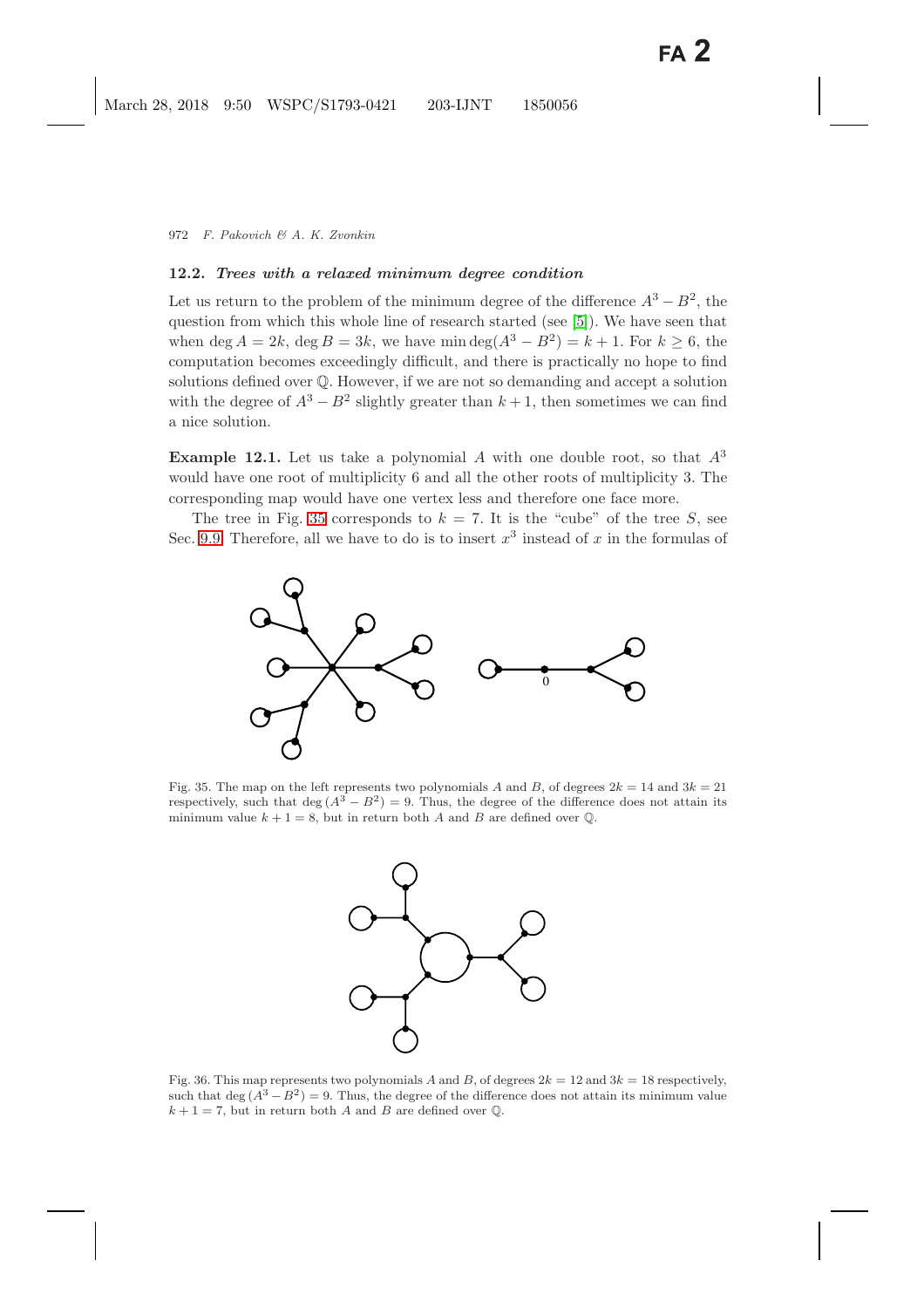Sec. [9.9:](#page-37-4)

$$
P = x^{6} (x^{12} + 24x^{9} + 176x^{6} - 2816)^{3},
$$
  
\n
$$
Q = (x^{21} + 36x^{18} + 480x^{15} + 2304x^{12} - 3840x^{9} - 55296x^{6}
$$
  
\n
$$
- 14336x^{3} + 221184)^{2},
$$
  
\n
$$
R = 2^{22} \cdot 3^{3} (x^{9} + 17x^{6} + 56x^{3} - 432).
$$

**Example 12.2.** When all the roots of A and B are distinct, the polynomial R has  $k+1$  distinct roots. Let us accept R with a multiple root (thus, its degree will be greater that  $k + 1$ . The tree in Fig. [36](#page-47-1) gives such an example. It corresponds to  $k = 6$ , and deg  $R = 9$ . The polynomials for this tree look as follows:

$$
P = (x^3 + 3)^3 (x^9 + 9x^6 + 27x^3 + 3)^3,
$$
  
\n
$$
Q = (x^{18} + 18x^{15} + 135x^{12} + 504x^9 + 891x^6 + 486x^3 - 27)^2,
$$
  
\n
$$
R = 1728x^3 (x^6 + 9x^3 + 27).
$$

#### **Acknowledgements**

Fedor Pakovich was partially supported by ISF grant Nos. 639/09 and 779/13. He is also grateful to the Max Plank Institute for Mathematics for the hospitality and support. Alexander Zvonkin was partially supported by the Research grant GRAAL ANR-14-CE25-0014 and by the joint French–Russian project GABRIEL LAMÉ CHAIR (2014).

#### <span id="page-48-9"></span><span id="page-48-0"></span>**References**

- [1] M. Abramowitz and I. Stegun (eds.), *Handbook of Mathematical Functions: With Formulas, Graphs, and Mathematical Tables* (Dover, 1972).
- <span id="page-48-6"></span>[2] N. M. Adrianov, Arithmetic theory of graphs on surfaces, Ph.D. Thesis, Moscow State University (1997) (in Russian).
- <span id="page-48-10"></span>[3]  $\qquad \qquad$ , On generalized Chebyshev polynomials corresponding to planar trees of diameter 4, *Fund. i Prikladnaya Mat.* **13**(6) (2007) 19–33 (in Russian); *J. Math. Sci.* (N. Y.) **158**(1) (2009) 11–21.
- <span id="page-48-7"></span><span id="page-48-4"></span>[4] F. Beukers and C. L. Stewart, Neighboring powers, *J. Number Theory* **130** (2010) 660–679.
- <span id="page-48-1"></span>[5] B. J. Birch, S. Chowla, M. Hall, Jr. and A. Schinzel, On the difference  $x^3 - y^2$ , *Det Kongelige Norske Videnskabers Selskabs Forhandlinger* (Trondheim) **38** (1965) 65–69.
- <span id="page-48-3"></span>[6] G. Boccara, Cycles comme produit de deux permutations de classes donn´ees, *Discrete Math.* **58** (1982) 129–142.
- <span id="page-48-8"></span>[7] L. V. Danilov, The diophantine equation  $x^3 - y^2 = k$  and Hall's conjecture, *Mat. Zametki* **32**(3) (1982) 273–275.
- <span id="page-48-5"></span><span id="page-48-2"></span>[8] , Diophantine equations *<sup>x</sup>*<sup>m</sup> *<sup>−</sup> Ay*<sup>n</sup> <sup>=</sup> *<sup>k</sup>*, *Mat. Zametki* **<sup>46</sup>**(6) (1989) 38–45.
- [9] H. Davenport, On *f*3(*t*)*−g*2(*t*), *Det Kongelige Norske Videnskabers Selskabs Forhandlinger* (Trondheim) **38** (1965) 86–87.